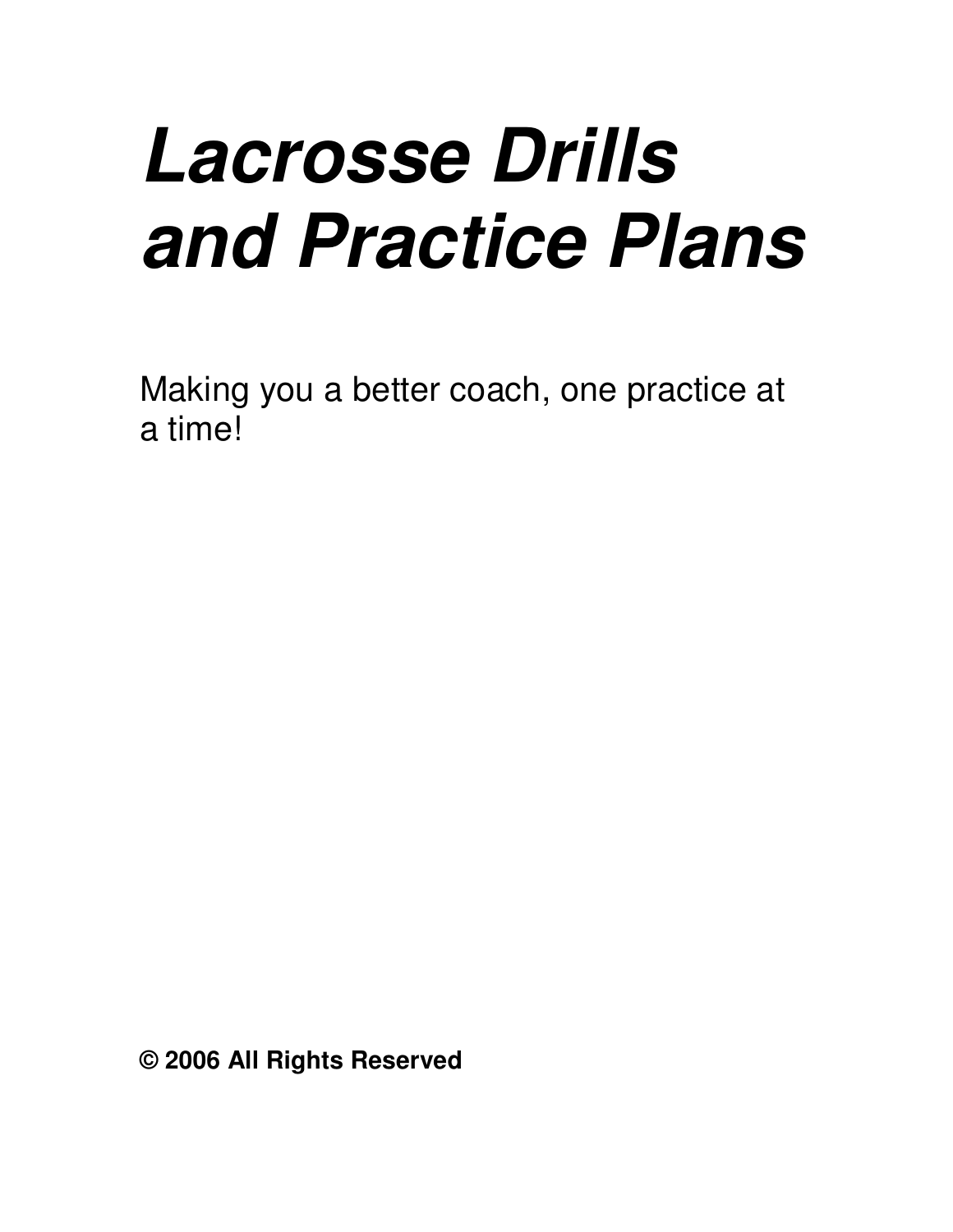# **Table of Contents**

| Introduction – how to use this guide    | 3  |
|-----------------------------------------|----|
| Ball control – scooping and catching    | 5  |
| Passing and shooting                    | 15 |
| <b>Offensive and defensive tactics</b>  | 26 |
| Running a practice – use practice plans | 35 |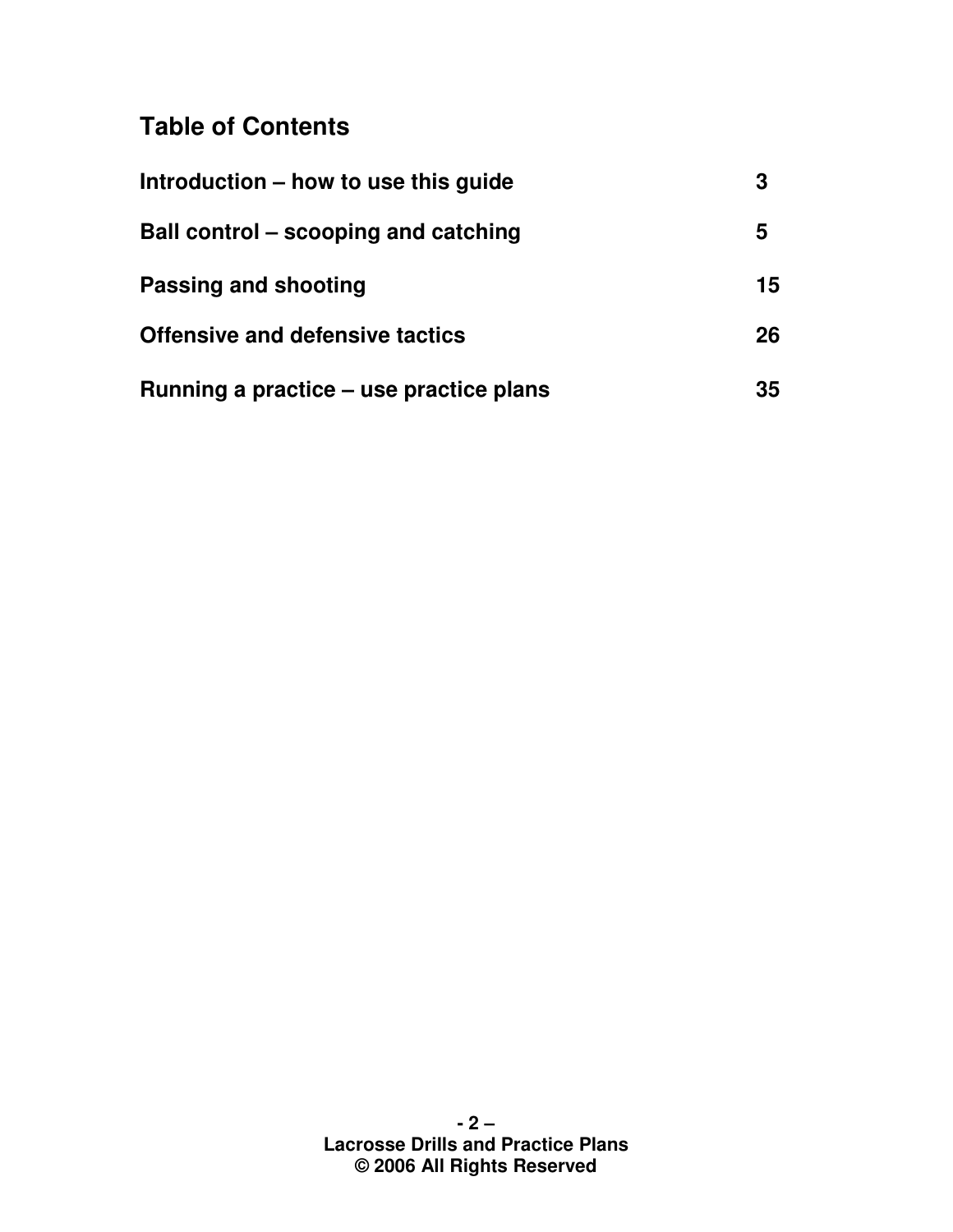### **Introduction – How to Use this Guide!**

**Lacrosse** is a game that has started to take off across North America. It is hardhitting and fast paced like hockey, but it has the playmaking styling of a basketball offense. There is a lot to learn about lacrosse and there isn't a huge amount of information on the topic, but hopefully we can change that with this list of drills and practice plan advice.

Running lacrosse practices and building skills is a challenge for any coach. That's why we created this guide – to take the guesswork out of it, and to make your practices more effective, so you can build the skills of your players through drills and good practice techniques.

#### **How this guide works:**

In the first half of the book, we have drills for ball-handling (catching and scooping), passing and shooting and then different drills that will illustrate a few of the common game situations in lacrosse. These drills are separated into skill level, with three skill levels being used throughout the book. Each skill level will be represented by a picture, as you will see below:



By separating these drills into skill levels and age groups, we have attempted to make sure that the drills you are instructing are appropriate for the kids you are coaching. You will, however, find that many of the drills can be used at the other skill levels.

**In the second half of the guide**... we have provided you with 25 different practice plans you can put into action. Now, instead of trying to keep your practice moving along, you will be able to run a tight ship with a minute-by-minute guide to your next practice.

That's how a practice should run. If you want to maximize your practice time, you need to go into it with a plan. Sometimes that plan is impossible to put together with everything else that is going on in your life. We have designed these

> **- 3 – Lacrosse Drills and Practice Plans © 2006 All Rights Reserved**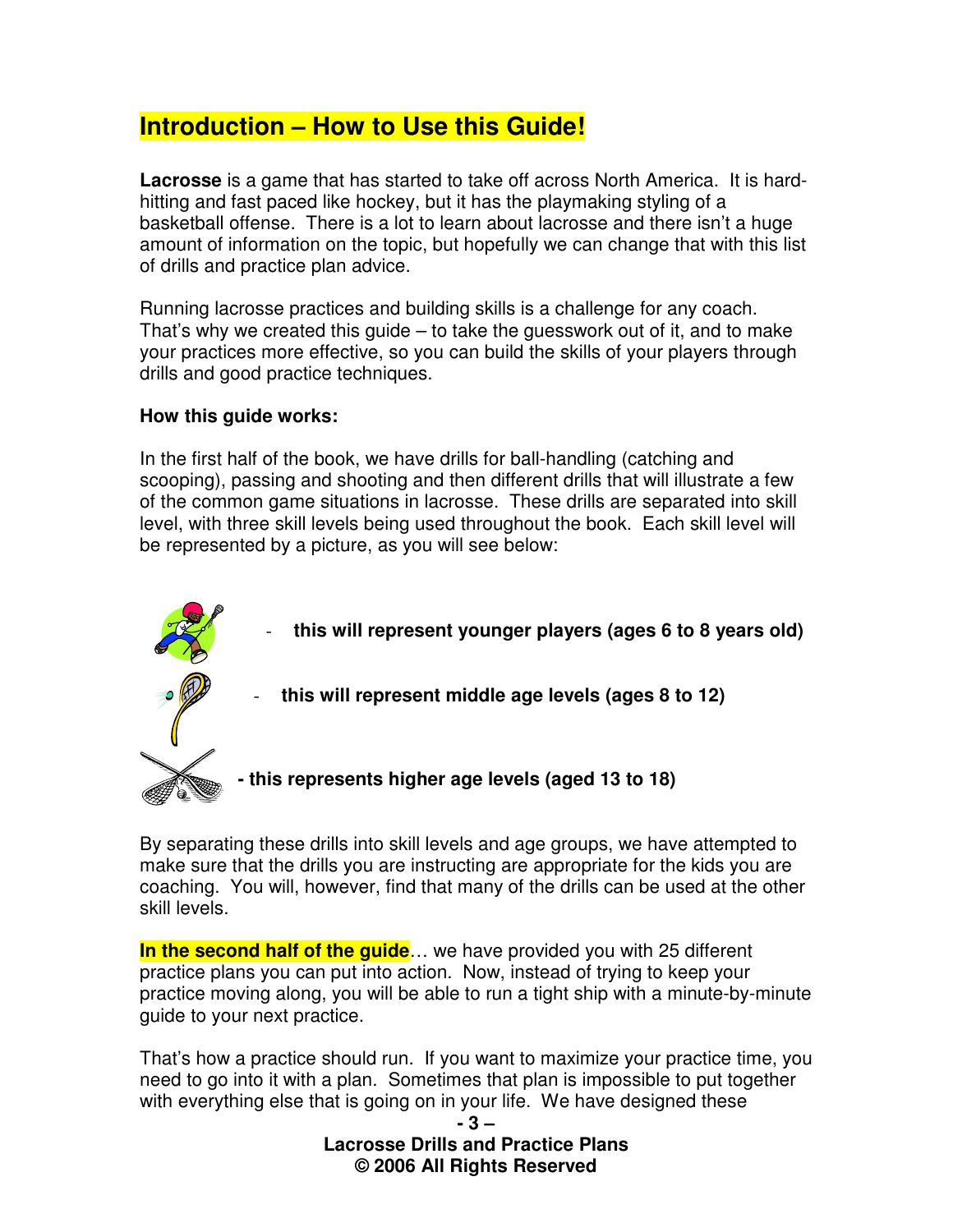practice plans so you can print the ones you like off on your printer and take them to practice ready to roll.

If you want, you can take the ones that work the best for you and make small adjustments, to tailor the practice to your team and the skills they need to work on. If you want, you can have certain practice plans for certain days of the week, etc – the sky is the limit!

Lacrosse is an intense game, and building a player's skills is not always easy. Starting with the fundamentals and working your way up is the best way to coach a team. Strong fundamentals are the key to putting a winning team on the field – and we have put together a resource to help get you there!

**Best of luck!**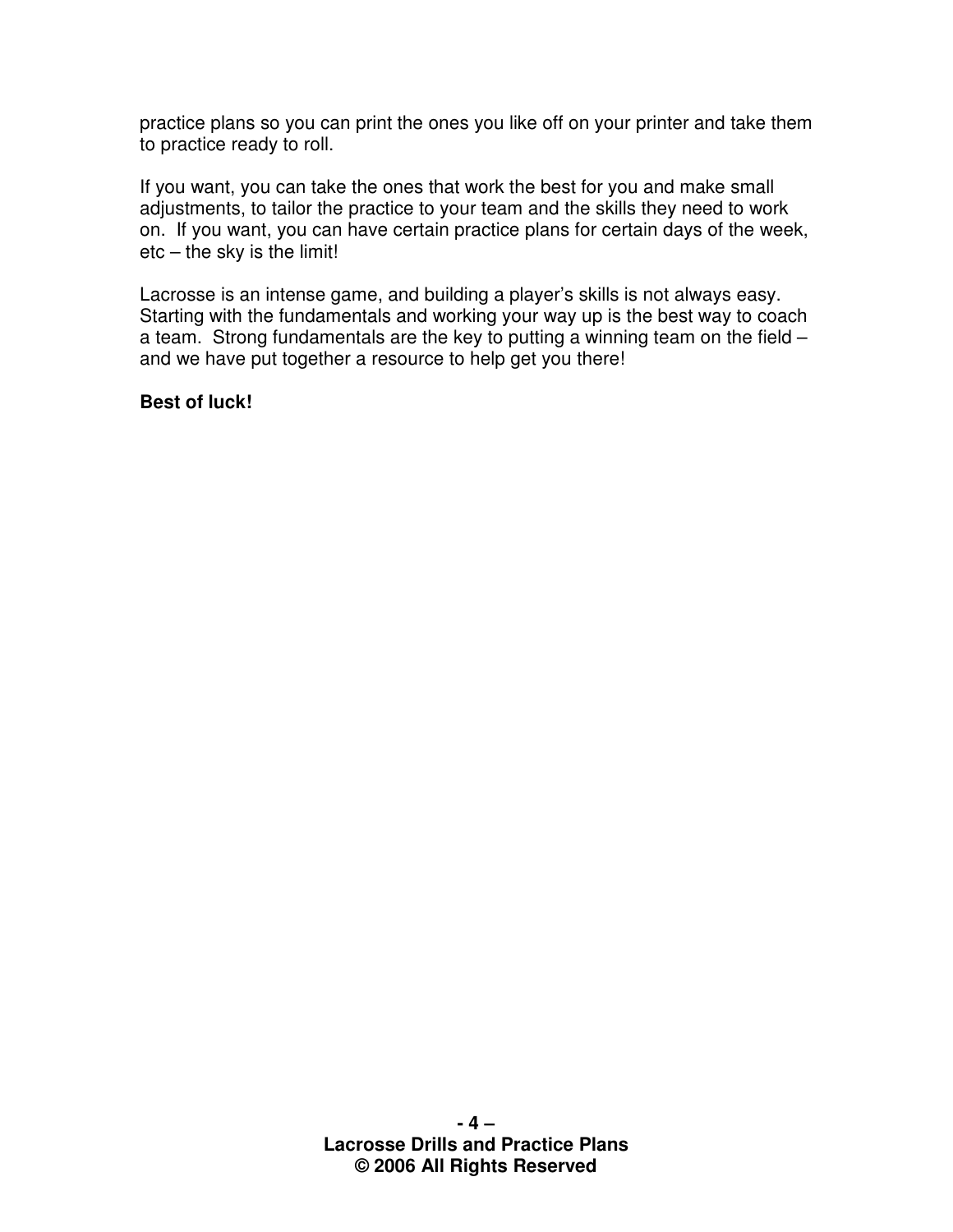# **Ball Control – Scooping and Catching**

This is the first, most basic concept in lacrosse, but it still is extremely important. Without the ability to control the ball, a team cannot generate good offensive chances. Just like in hockey or basketball, without control of the ball or puck, then you just don't have control of the game – and you can't score.



Cradling is an essential skill for young players to learn right away.

**What you need –** Players should have their sticks and of course, full equipment to do this drill. Players can spend some time practicing this at home, because it does require some dexterity to do well.

**How this drill works –** Each player should have their stick and carrying a ball. Cradling is necessary to control the ball while the player is running down the floor and dodging other players on the field.

Coaches should notice the following: **Grip, Wrist and arm action, and stick position.** This is a skill based lesson – and not so much of a drill for the younger players.

**Grip –** The top hand should be in a position that allows it to control the bounce inside the pocket. The bottom hand will direct the stick when the player is running and if they are trying to make a pass or take a shot. When standing still, the top hand should be underneath the stick, and the bottom hand should be on top.

**The wrist and arm action –** These should work in conjunction with one another. The idea is to create the least amount of bounce in the pocket of the player's stick. The forearm on the top hand should work like a hinge, and not moving all over the place. The wrist should not curl or flex too much.

**Stick position –** The stick position for the beginner should be horizontal when they are stationary. It is a standard pose for any player, except for when they may be experiencing pressure.

When a defender must shield their stick from a defender, the stick moves to a vertical position, almost parallel with the player's body.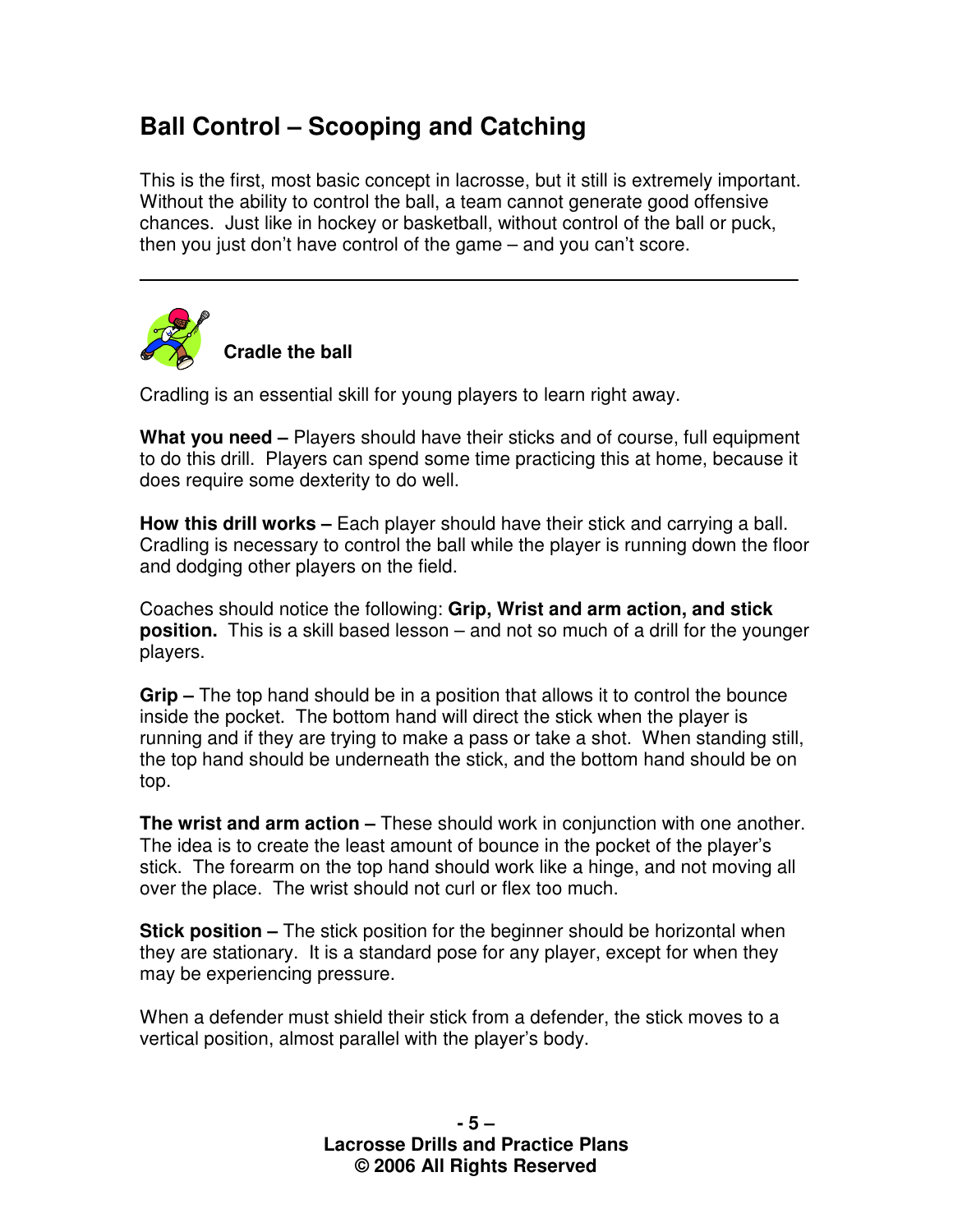An easy drill to build on this position is just to have players carry the ball around, either on the run, or just walking around. Coaches should watch for technique.



When the ball is loose, players need to be able to pick the ball up – and proper technique is important.

**What you need –** Players with sticks and proper equipment.

**How this drill works –** If you have ever coached baseball, you will know that players have to gain position and then use the proper technique to scoop up a grounder. The same could be said for picking up a lacrosse ball.

After the coach prepares the player with the finer points of how to scoop the ball, he or she can split the players into two groups and then roll or bounce a 'grounder' to the players to pick up. Proper form is the key to this drill – and will build a solid fundamental base for the young player.

**Result –** Players will be able to control the ball when it is loose.



This is the catching area that player's need to learn to accept the ball from passes.

**What you need –** Two lines of players, each with a coach and some practice balls.

**How this drill works –** Although players can catch the ball from a variety of areas during the course of a game, it is important players learn the **box area** – the area a few inches away from their pocket side ear. This is the prime receiving area because it provides protection from defenders and it allows for optimum hand-eye coordination – which is essential for good receiving.

To get used to receiving the ball properly, coaches can toss the ball softly so a player can control it in the box area. Once players gain a little more confidence, the coach can increase the speed of the ball.

**Result –** Good ball reception technique – which is an important skill to learn. Can be combined later with passing drills.

> **- 6 – Lacrosse Drills and Practice Plans © 2006 All Rights Reserved**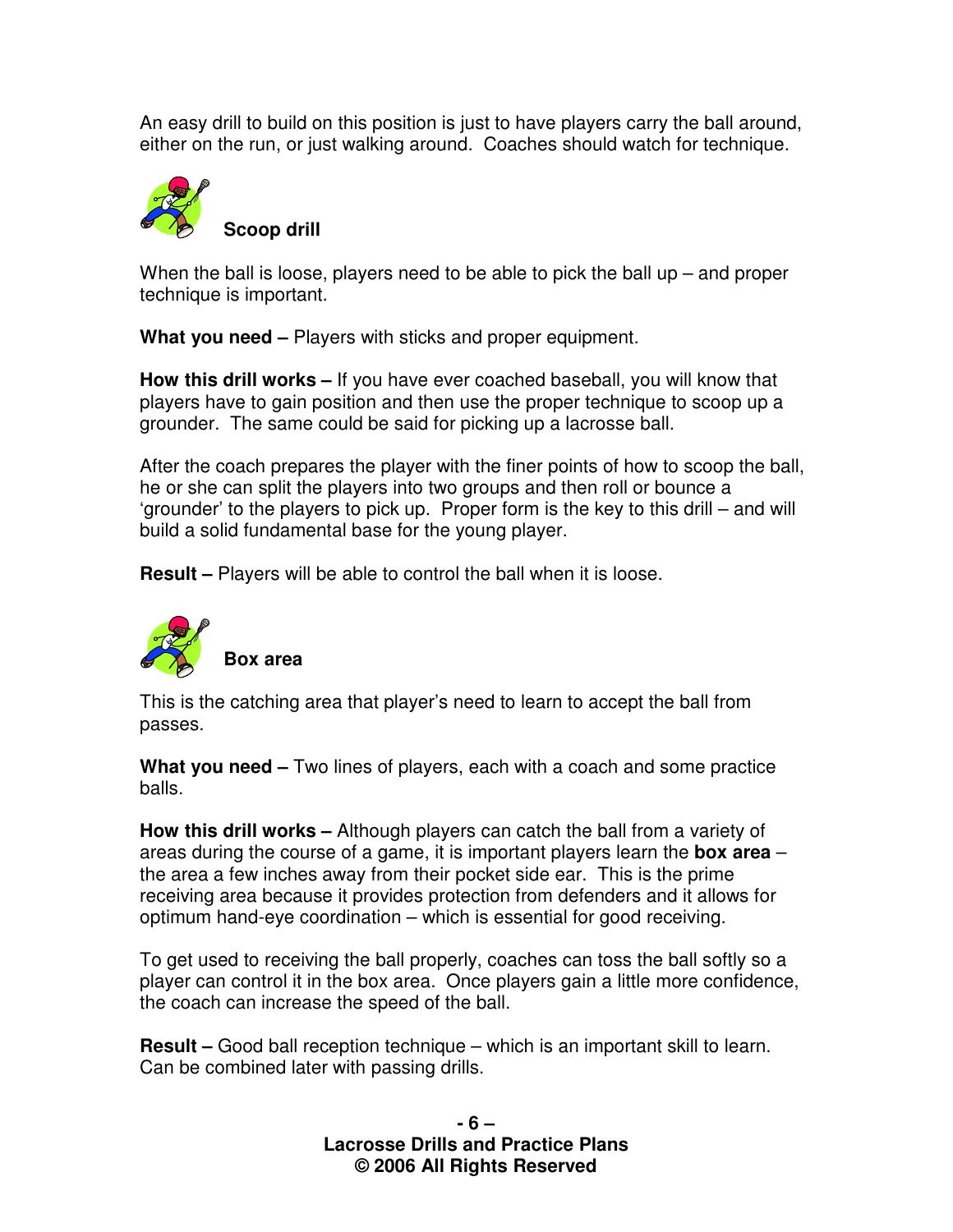

This is a drill that will reinforce the scoop technique.

**What you need –** Make a 15-yard by 15-yard square area with pylons. Inside this area, you can have 5 offensive players and 1 defensive player. Include 2 balls.

**How this drill works –** The players must stay inside the square area, and there is one player that starts off as the defensive player. The other five players must roll the ball (a passing skill) along the field to one another in order to build their low scooping skills.

After players continue building their scooping skills, you can add in another defender to make it a little more difficult to roll and scoop.

**Results –** This drill will not only build basic passing skills, but it helps a player develop their scooping skills.



This drill will reinforce the basic skills of holding the stick and running properly with it.

**What you need –** Set up an area of about 30-yards by 30-yards with 8 to 10 players, and one 'defender'. Each player should be carrying their stick, but there are no balls in this drill.

**How this drill works –** This is really just a simple game of lacrosse tag. You put the offensive players in the middle with the defensive player (or players) and it becomes a game of tag. Players must stay inside the square area.

The players must hold their sticks properly, and carry them around using proper technique when they are running around. Two hands need to be on the stick (they will learn the one-hand form later), when running. Coaches should 'freeze' players that are not using the proper technique.

The desire of this drill is to teach players to use their stick properly, and to be able to change direction while staying in control.

**Results –** This will reinforce the basic skill of holding the stick.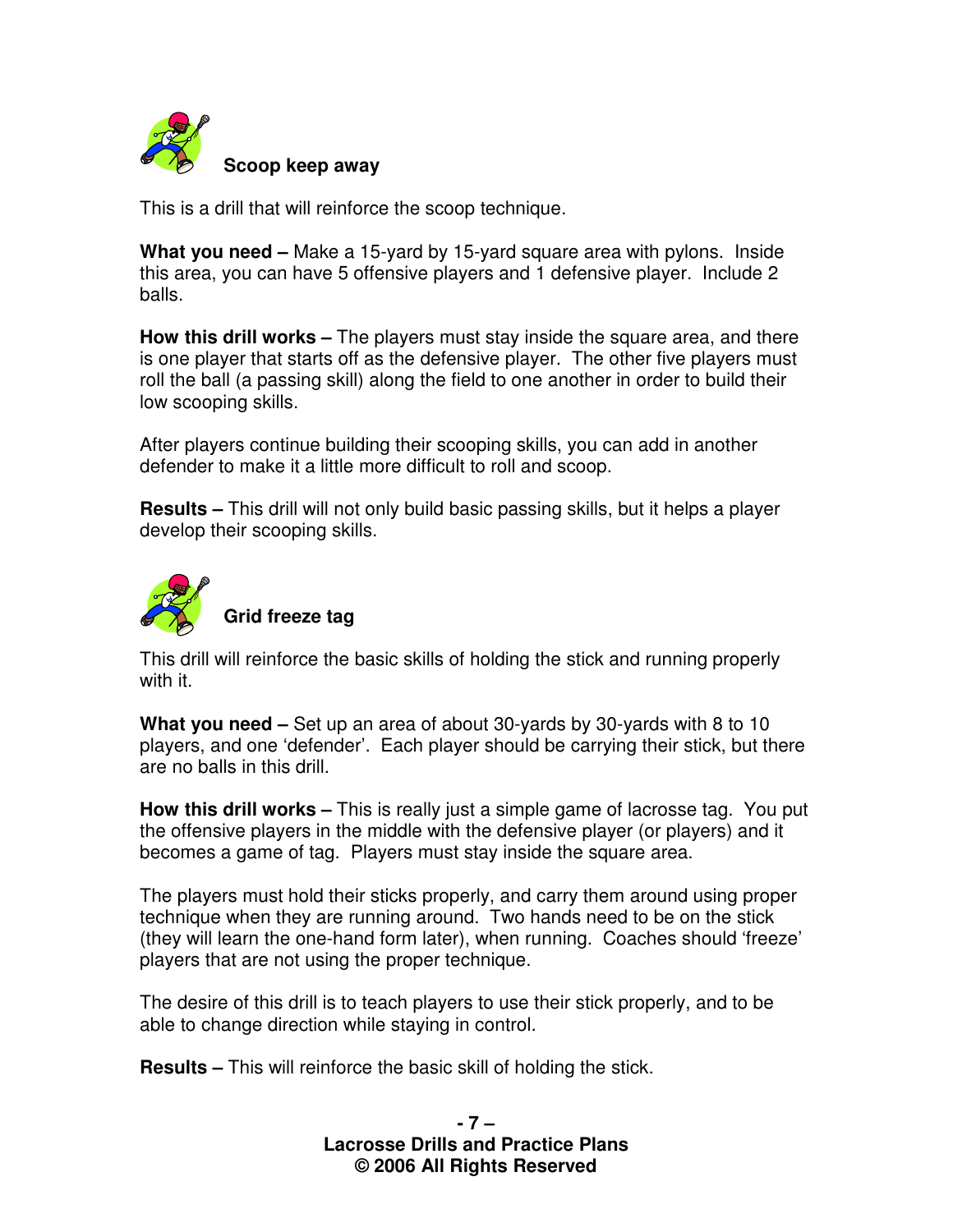

One of the skills that should be taught is 'attacking' a loose ball or pass.

**What you need –** Line up players in two lines, with a pylon about 5 to 7 yards in front of them. Coaches will be about 10 yards away, preparing to roll the ball to the players.

**How this drill works –** The object of the drill is to teach players to attack the ball when it is being passed to them, or if it is a loose ball. In order to do this, they must understand how to attack the ball.

With the coach directly opposite, the ball is rolled towards the player and the player must charge forward and receive the ball before it crosses the line where the 5-yard pylon is.

You can vary this drill by placing the pylon to the right or left, forcing players to alter their footwork to get to the ball and to reinforce their pass reception and ball control skills.

**Result –** Attacking the ball is important, especially in game situations when players are fighting for control of the ball. This repetition will ingrain in players the need to move towards the ball to ensure that they secure a pass or a loose ball.

# **Alternate triangle**

This involves attacking, rolling a pass and scooping for control.

**What you need –** You need to set up a triangle area, with each pylon about 10 to 15 yards apart. Each cone will have two players at it, and there will be two ball put into play.

**How this drill works –** Attacking, scooping, moving and then passing are important skills to learn. This drill works on all of those areas by making a continuous pattern of it around the triangle.

Below is a diagram of how the drill works. Player A rolls the ball to a charging B, who then peels off around his or her cone and then rolls it to a charging C, who peels around behind his or her cone and then continues on. This drill is continuous.

> **- 8 – Lacrosse Drills and Practice Plans © 2006 All Rights Reserved**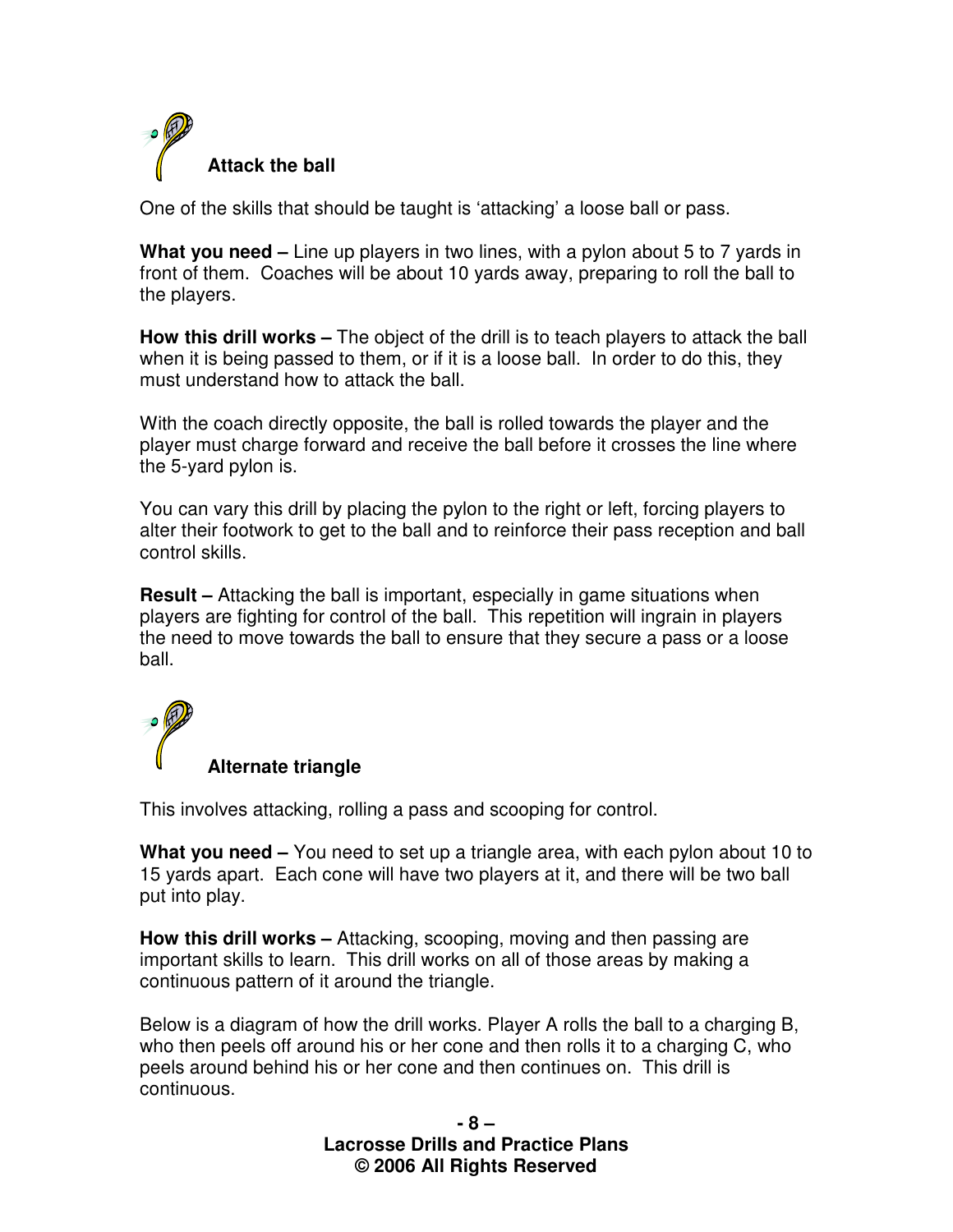

In the above diagram, the dotted lines represent rolled passes, the solid line represent a player running without the ball, and the colored lines represent a player just receiving the ball (scooping) and peeling around their cones.

You can continue to run this drill over and over around the triangle as players continue to develop their skills.

**Result –** An improvement in several basic skill areas.

**Scoop on the run**

Players are moving all of the time and they need to be able to scoop the ball while they are in the middle of game action.

**What you need –** Place 4 or 5 pylons in a zig-zag fashion along a space of about 20 yards (each cone about 5 yards apart). You can make two different lines for this drill for maximum repetition. You will need a coach throwing ball at each station.

**How this drill works –** The player at the start will move to the outside of the first cone, and while they are running, they will have to scoop the ball from the ground. They will just scoop and the pass back to the coach, when the next ball is flung toward them heading to the outside of the next cone.

The players can do this over the entire 20 yard course. To make it more challenging, you can set up teammates at various places on the course that they have to pass to.

**Result –** The player will continue to develop his or her scoop skills, but be able to execute it on the run.

> **- 9 – Lacrosse Drills and Practice Plans © 2006 All Rights Reserved**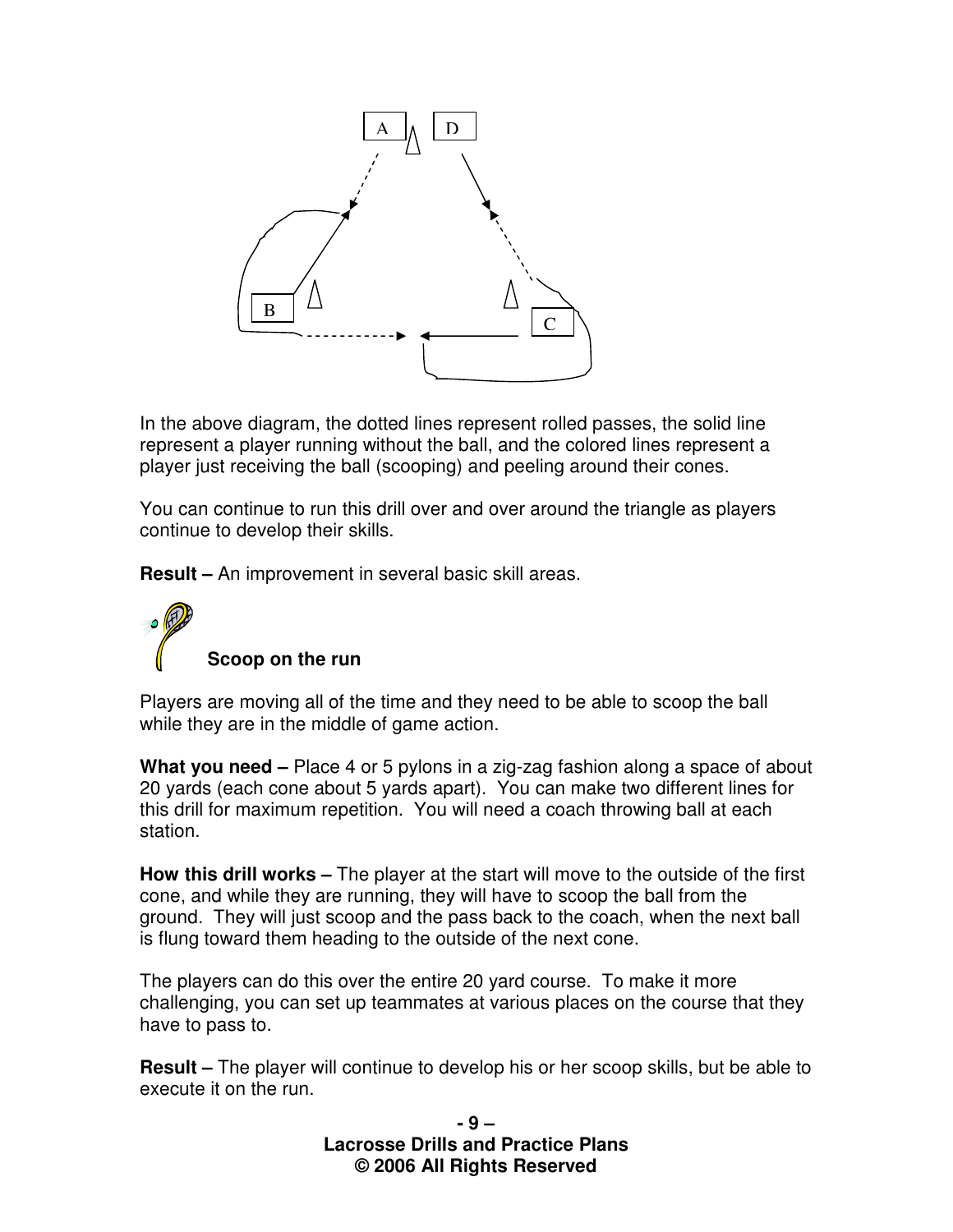

This helps players prepare to battle for a loose ball

**What you need –** Two players of similar skill level should be paired together, and they should be in two separate lines, facing forward towards a coach, who will have a ball.

**How this drill works –** The coach has the ball about 15 yards ahead of the two players. When coach blows the whistle both players will burst toward the coach and the coach will toss the ball into the center of the players and the one with the advantage must use their body to shield the ball from the other player in order to make the scoop.

Coaches should instruct the proper technique for shielding, and when the drill first begins, keep the body contact (which almost always occurs in loose ball situations) to a minimum until players get the proper shielding and scooping techniques. You can always add the body contact in later (and we will have drills for it.)

**Result –** Players will begin to learn to use their body to help them gain position for scooping the ball.

# **Ball control drill**

Keeping control of the ball through movement and pressure is important

**What you need –** Pair up players of similar skill level and give each pair a ball.

**How this drill works –** One player carries the ball and the other player tries to get the ball. While this shouldn't necessarily happen at full speed to start, players should attempt to get the ball from the one carrying it.

Coaches should teach the players the proper one-handed stick grip, and then shielding the player with from their stick with the non-holding hand. This is a basic skill that should be learned at this level of lacrosse.

Once a player gets the ball from another player, or 30 seconds have gone by, they should switch.

**Result –** Players not only get to practice keeping the ball from someone, they get to practice taking it away.

> **- 10 – Lacrosse Drills and Practice Plans © 2006 All Rights Reserved**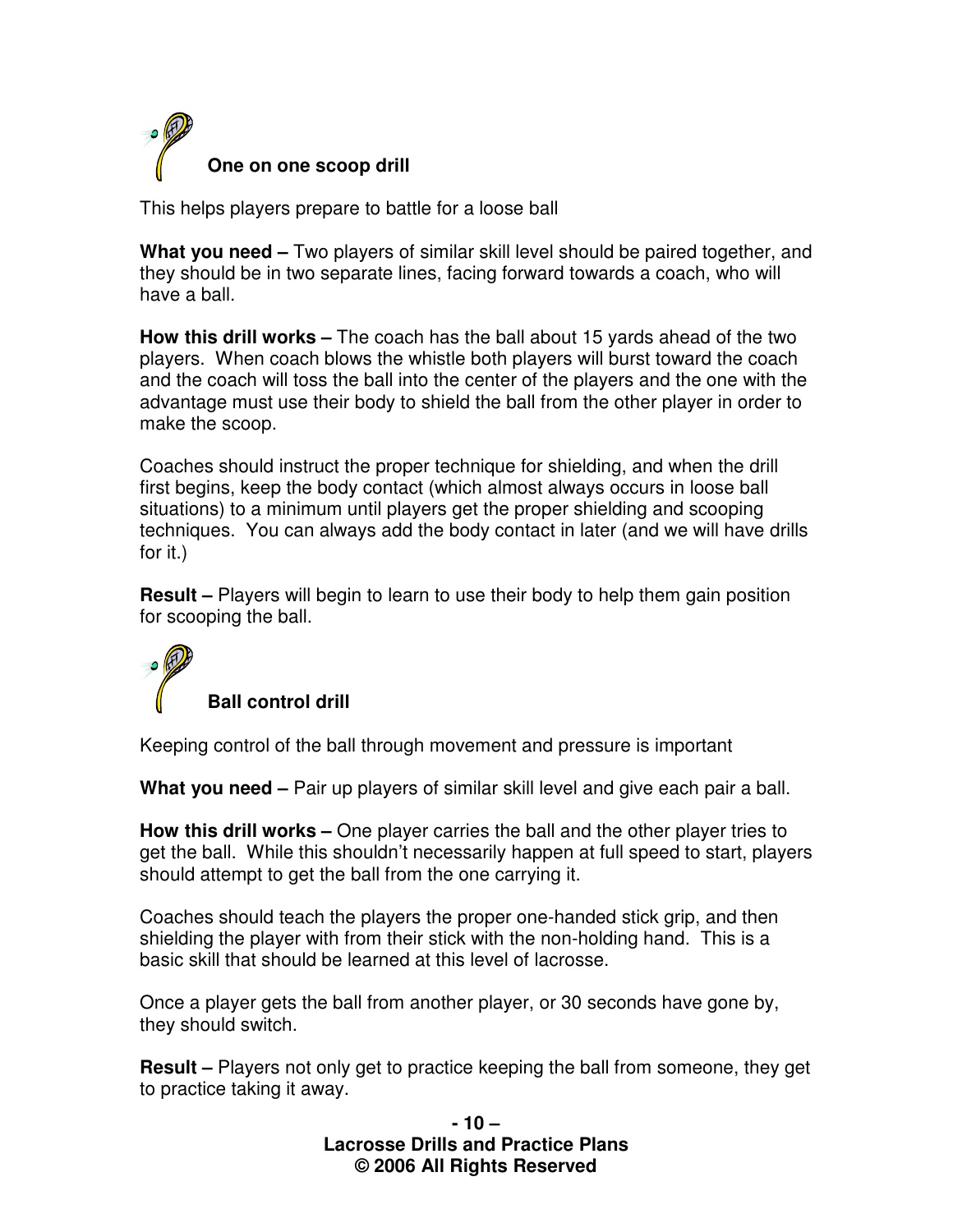

Protecting the ball is essential in maintaining control.

**What you need –** Two defenders and an offensive player that will carry the ball toward the net.

**How this drill works –** The two defenders will line up in front of the net, but they will be facing each other, not the player that is carrying the ball. There is about 5 yards between them.

The player with the ball will attempt to run through the two of those defenders while keeping the ball under control. The defenders will make half attempts to disrupt the offensive player's control and to dislodge the ball. Stress the halfattempts as the drill is for the offensive player more than the defensive player.

Later, you can add a final defender (or even a goalie) to get past, while the player takes a shot.

**Result –** Players will build their resilience to outside interference from opposing players, allowing them to hold on to the ball better when pressured.



Scooping while running through traffic is a good skill to master

**What you need –** You will need 5 players and a couple of balls. We will illustrate the set up below.

**How this drill works –** It teaches players to scoop the ball while there are sticks in the area. The players should be set up as follows:

|     | $\mathbf C$ |    |
|-----|-------------|----|
| A B |             | E. |
|     | D           |    |

The ball is placed between player C and D, with players A and B and C and D about 10 yards from each other, and then player E is about 15 yards away from c and D. C and D have their sticks crossed over the ball.

Here's how the drill works – Player B starts by running through the sticks of C and D and scooping the ball and he or she veers to the right (or left) and they will

> **- 11 – Lacrosse Drills and Practice Plans © 2006 All Rights Reserved**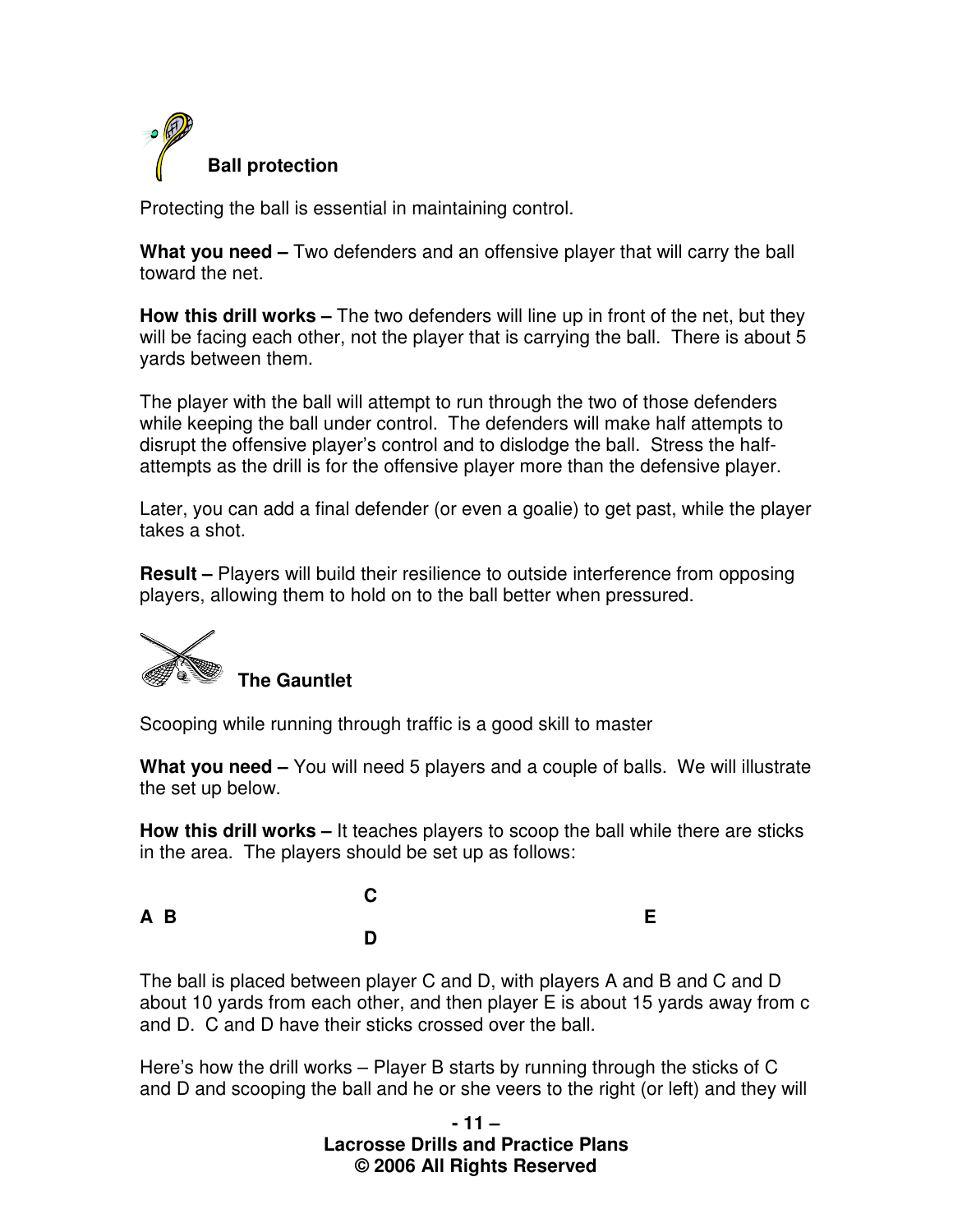pass it to E. Then E makes a quick move, runs with the ball and then passes to C.

E then replaces C and C goes down to the initial line to go behind A. So now, D and E are crossing sticks, A is going through them and B is where is started. You can continue running this drill until all of the players have had a few chances to go through.

**Result –** Player will learn to deal with stick traffic and they should build their ability to control the ball under pressure.



**Four pair scramble**

Offensive and defensive player will be matched in their ability to get the ball.

**What you need –** Match up four pairs of evenly matched players. You can include a goalie in this drill as well. They should be in the corners of a 20-yard by 20-yard square area.

**How this drill works –** All of the players will be in their respective corners, and the coach will be on the outside of the box. The drill begins when the coach rolls the ball to a certain corner.

At this point, the offensive and defensive players will battle for the ball until one player comes up with it. Once this happens then the following play ensues: If the defender get the ball, the rest of the defenders on the court will move the ball around until they can get the ball safely to the goalie and then clear the ball back to the coach.

If the offense wins, then they must try to move the ball around to get a shot on goal.

**Result –** This will aid players in developing the skill of fighting for the ball and gaining control of it while being pressured by other players.



This drill works on agility and quickness for scooping the ball.

**What you need –** You should have four players, two on each side, with one player in the middle. The initial four players will be facing each other, staggered about 10 yards apart, with about 15 yards in between them. It should almost be like a zig-zag pattern.

> **- 12 – Lacrosse Drills and Practice Plans © 2006 All Rights Reserved**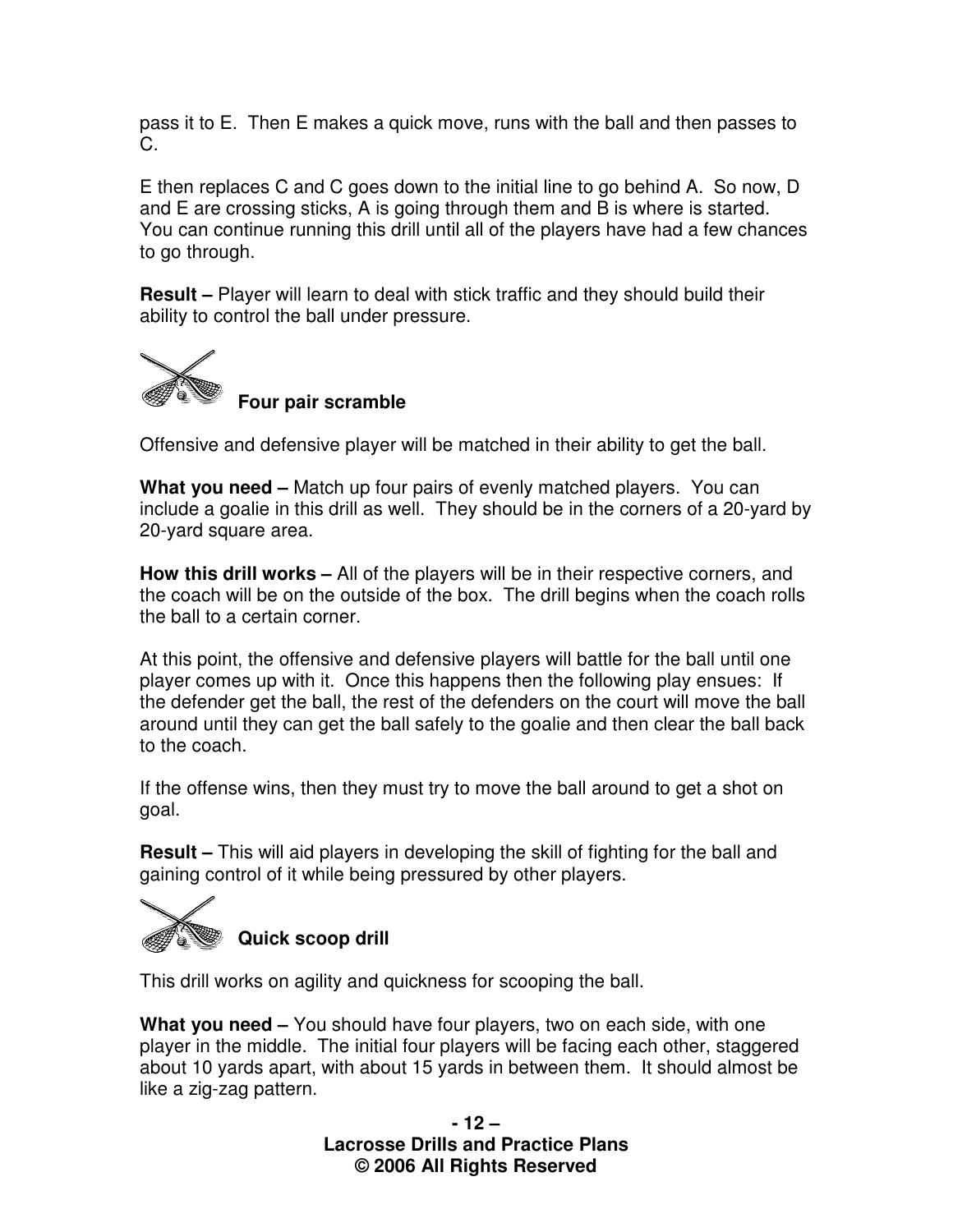**How this drill works -** The player doing the scooping will run between the players, getting one pass, scooping the rolling ball, then placing it down. Then, still running, the next passer rolls the ball and the player in the middle must scoop the ball, put it down, then move the get the next pass.

The players should try to scoop, stop and place the ball down for each pass. This will continue to build their ability to scoop the ball under pressure and it will build agility, quickness and reaction during game situations.

**Result –** Sharper skills and better agility while making the right scoop on the field.



**Dodge and scoop**

A dodge is merely a quick fake of direction to lure a defender from his defensive position.

**What you need –** You will need a defender, an attacker and a passer (the coach).

**How this drill works –** The defender will have his back to the coach, so he cannot see the direction the coach is going to pass the ball. The attacker will be about 15 yards away from the coach, with the defender in the middle.

The coach will point to the side he or she is going to pass to and then when he or she blows the whistle, the attacker will run towards the defender and give them a ball fake one way and then move the next to receive the quick pass back.

The coach should be watching for the proper technique on the scoop, but also that a solid dodge move was given to the defender. The odd time the attacker may choose not to make a fake, and instead go for the pass right away. The defender must react quickly to where the ball is going and try to disrupt the play.

**Result –** Attackers and defenders get work on certain skills during this drill.



There are a couple of different dodges a player can execute to find space to receive the ball.

**What you need –** You can set the drill up very similar to the above drill, but in this drill the players will vary the type of dodge with will execute instead of just using the jab step and go dodge.

> **- 13 – Lacrosse Drills and Practice Plans © 2006 All Rights Reserved**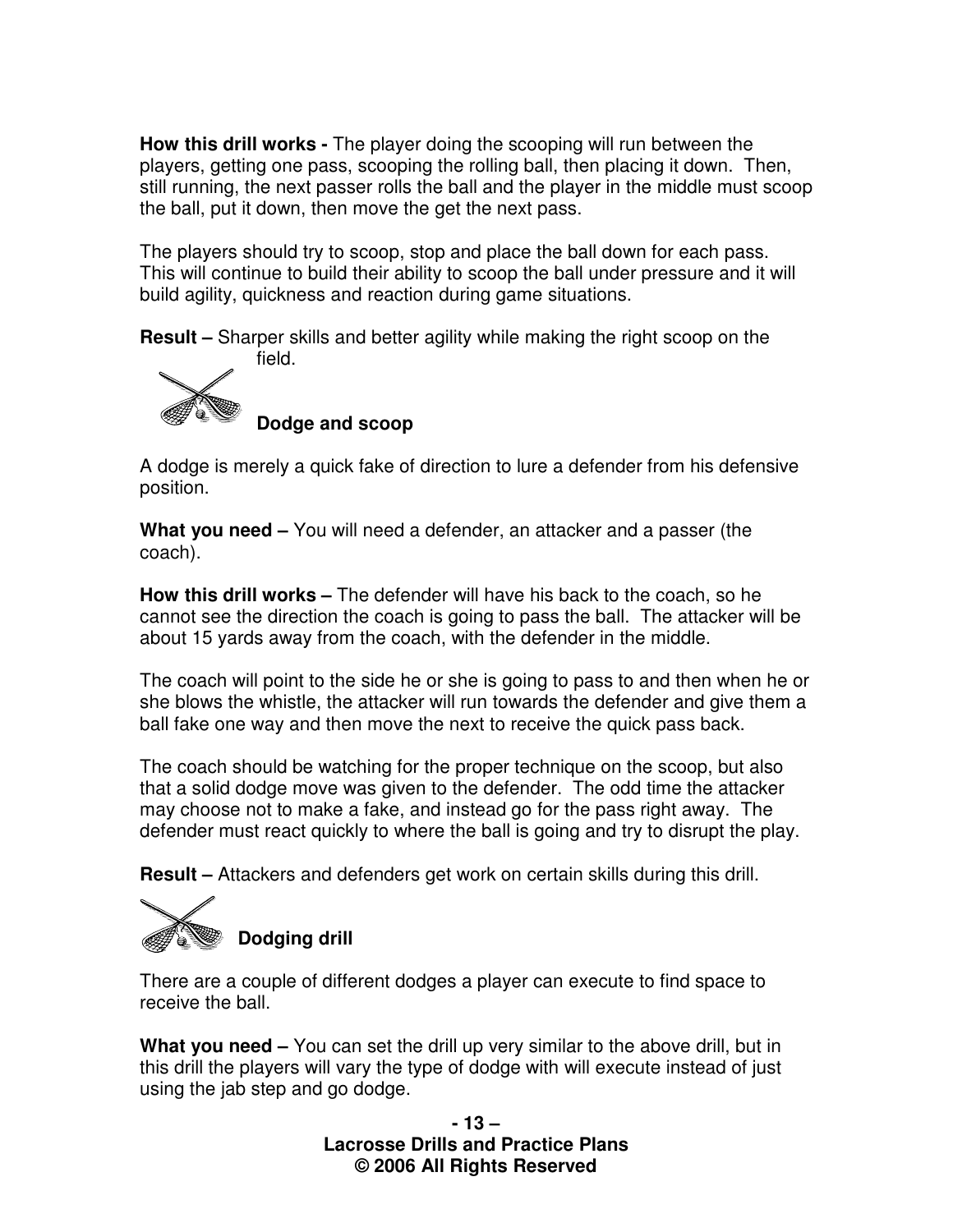**How this drill works –** This is more of a skill-based drill that players should work on in order to develop the different dodging skills in lacrosse.

The different dodges the players can work on are: **Roll dodge, Face dodge and Split dodge.** Once the coaches go through each of these types of dodges, and giving players the proper instruction, then they should complete the same drill as above without the scooping.

This drill is not about the actual scoop, but rather the dodge and the dodge technique.

**Result –** Players need to know all of the dodge techniques in order to round out their skills as players.



#### **Combination drill**

This drill is more advanced as it adds different elements of many of the previous drills. Make sure that players are familiar with all of the skills before they partake in this drill.

**What you need –** You can run two lines of attackers with the coaches at the other end. In between the coaches and the attackers are a pylon (5 yards), a defender (10 yards) and then another defender (15 yards).

**How this drill works –** When the coach blows the whistle, the player must first run to the pylon to attack and scoop the rolling ball. Then, they must drop that ball, then execute a dodge move before scooping another ball, dropping it and then battling the last defender to gain position and then get the ball on another pass.

You can add numerous variations to this drill:

- You can add two defenders and have the attacker scoop through sticks
- You can have the defenders try to compete for the ball
- You can have a player move to the right or the left to accept a pass moving in a different direction.

The purpose of this drill is to continue to reinforce many of the basic lacrosse skills, but to put it all together to try to increase their overall skill set by making the repetition more like a game situation, having to do a variety of things at once.

**Result –** Skill level, dexterity and familiarity with situations.

**- 14 – Lacrosse Drills and Practice Plans © 2006 All Rights Reserved**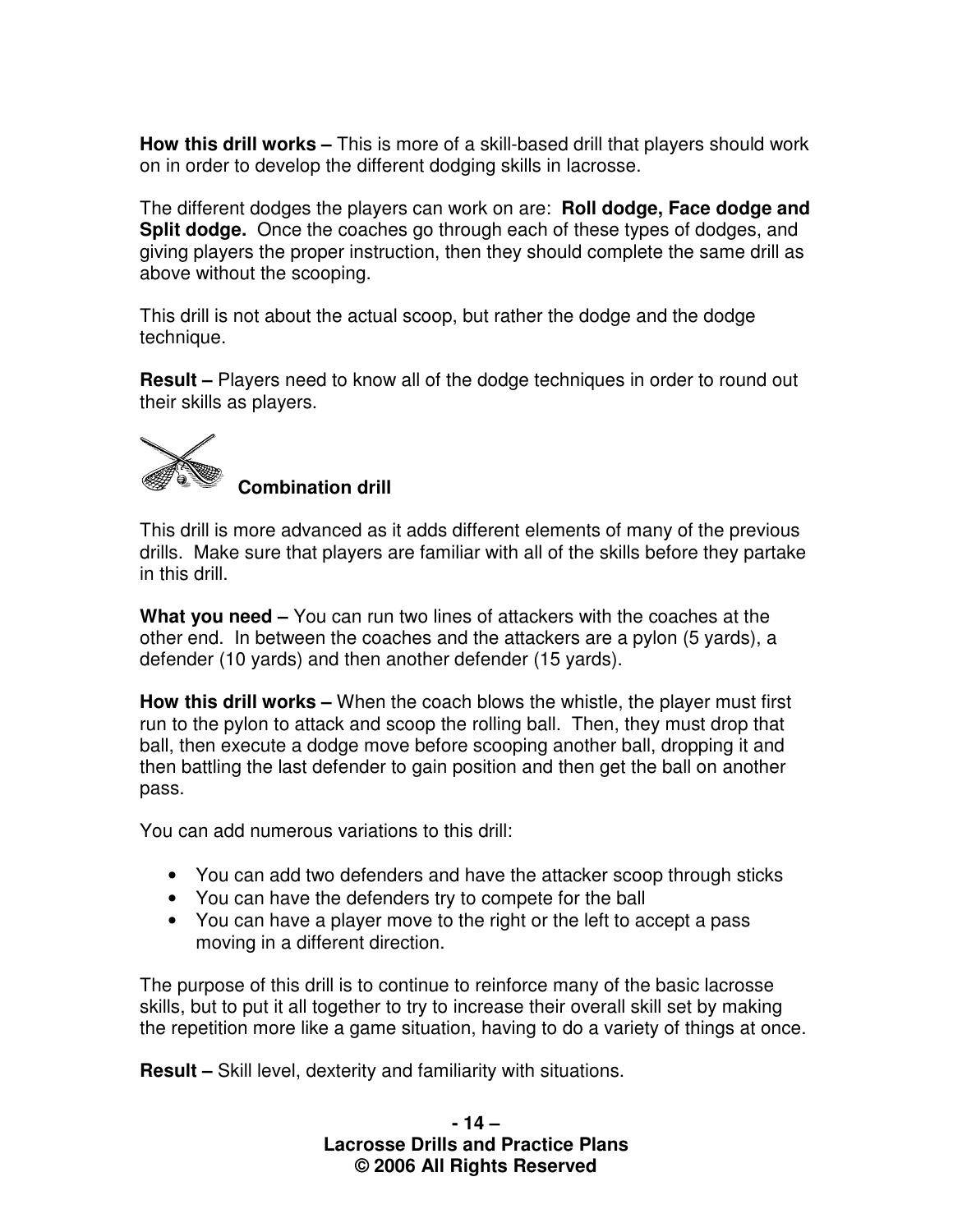# **Passing and Shooting**

You can't score goals if you can't shoot the ball. You can't shoot the ball unless you are in a good position. You can't get into a good position without the help of passing. The combination of the two goes hand-in-hand and that is why we have put the two drill types together.



#### **Passing and catching**

Two fundamentals that should be first on the list of skills

**What you need** – You can pair players up, or you can put them in groups of threes to do this drill. Each group has one ball they are to pass around.

**How this drill works –** This is a skill-based drill, so the players are essentially just learning the proper technique for passing and catching the ball.

**Passing:** Players should be faced at their target with their lead foot being the opposite of his top hand on the stick. The top hand is just under the pocket and the bottom hand is the pivot point for the stick. When a pass is made, the top hand should reach no more than six inches above the shoulder and the pocket should not fall too far back or the ball might fall out. The top hand and arm push the ball in the direction of the pass, but then the bottom arm is the power hand and is pulled toward the body.

**Catching –** The form is very similar to that of the passing stance, except that the stick is going to be held more parallel to the body – rather than off slightly to the side. The major difference is that the ball should be caught in the box area – mainly to try and protect it from a defender.

Players should work the ball back on forth with close coaching so that they can get the technique properly.

**Result –** Basic skills are learned and reinforced through this drill.



#### **Distance passing**

Younger players need to understand how much force put on the ball when they are passing to get it from point A to point B.

**What you need –** Pair up players of relatively equal skill and start them at about 5 yards apart. Each pair will need a ball to pass back and forth.

> **- 15 – Lacrosse Drills and Practice Plans © 2006 All Rights Reserved**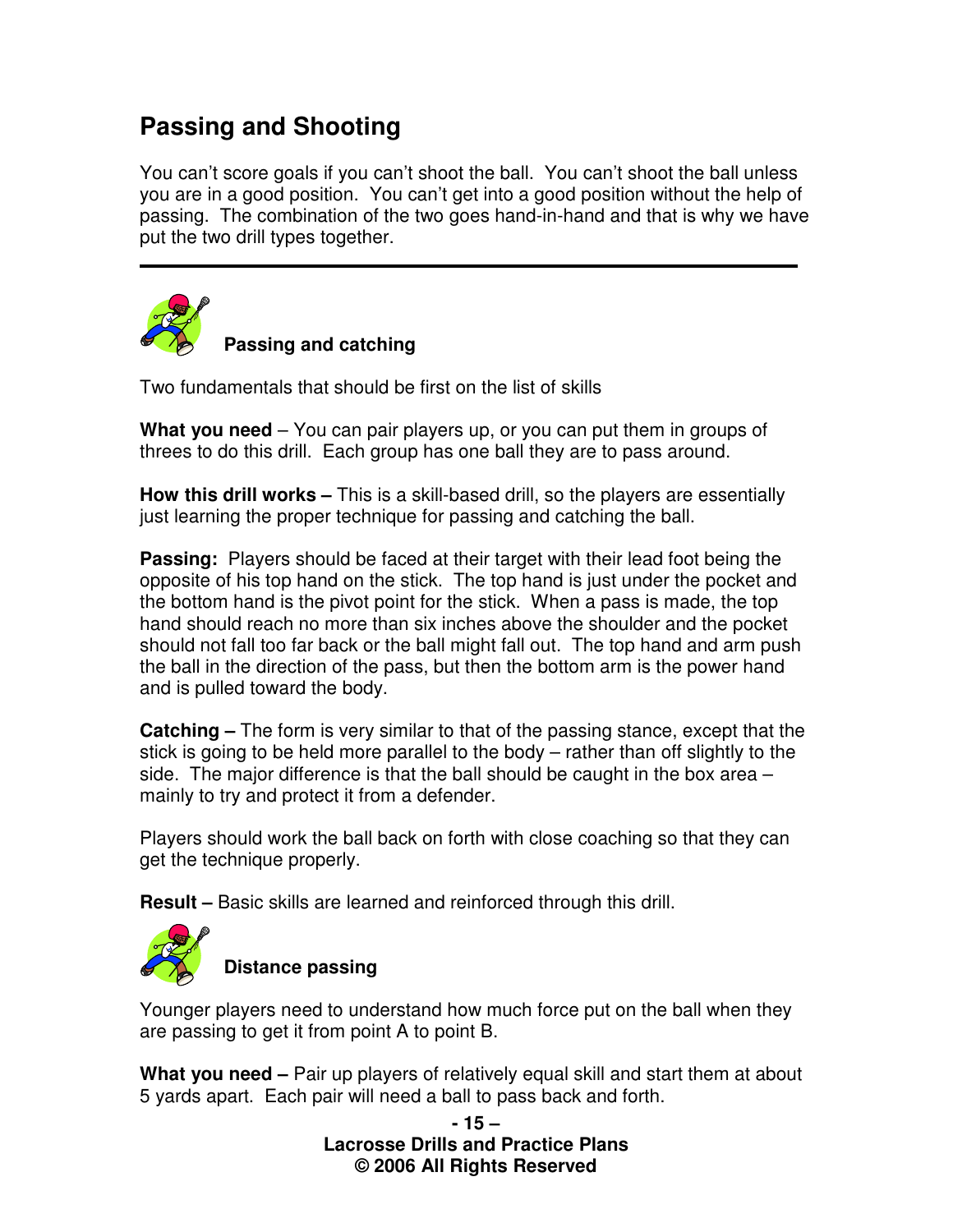**How this drill works –** The players will start off just 5 yards apart and they will pass the ball back and forth. Coaches should be watching for proper technique and that the players are passing accurately and under control.

On the coaches whistle, the players will take one giant step backwards and they will continue the drill. Once again, the coaches will watch for proper form. Once everyone is doing things correctly, they will take another giant step back.

You can repeat this process until the players are about 20 yards apart. This might be as far as many of the younger players can throw the ball.

**Result –** Players will begin to develop a sense of how much power they need to put into each of their passes, when a player is at a different distance.



#### **Shooting drill**

This will be a player's first taste of taking a shot on the net

**What you need –** If you have more than two nets, this drill works better because players will get more repetition. But, they line up about 10 yards in front of the net, in as many stations as you can put together.

**How this drill works –** Really, just start firing away at the net. Players can move from side to side, they can change their distances, pick the corners, whatever they would like to start getting the feel of shooting the ball.

Coaches should make sure that proper technique is followed. Some quick pointers are:

- Standing facing the target with foot opposite shooting hand ahead of the other.
- Rotate at the waist so that the shoulders are perpendicular to the goal.
- The shooting motion is very similar to the passing motion

Speed is generated in a quick trunk rotation followed by the hinging motion of the bottom hand to pull the stick forward, making the whole thing act like a catapult towards the goal. Also, the larger the stride toward the goal, the more speed.

Players can continue taking shots. This is a good drill to warm players up, and also to warm up goalies.

**Result –** Repetition of a basic technique, reinforcing good shooting skills.

**- 16 – Lacrosse Drills and Practice Plans © 2006 All Rights Reserved**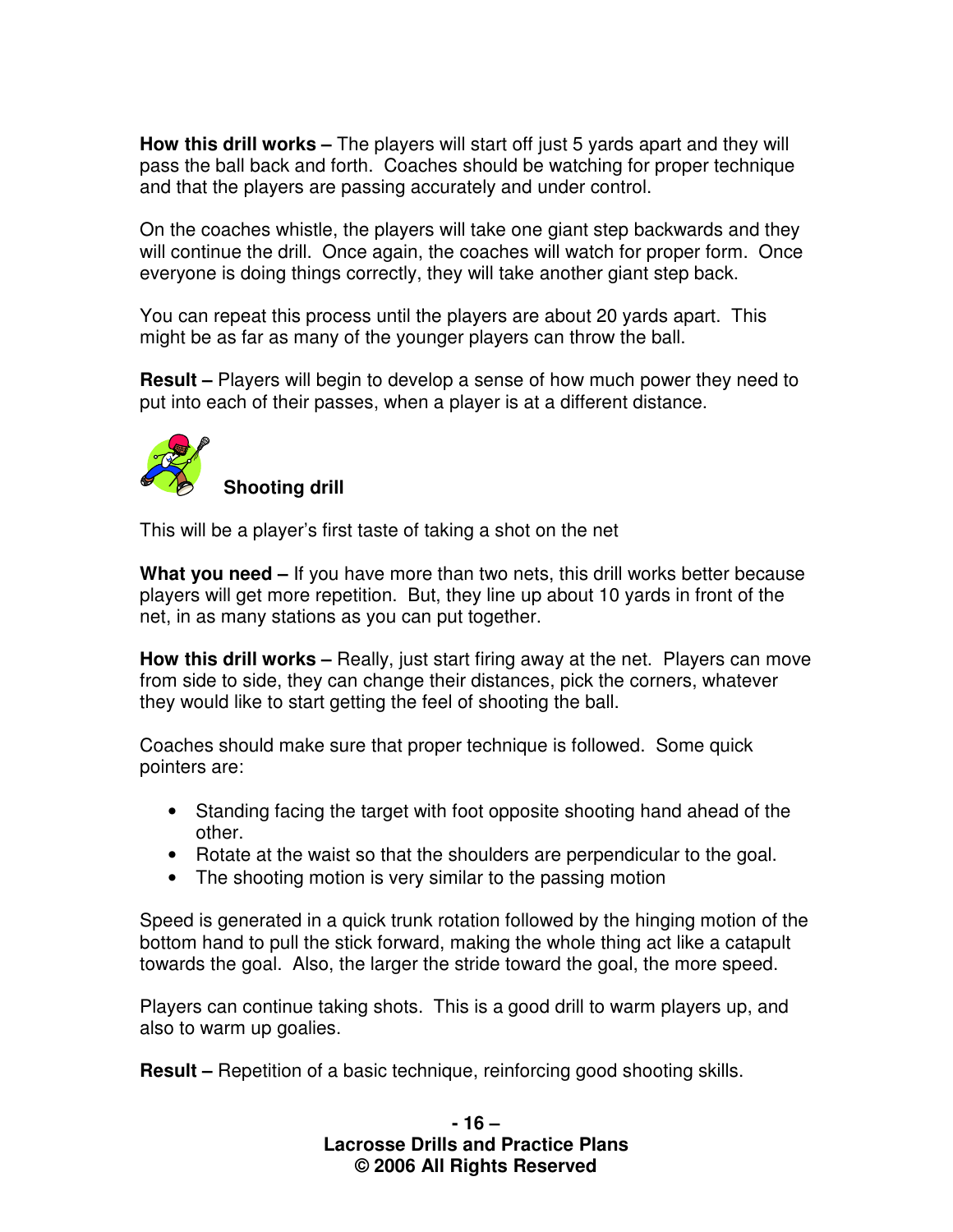

This combines two skills into one drill

**What you need –** One passing line and one line that is going to receive the pass and shoot the ball. This can also be divided into two groups of each if you have appropriate numbers. One or two nets will be needed for this drill.

**How this drill works –** The shooting player drives (jogs to start) towards the net, and the passing side makes a pass. At this point, coaches should be looking for proper technique in passing form and reception.

Then once the shooter gains control of the pass, then he or she will turn, aim and shoot on the net. In order to get work for the goalie, you can put a goalie in for this drill.

**Result –** Your players will get the hang of getting a pass, and making a quick transition into a shooting position to get the shot.



**Dodge passing drill**

A player can use the dodge to open up an area to make a good pass.

**What you need –** You can set up two stations that will have three groups: attackers, defenders and pass receivers.

**How this drill works –** A player must be taught the basic dodge moves, and then use them on the defender in order to create space for him or her to make a safe pass to one of their teammates.

Players should try to use the basic face dodge to start, as that is likely to one that will be taught the most at this level. But, if players are taught other dodges, they should practice this.

The key is to get a player to be able to execute a good dodge, and then set up for the proper passing technique to their teammate.

You can also make this the **dodge shooting drill** if you want. It would be essentially the same, except players will be getting into proper shooting form instead.

**Result –** Mastering the skill of dodging and passing to gain an advantage.

**- 17 – Lacrosse Drills and Practice Plans © 2006 All Rights Reserved**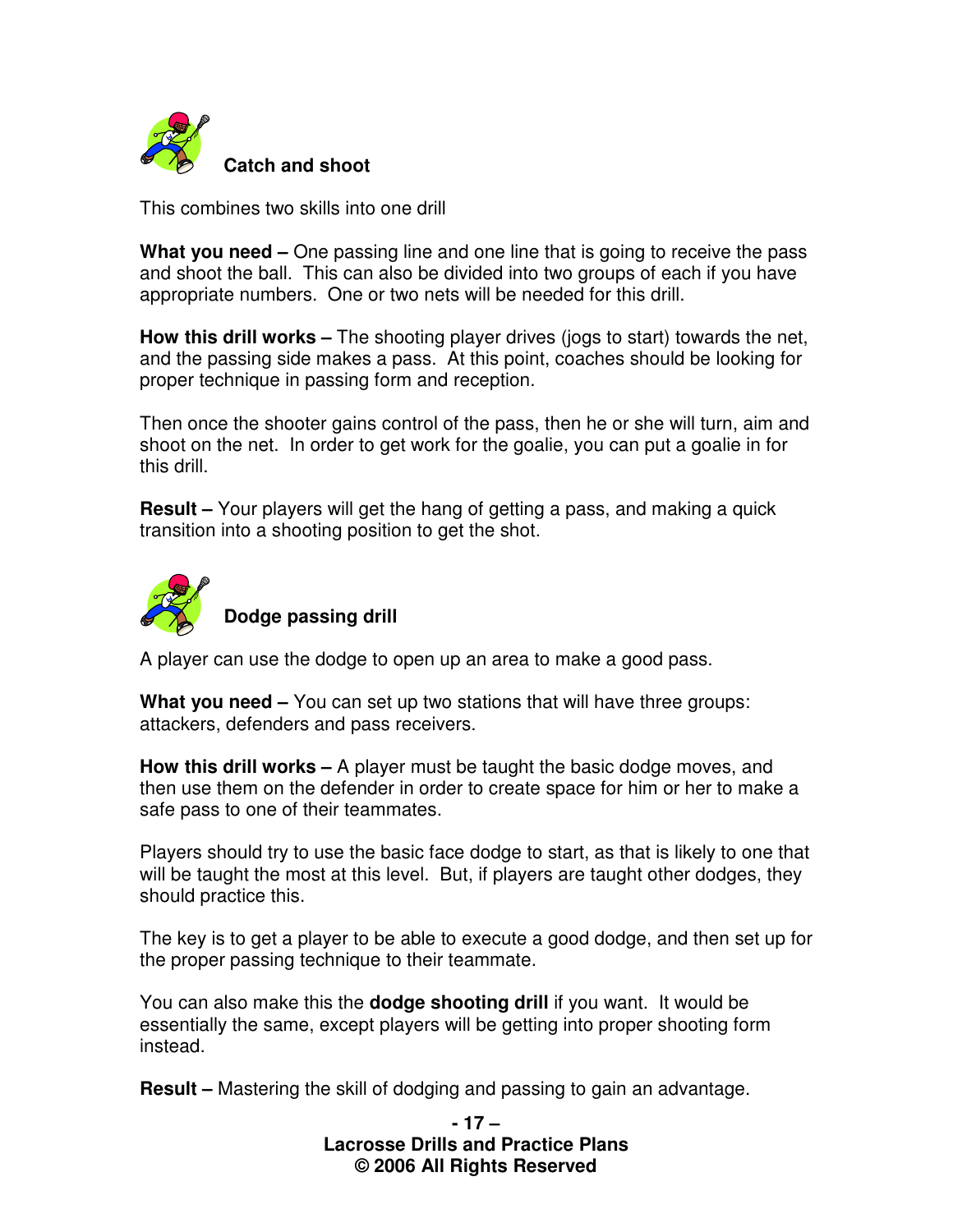

Movement and passing are combined in this drill

**What you need –** Create an area that is about 20 yards by 20 yards, with 5 players (with balls) inside the square area, and 5 players (without balls) outside the square area.

**How this drill works –** Players must move around the square area maintaining good control of the ball. When the coach blows the whistle, the players inside the square must prepare to pass the ball to a player outside the square.

Once the players outside the square secure the pass, they must move inside the square, and the players inside must follow their pass outside the square. If two players pass to the same person, whichever person's pass doesn't get caught, that person is out of the drill.

It is important the coach watch for: good passing technique, good vision on the part of players and that they are moving around.

**Result –** Passers recognize players to pass to while moving around, and reinforcing passing skills.

**Passing Triangle**

This is similar to the scoop triangle, but not it involves passing

**What you need –** Create a triangle area with the pylons 10 to 15 yards apart. Two players are at each pylon. You will see how the drill is set up below:



**- 18 – Lacrosse Drills and Practice Plans © 2006 All Rights Reserved**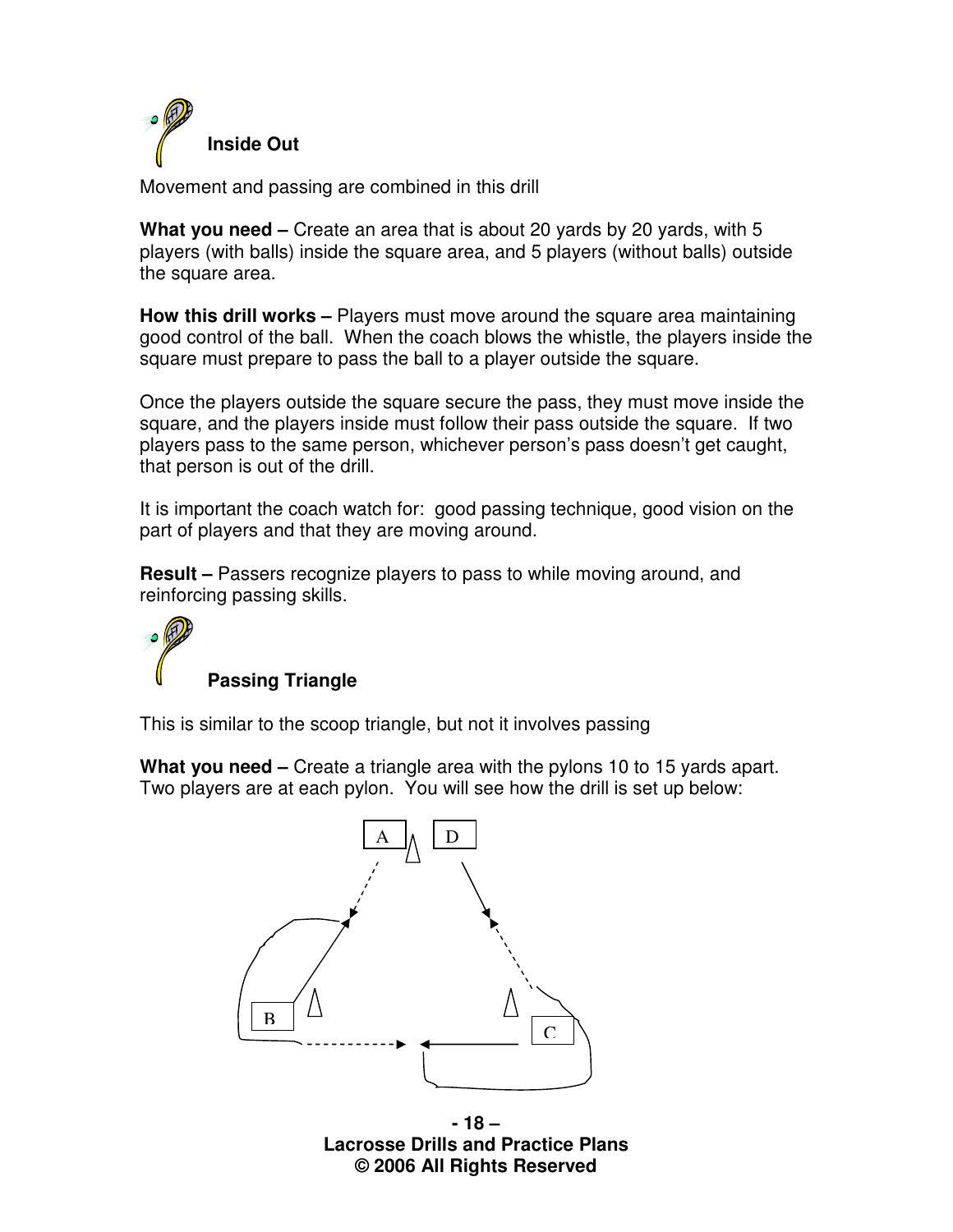**How this drill works –** Very similar to the scoop triangle drill, but the major difference is that the passer follows their pass (dotted line A passes to B to start) to the next marker and gets at the back of that line.

So the drill looks something like this  $-$  A passes to B, who meets the pass half way; A follows his or her pass and B peels to the outside of the triangle, around their pylon and then passes to a charging C. B follows the pass and gets to the back of the line, C peels to the outside and around the cone to pass to D.

The play continues as each pass is followed so there should almost always be two people behind each pylon.

Coaches should watch that passes are received to the outside of the triangle area, as this simulates protecting the ball from defenders with the body.

**Result –** Work on passing, catching and movement with the ball.

**Catch and turn**

Another drill that works on movement, passing and catching

**What you need –** Set up three pylons, each about 10 yards apart – in a straight line. Two players should be at each of the outside pylons.

**How this drill works –** See the diagram below:



So, the first pass starts from player A to player B. Player B charges toward the center cone and receives the pass from player A. Player B then peels around (squiggled line) and passes the ball to player D. Player A moves to the back of the line (behind C).

Player C then charges to the center, and player D makes the pass to them. Player C peels around and passes to player A and so on. This drill continues. After two or three times around, players can switch up the positions.

**Result –** More development of passing and catching skills.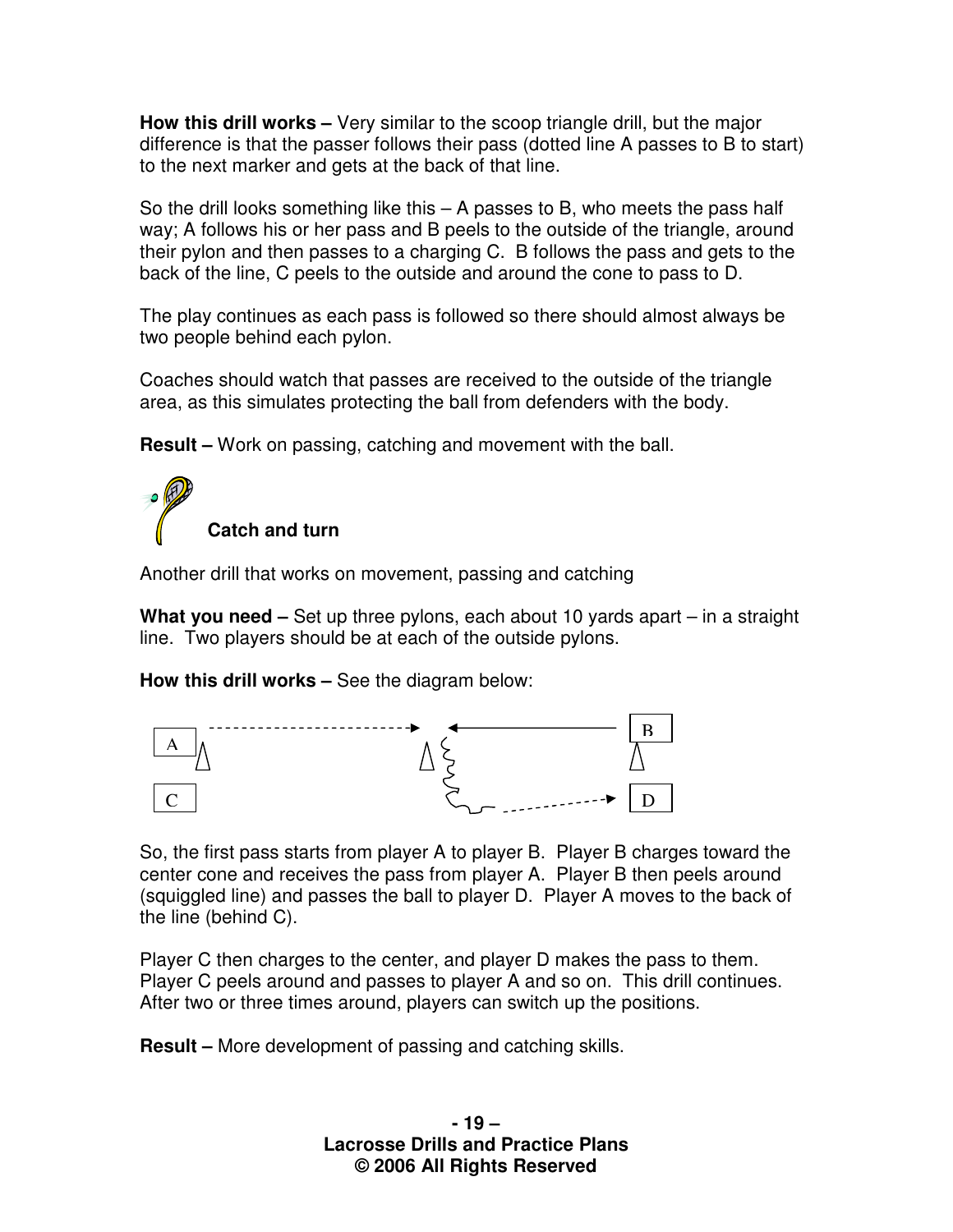

This is a speed passing drill to develop quick passing and catching skills

**What you need –** Set up four players in a square, with each of the players at a corner about 10 to 15 yards apart. There is one player in the middle.

**How this drill works –** The person in the middle is going to be on the hot seat as the ball is passed between the players around the outside, only to then have it passed quickly to them.

The players on the outside have no set pattern of where they need to pass it, as it is random. The player on the inside must be alert as the passes can come from all directions. The player on the inside, once receiving the pass, must quickly pass it to one of the outside players.

To make this drill more complicated, you can add two balls. One that travels around the outside, and one that gets bounced in and out of the square.

**Result –** Players are going to develop exceptional passing and catching agility with this drill.



This illustrates a basic pass play that will be used often in lacrosse

**What you need –** Match players up with partners and each one has a pylon that will simulate a defender.

**How this drill works –** It is a simple passing drill that illustrates one of the basic plays in lacrosse. The player starting with the ball passes it to the right of the pylon, where the other player is. Then the first players bursts past the other side of the pylon where he or she receives a return pass from the player.

At some point, you can add an actual standing defender that will sit in the middle of the two offensive players and they take give a little resistance to the passes being made.

**Result –** Players will get a good idea of the first basic passes they will execute in a game situation.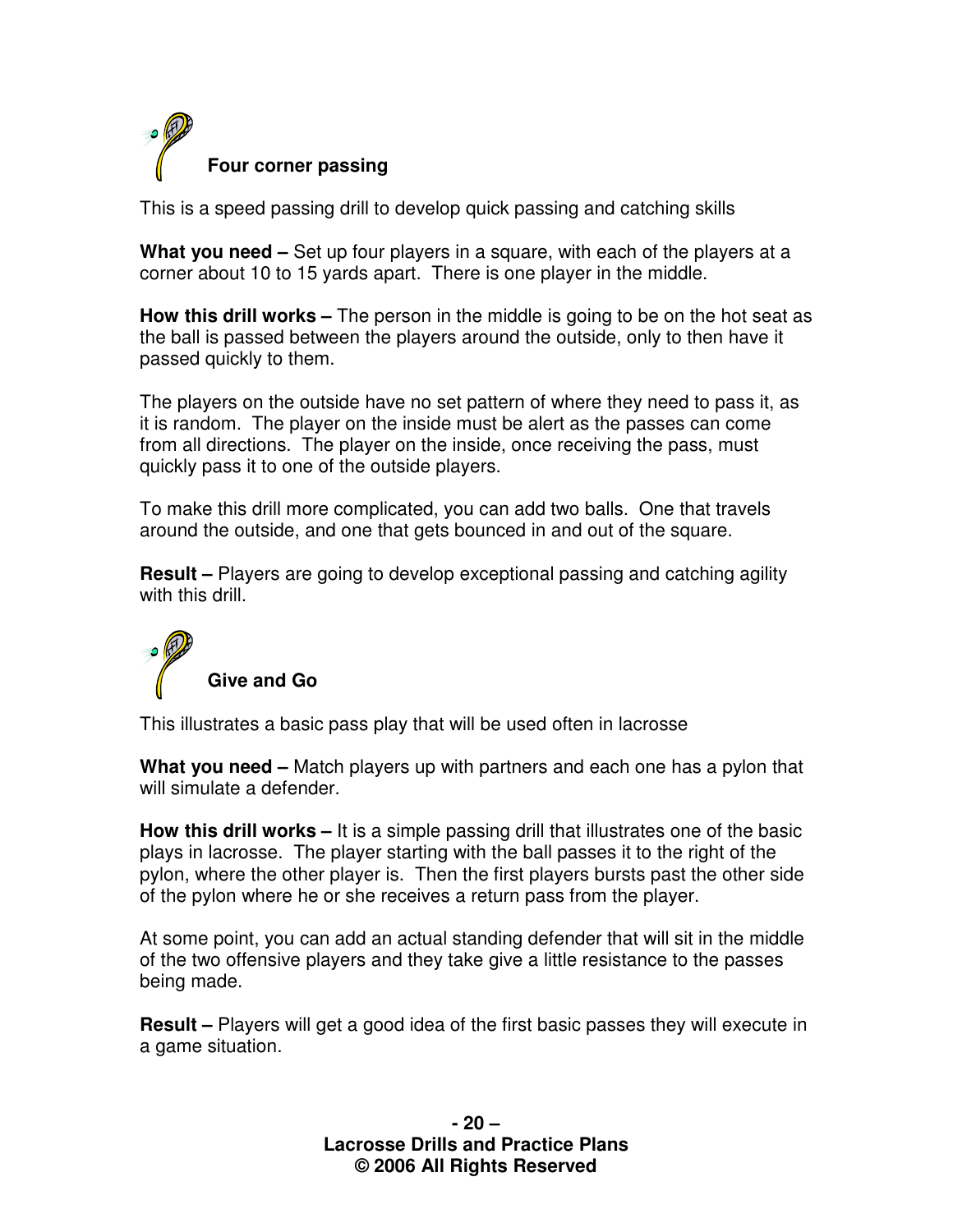

Passing off of a shot is a skill that can produce a great number of goals for a team

**What you need –** If you have more than one net, that will work best, because players can get in more repetition. In each group of players per net, you will need a group of passers and at least two balls.

**How this drill works –** Passing players will work out of the corner, and shooters will work out of the slot area (an area between the goal and about 10 yards out directly in front) between the circles.

Passers will hit the shooter in the slot area and immediately the shooter will gain control and take a quick shot on the net. At first, this can be done with no goalies, while the players just get in shooting practice, but after a while, goalies can be added.

**Result –** Passing and shooting are essential skills for the player to learn. This drill works on that aspect of the game.



This helps players build their skills as shooters.

**What you need –** Once again you can separate into as many groups as possible. You will need five players per group, four will be passers and one will be a shooter. Four balls in each group will be required.

**How this drill works –** This is similar to the above drill, but only it is a quick shooting gallery for the players to build shooting skills. The players will be positioned four across the goal line with the shooter in the slot area. The first pass will come from the first player on the right, then the next player, etc. The shooter cannot shoot from the same place.

On each pass, the shooter must take a shot on the net. Once he or she is done all four passes then he or she takes a place in the passing row and lets another player be the shooter.

To make it more difficult, you can add a goalie.

**Result –** Increased ability to create shooting opportunities.

**- 21 – Lacrosse Drills and Practice Plans © 2006 All Rights Reserved**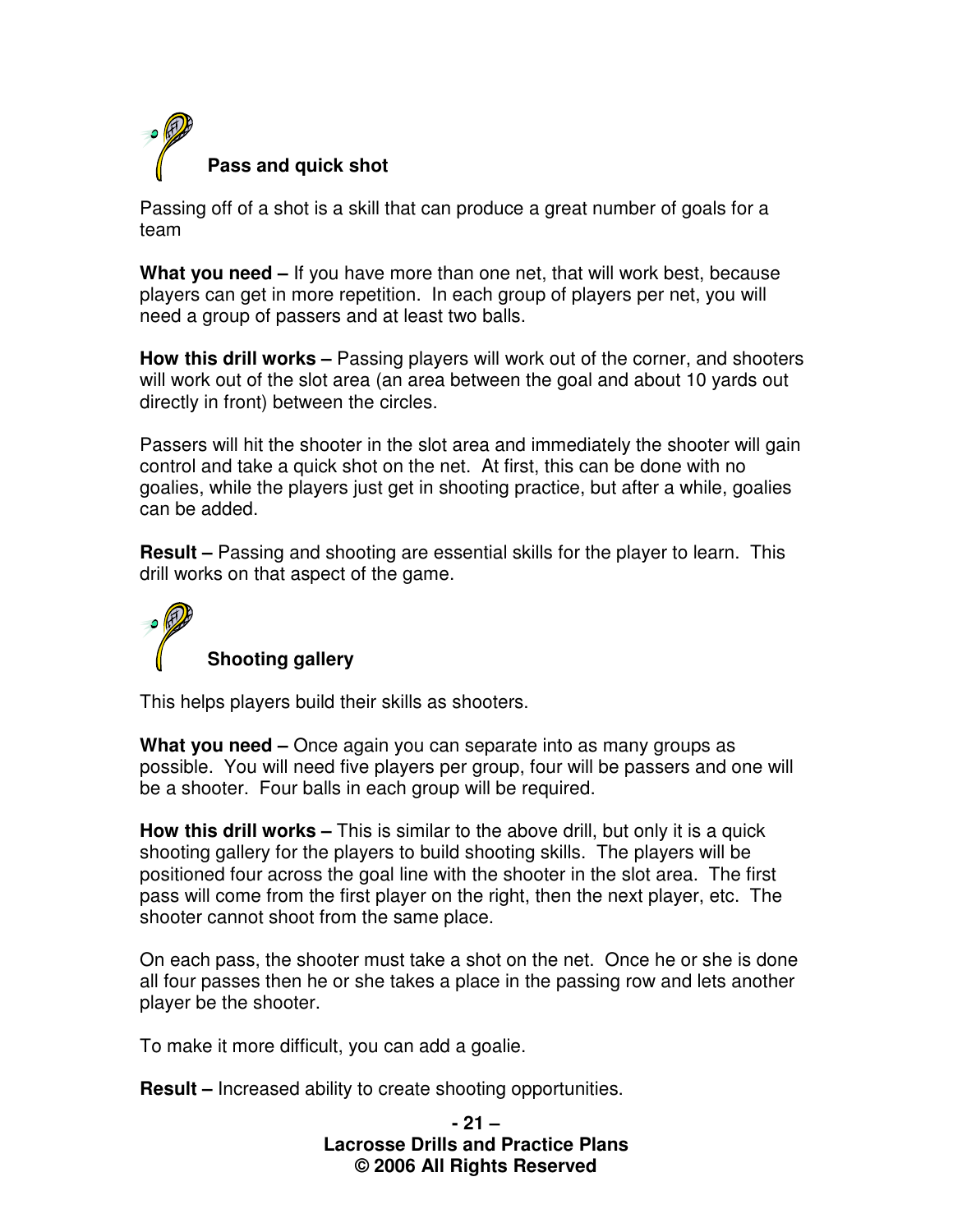

#### **Inside out with defender**

Similar to the drill in the last skill section, but this one has the added element of a defender.

**What you need –** Set up an area about 20 yards by 20 yards. Have 5 players on the outside, with 8 players on the inside. 5 players on the inside will be pass receivers, while three will be defenders.

**How this drill works –** There is going to be a lot more action in this drill, so it is important that players learn to keep their heads up and keep their minds in the action.

The three defenders will provide half resistance and will be more bothersome than anything else to start this drill. But, as players become more comfortable with the drill, then defenders should start to put increasing pressure on pass receivers and pass makers to come up with good moves and to use shielding techniques.

Each time a pass is made to the outside the players switch spots and then outside player (who is now inside) tries to do the same thing – pass it to a player on the outside.

**Result –** This drill will help players develop the skill to pass, carry and receive under defensive pressure.



Players should get used to shooting from more than just the slot area.

**What you need –** Set up three cones, each about 10 to 15 yards from the net. You can have players at all three cones, with a couple of balls at each cone. You can have a goalie for this drill if you like.

**How this drill works –** This is a basic drill, but it is extremely valuable in the development of the player – especially the attackers. At each pylon players will scoop up the ball and take a shot. Once they take a shot at one area, they will rotate to another area.

If you have two goalies, you can set up two groups to provide for more repetition for the player.

**Result –** Increased shooting skills.

**- 22 – Lacrosse Drills and Practice Plans © 2006 All Rights Reserved**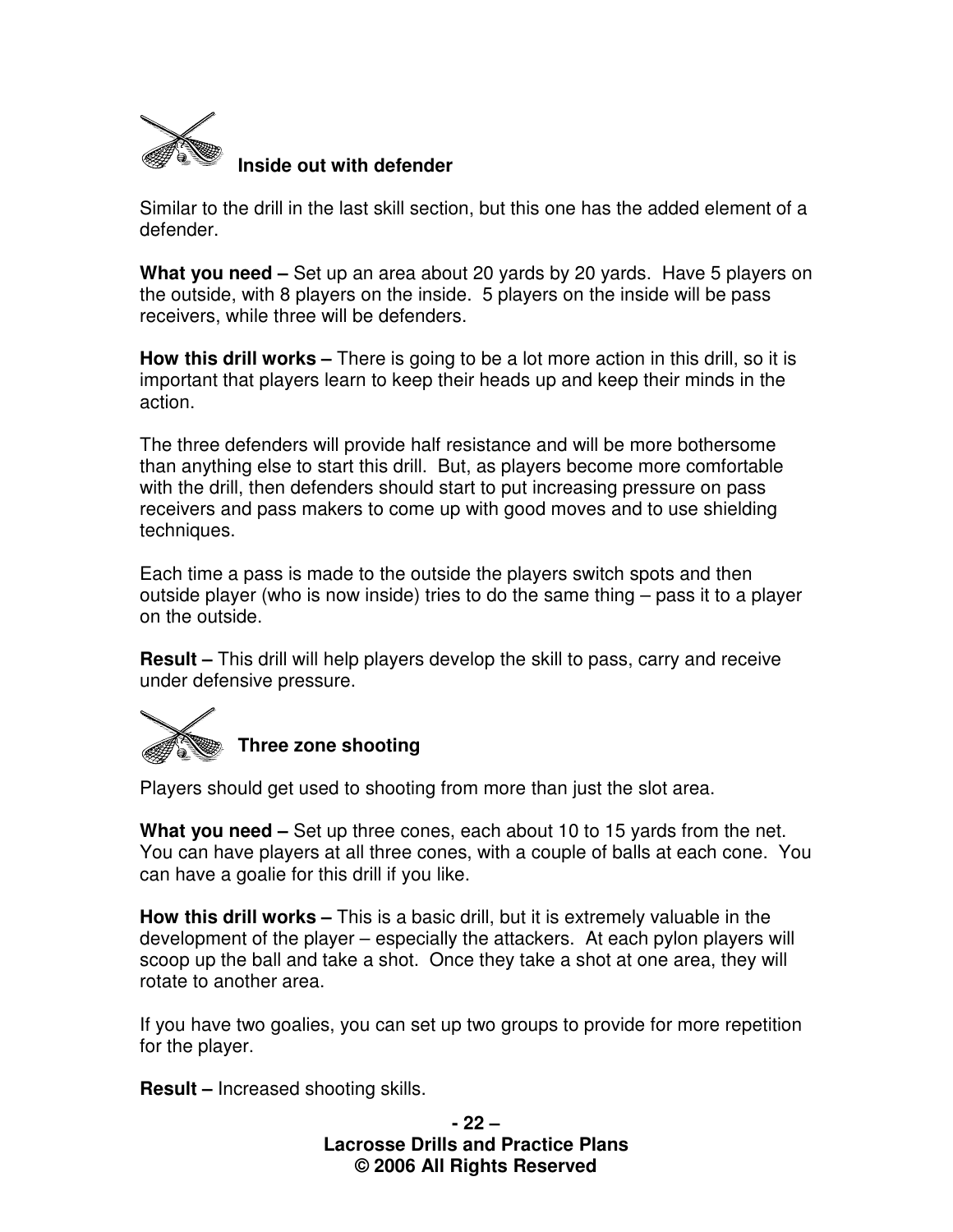

This is a quick passing drill that will be a good one for players to master

**What you need –** Set up four pylons about 30 yards diagonally apart. (See diagram), two goalies should be at each end. The entire distance of this drill will be about 60 to 70 yards. Two players will be at each pylon in order to keep the drill going continuously.

**How this drill works –** See diagram below and then corresponding explanation.



The goalie starts with the ball, and once the coaches whistle blows, the first players (at the first pylon on the left) breaks toward the center to receive a pass, then the player at the next pylon breaks to receive a pass from the first player. This goes on down the line.

Above, the receivers are marked with a solid line and the pass is denoted with a dotted line.

**Result –** This is a quick passing drill that works on a player's quick passing, catching and releasing skills.



**Pass and dodge**

This is a great deal to continuously work the ball back and forth using a dodge technique.

**What you need –** Place two cones about 15 yards apart with two players behind each marker. You will need one ball for this drill.

**How this drill works –** This is a challenge drill that helps players work on their passing under pressure and their dodging to make the pass skills. Players A and B will be on one side and C and D will be at the other.

> **- 23 – Lacrosse Drills and Practice Plans © 2006 All Rights Reserved**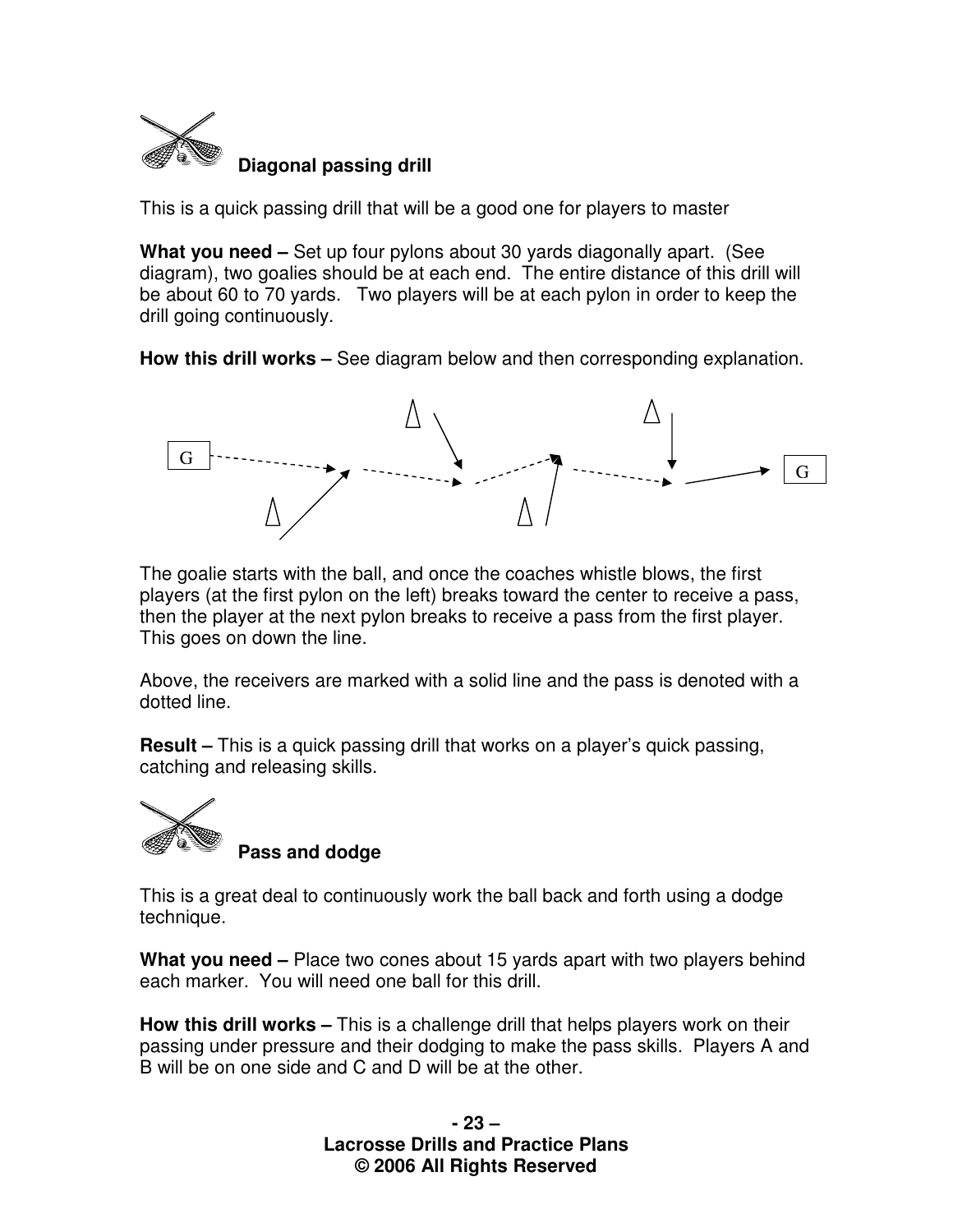The drill starts with player A passing all of the way across to player C. Player C attacks forward to receive the pass, and player A, once completed the pass, charges into a defensive position against player C.

Player C executes a dodge maneuver on player A, then passes to player B. Player B then dodges player C to pass to player D. This rotation continues with each player following behind the player before them, providing defense and dodging around for a pass.

**Result –** Combining the dodge maneuvers and passing and catching for an increased skill set.



Using a dodge and quick movement will help set up shots on the net

**What you need –** Set up three areas, one behind the goal and two out front on either side of the net, about 10 yards away. Pair up players of even skill at each station, one attacker and one defender.

**How this drill works –** With a goalie in the net, this drill is designed to help teach players to use their quickness and the dodge technique against a defender to find a shooting lane and to drive to the net.

The coach will call out which station he wants to go: left, right or behind and with an attacker and a defender at each one, the battle begins. The attacker tries to make a quick move and drive (within 5 seconds) to take a shot. Score **one point** for a shot, **two points** for a goal, and give defenders **one point** for a stop or a steal.

**Result –** Working on this drill will help players learn dodge moves in order to get shots on the net.



This one will help the goalies the most.

**What you need –** Three stations right across, about 10 to 15 yards in front of the net – left, right and center.

**How this drill works –** Players are going to work on their shots in this order: 1,2,3,3,2,1. The goalie should follow this pattern and try to make the save.

**Result –** A quick and easy drill for shooting and goaltending practice.

**- 24 – Lacrosse Drills and Practice Plans © 2006 All Rights Reserved**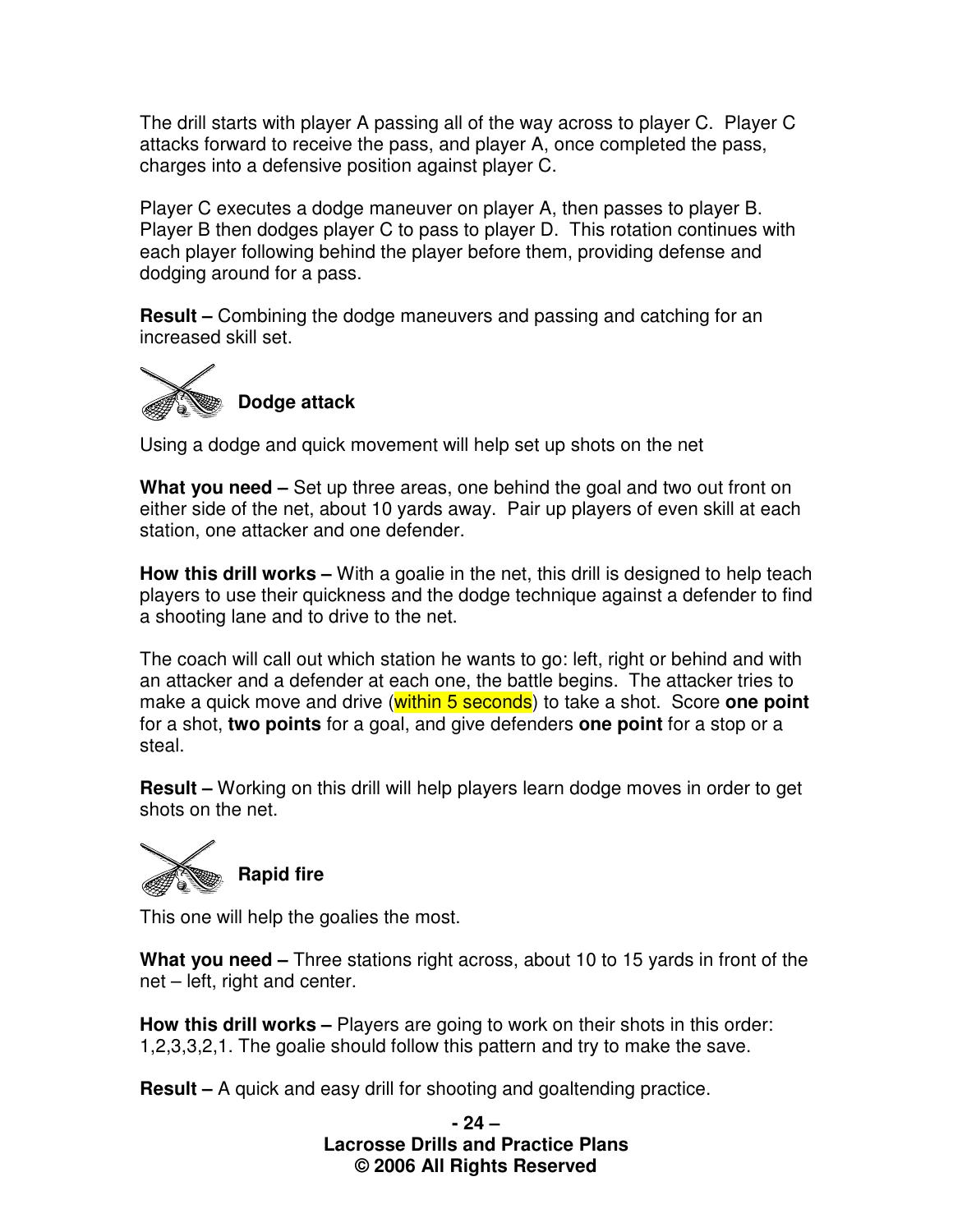

This is similar to an earlier drill, only it is performed from the mid-field area.

**What you need –** Set up three pylons at the restraining line, where the midfielders might penetrate. At each pylon are a midfielder and a defender. You will need a goalie in the cage for this drill.

**How this drill works –** It is very similar to the above drill when the attackers would use the dodge technique to get in position to take a shot. Only this time, the midfielders have 5 seconds to take execute a maneuver and then take a shot.

The goalie will call out which side – left, center, right – starts first, and then the corresponding stations will follow.

**Result –** This is another dodge and shoot drill that will be very effective for you midfield players.

# **Perimeter pass and shoot**

Quick passing to set up an open lane to shoot is crucial to gain good scoring opportunities.

**What you need –** Set up three attackers and three defenders in the offensive zone, with a goalie in the net. There is one ball in this drill.

**How this drill works –** Perimeter passing can help to open up holes in the defense to take a quick shot at the net.

In this drill, the three attacking players will stay on the perimeter and they will pass it quickly back and forth between one another while staying on the perimeter. The key to this drill is to make quick, accurate passes so the attackers can make the defenders stretch to the point they can open up a seam to make a quick dodge and take a shot.

Coaches should watch that the players are using proper technique in passes, catches and using good dodging techniques before taking the shot. The offense has 10 seconds to try and stretch the defense to the point where they are able to get a good shot on net. One point for a shot on net or a goal, or one point for a defensive play preventing a shot or goal.

**Result –** This is good one on one work for players, and it also work on a variety of other skills.

> **- 25 – Lacrosse Drills and Practice Plans © 2006 All Rights Reserved**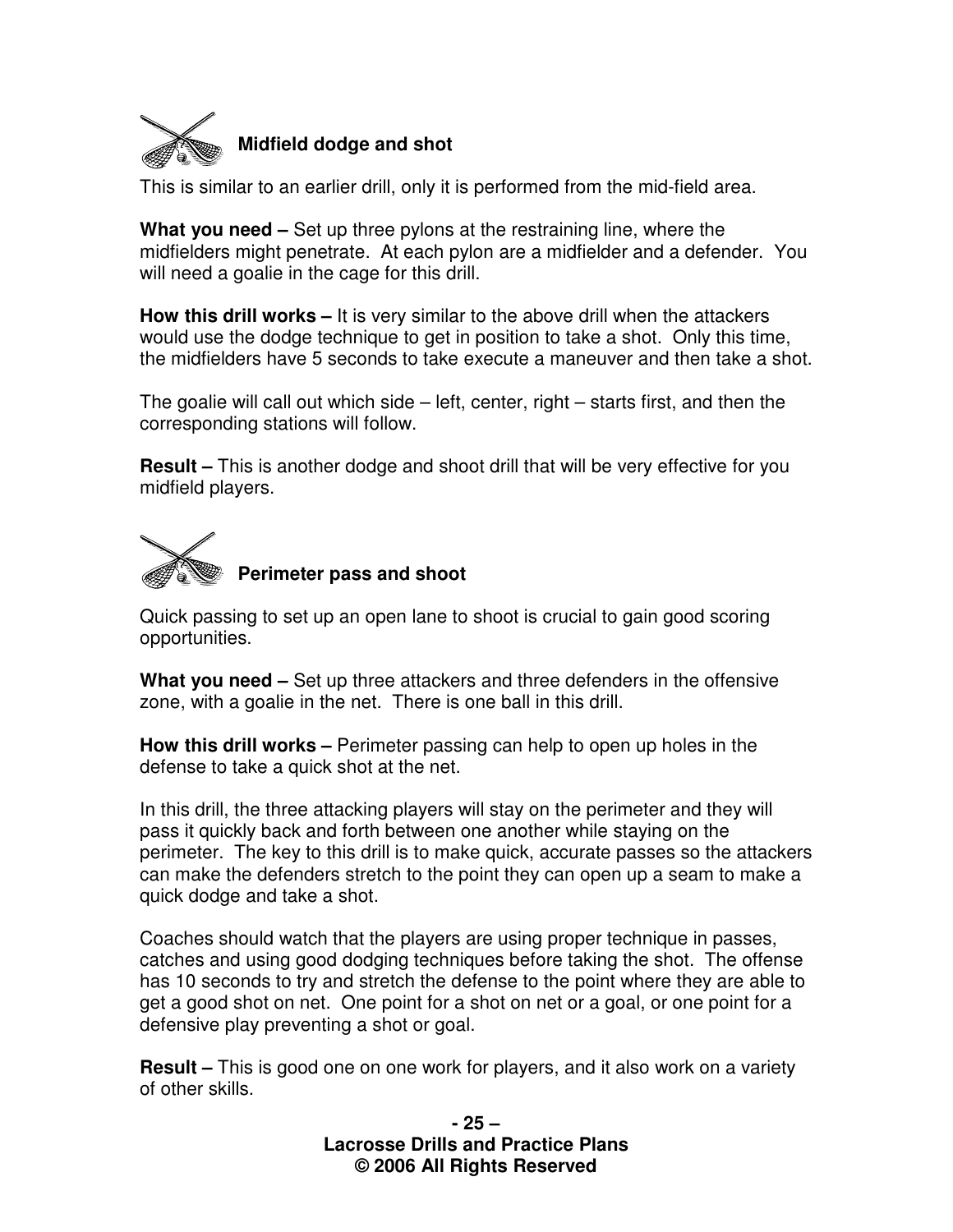# **Offensive and Defensive Tactics**

The tactics in lacrosse are quite similar to those in basketball, with the different motion offenses, the defensive skills and the use of picks, rolls, and driving to the net. In this section, we are going to go through several different drills that are going to help simulate these certain game plays and situations.



#### **Screen and roll pass**

This is a basic drill to help players understand the use of a screen and roll technique.

**What you need –** Put players in groups of three to run this drill. Include one ball with each group of three players.

**How this drill works –** This is a simple screen and roll to open up space to move and then to pass the ball. One player should start with the ball and be covered by a defender. The third player is the one that sets the screen.

The screen player communicates with the passer on which side the screen should be set. The ball carrier moves to his or her left or right, and the screener sets a screen to provide open space. Then the screener rolls toward the net to receive a pass, and then takes a shot on net.

**Result –** This teaches younger players how to use the screen to their advantage.



#### **Midfield give and go**

This uses the midfielder and attacker to give and go to get a shot

**What you need –** Have a midfielder at the restraining line (you can set up two groups, one on each side) and groups on each side of the net.

**How this drill works –** This is a basic give and go to the middle of the net. The groups on the side of the net start with the ball, pass it to the midfielder, who returns the pass to them as they break towards the net. After the return pass, the player takes a shot on net.

**Result –** This is learning just another basic offensive maneuver.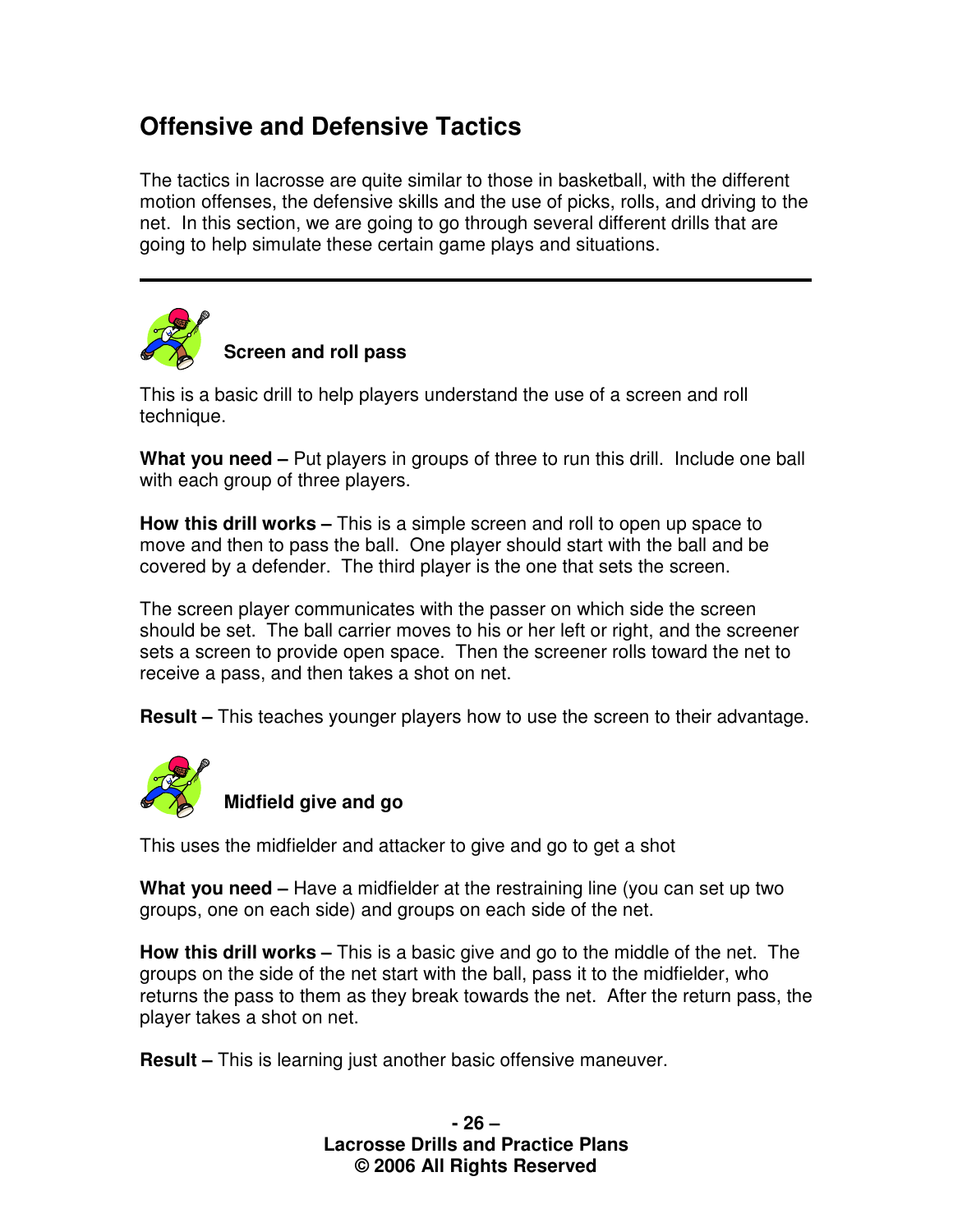

This drill is a set up for basic defensive play

**What you need –** Set up a 10-yard by 10-yard (grid)area with an attacker and a defender. One ball is included in this drill.

**How this drill works –** Inside the square area, the defender and the attacker will meet face to face. Each player starts on his or her back line of the square and the drill begins with the defender passing to the attacker.

The object of this drill is to teach the defender to prevent the attacker from moving forward and getting by him or her and breaching their back line. The job of the defender is to try and legally steal or knock the ball away from the attacker, or to drive them out of the square area.

**Result –** Both offensive and defensive players can get good work out of this drill. Coaches should make sure that defensive players do have a grasp on basic techniques of checking and of body contact before they do this drill.



This helps younger players develop agility and to learn to change direction quickly while maintaining proper defensive position.

**What you need –** You can have six players, three in a row, about a stick length between them.

**How this drill works –** The coach will direct players which way to go in this drill. At the start of the drill, the players will lift their feet rapidly up and down (happy feet). The coach will point in a direction and they players will move in that direction.

The coach will yell, "BREAK DOWN", and the player's will assume the proper defensive posture:

- Balls of the feet, shoulder width apart
- Arms slightly extended with bottom hand on the end of the stick and the top hand just slightly above that.
- Players should be prepared to move in any direction to follow the attackers.

**Result –** This drill will help your players learn to quickness and agility it takes to play good defense.

> **- 27 – Lacrosse Drills and Practice Plans © 2006 All Rights Reserved**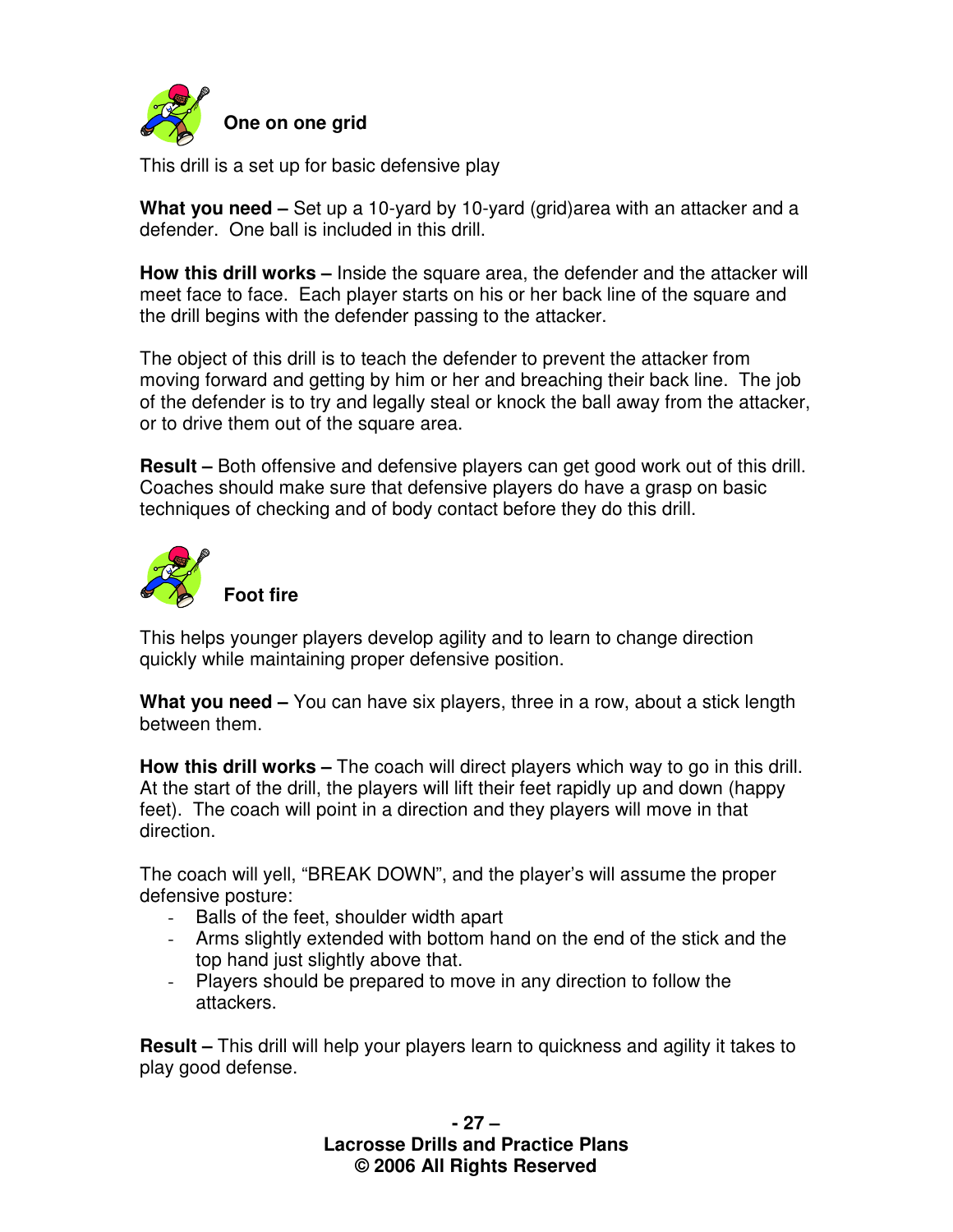

This teaches players to challenge one another in one on one situations.

**What you need –** Have two goals set up (goalies are optional) about 40 yards apart. On one side of each net (opposite sides from each other) you can line up three or four players. Have a few balls ready to go for this drill.

**How this drill works –** The drill starts on whatever side wants to start on offense. The player at goal one (starting side) will carry the ball and be met by the defender from the other side. This is when the one on one begins.

The two players will battle, with the attacker trying to get a shot on net. The defender tries to prevent this from happening. If the play results in a shot, goal, or a save, the attacker will take the defenders spot and the next player in line at goal two becomes the attacker and the original player from one becomes the defender.

If the play result in a steal, or defensive recovery, then the defender immediately becomes the attacker and tries to score on goal one with the original attacker as the defender.

**Result –** Besides being quite competitive, this drill teaches players the basics of one on one attacking and defending.



#### **Two on one drill**

This will help players decide what kind of play they want to execute on the defense.

**What you need –** You have two players on offense and one on defense, you can include a goalie in this drill.

**How this drill works –** Using some of their basic skills (screens, dodges, etc) the offensive players must try to get a shot on the net. They have 10 seconds (or five if you want to be tough on them) to get a shot on net.

The defender wants to try and prevent a shot or steal the ball from a player.

**Result –** The players should be able to develop good two on one skills and the defender is going to get a good taste of what it is like to face this difficult game situation.

> **- 28 – Lacrosse Drills and Practice Plans © 2006 All Rights Reserved**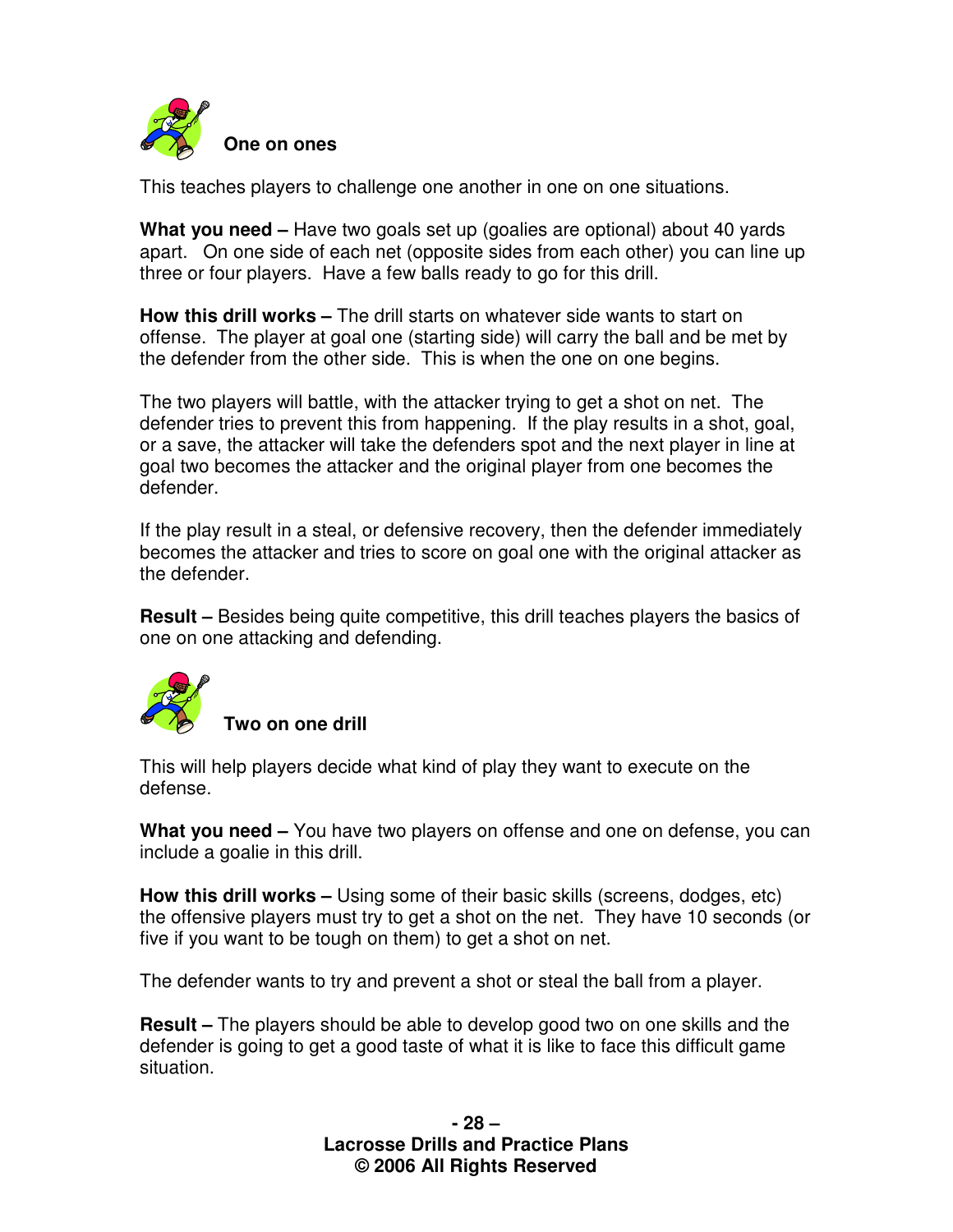

This drill will help both the offense and defense, as it allows the defense to learn how to defend an odd man rush and the offense on how to attack with an extra man.

**What you need –** You can set this up so it runs continuous back and forth across the field. You start with three players on offense and two on defense. Three offensive players are waiting at the defending end to begin the next phase of the drill. Two goalies are needed for this drill.

**How this drill works –** Three offensive players move up the floor against the two defenders. They have 15 seconds to make a quick play and get a shot on the net. If they are successful in getting a shot, and either a goal or a save, then the shooter and the two original defenders are done (head behind the first goal), and the next offensive unit comes in and attacks going the other direction.

If the play results in a steal, the attacker that lost the ball joins the defenders on a three on two the other way, against the two attackers that started. You can run this drill continuously with a groups of players waiting to get in at either end.

**Result** – This is a great game situation drill for both the offense and defense.

**Two on two grid**

This is a drill to help players with their even manned attack and defense situations.

**What you need –** Set up a 15-yard by 15-yard square, and you will have two attackers and two defenders with one ball in this area.

**How this drill works –** This drill is more for the defensive players than the offensive ones, in order to help them learn to pressure the players in order to get them to make a mistake.

Like the one on one drill, this one starts with the defender sending the ball to the attackers and then they close in. The offensive players try to get the ball across the back line where the defenders started.

**Result –** Greater understanding of defensive play and on offense the essence of teamwork to reach the other side.

> **- 29 – Lacrosse Drills and Practice Plans © 2006 All Rights Reserved**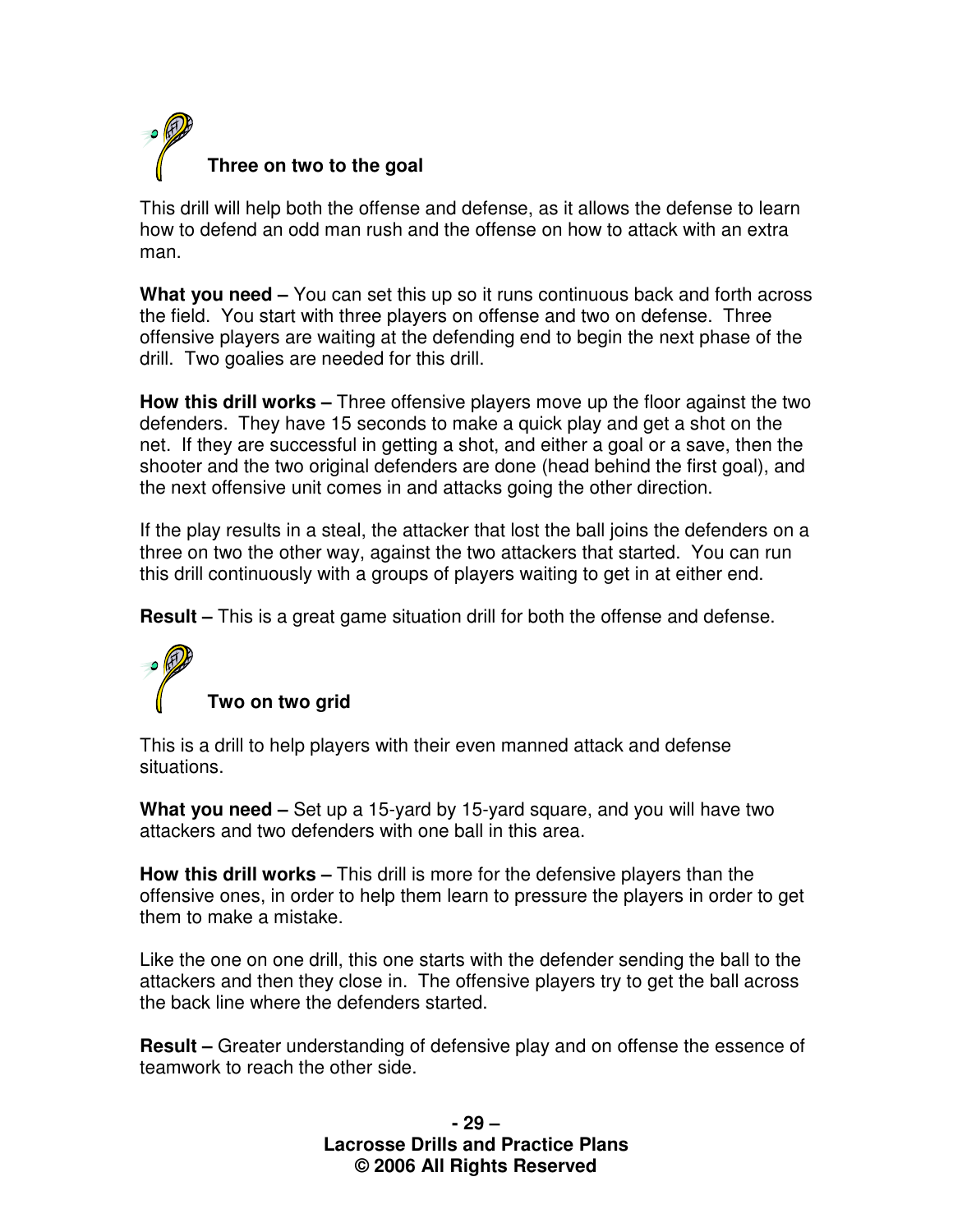

This is a fast-paced intense drill that pits the offensive players against the defensive players.

**What you need –** You can set this up with two nets as long as you have enough players. One goalie, and 6 defenders and 6 attackers are at each station.

**How this drill works –** Match up similar skilled players in an offensive and defensive role. The players are going to be in pairs and the six pairs are going to circle the net. When the coach blows the whistle, a first pair of players will start the drill.

The object is for the offensive player to make one move and then take a shot on the net. The defensive player is supposed to defend against a shot. The offense has 5 seconds to take a shot before the next pair does the same thing.

**Result –** This is a great one on one drill that teaches game like situations. Sometimes shot opportunities come in a moment, so players need to take advantage of those chances.



This drill moves the ball from one end of the field to the other, forcing players to make good offensive decisions to move the ball.

**What you need –** Create a 20-yard by 40-yard grid, with paired up offense and defense at each end, and two pairs in the middle.

**How this drill works –** The object of the drill is to get the ball from one end to the other, without the defense breaking up the play. The defense will be tasked with trying to prevent the ball from getting to the other end.

The players at the ends must stay near the end, and the midfield players must stay at the midfield. This game involves passing and communication on the field to get the ball from goalie to goalie. The team who can keep getting it from goalie to goalie stays on the field.

**Result –** This will help both offensive and defensive players begin to work with a larger area when passing and defending.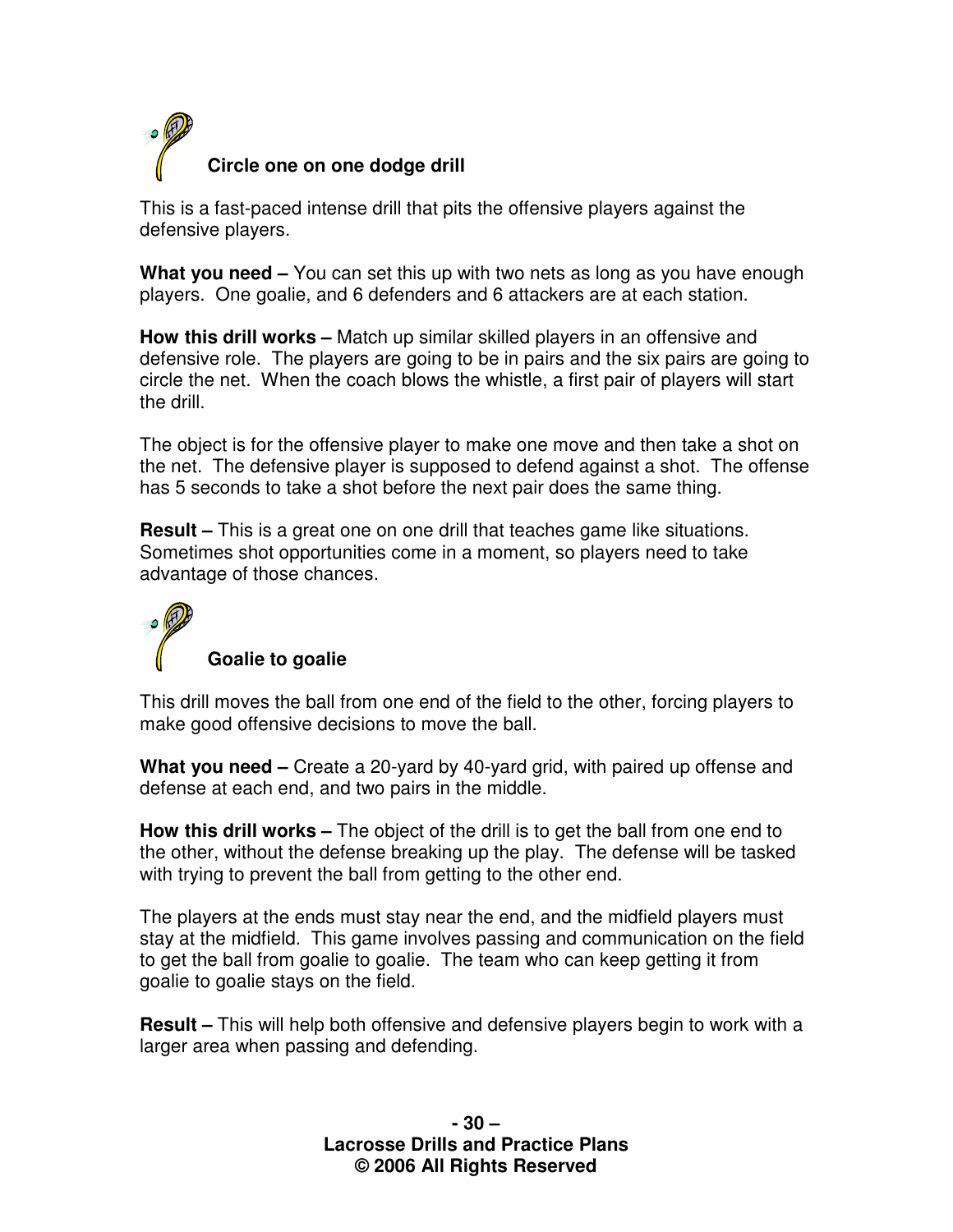

This will help players develop quick breakout and attack skills included in the fast break.

**What you need –** At each end, in front of the goal, you will have 3 attackers and two defenders. Staggered through the middle are four midfielders, with two on each side, separated by about 10 yards.

**How this drill works –** The goalie on one end starts the play by passing to the nearest midfielder. Then a tic-tac-toe type of play takes place, with the midfielders moving up the field with crossing passes, until it gets to the last midfielder at the opposite restraining line.

At this point, the midfielder brings the ball in, and he has three offensive options to pass to, with two defenders guarding those options. Play goes on until a shot, and save or goal happens.

**Result –** Experience with a fast break and then a quick attack off of the fast break.



#### **Four corners shooting**

This is a typical offensive situation that teams will run into and quick action will help players take advantage of the situation.

**What you need –** You need three defenders stationed in front of the net in a triangle formation. You will have one attacker in each corner of the offensive zone, and two midfielders at the restraining line.

**How this drill works –** One of the midfielders will start with the ball and will penetrate into the offensive zone. At this point one of the defenders will engage the midfielder, leaving him or her with three passing options.

The idea is to gain the zone quickly, and then make a pass once engaged in order to set up for a quick shot. The players will have 10 seconds from the start of the drill to get a shot on the goal. A goal scores one for the offense, a stop scores one for the defense.

**Result –** This is a good game situation drill for both the offense and the defensive players.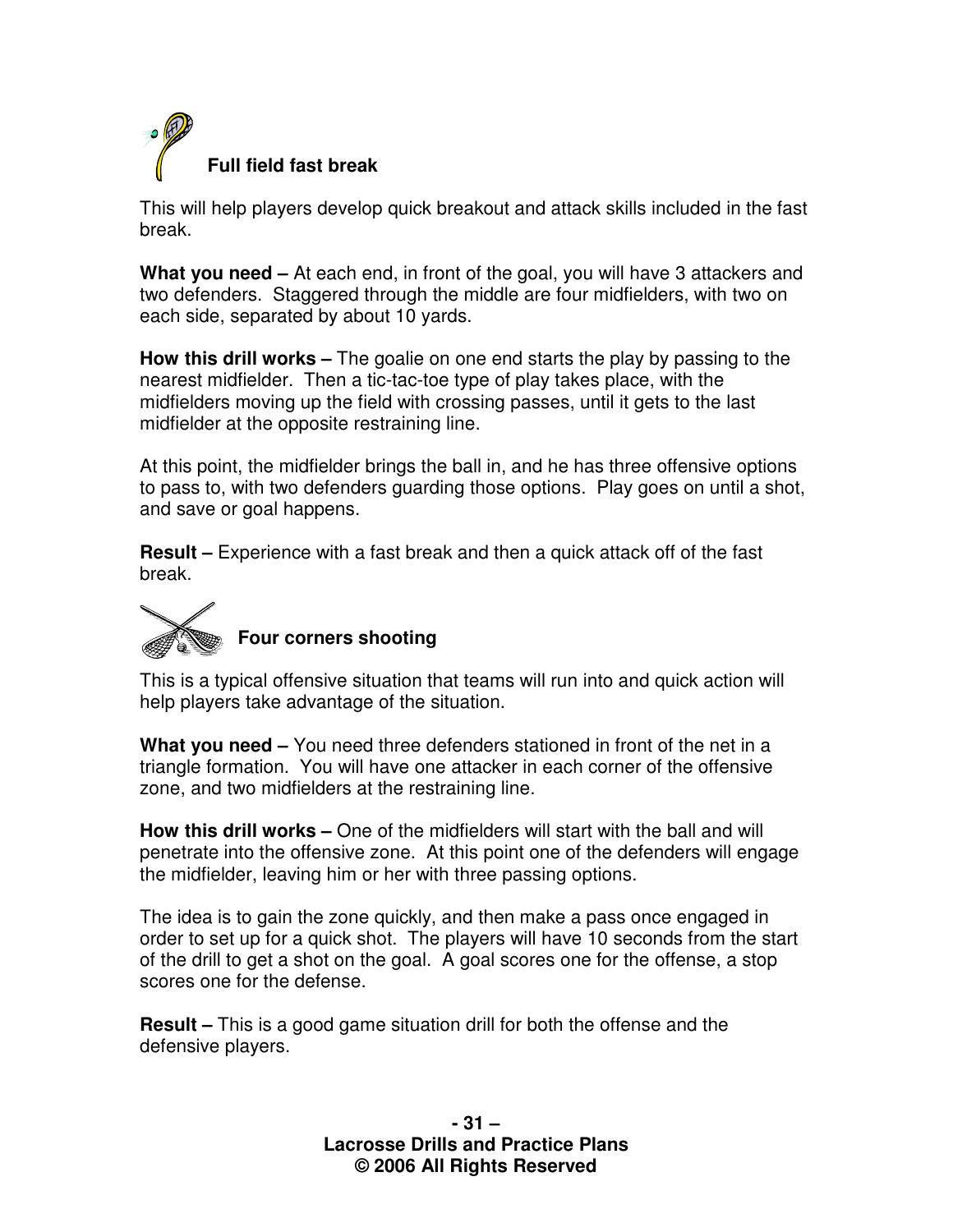

This is a quick passing drill that illustrates the importance of good movement off of a basic offensive situation.

**What you need –** The set up for this drill is as follows: one attacker behind the net, one on each side, and three midfielders across the restraining line.

**How this drill works –** The play begins with the first midfielder on the left. The middle midfielder moves forward in front of the net, and the drill begins with a pass from the left midfielder to the right midfielder.

Then, it is down to the right attacker, to behind the net, to the left attacker. After the first midfielder makes the first pass, he goes to set a screen for the far right midfielder, who uses it to cut through the middle to receive the final pass from the left attacker (after it has gone 'around the world'). The midfielder takes the shot, using the center midfielder (in front of the net) as a screen.

**Result –** Your players will understand and appreciate the need to move the ball quickly, and they get the experience of using a formation to create offense.



**Slide stack drill**

This helps defenders work together to put pressure on attackers that outnumber them.

**What you need –** Create a 10-yard by 10-yard square with two defenders in the middle and four attackers on each of the outside corners.

**How this drill works –** It starts with a single pass from one attacker to the other. At this point, the first defender takes up a position to pressure the attacker, while the other defender stays in the middle to protect against the pass across.

Then the pass goes down to the next corner and the roles are switched. The middle defender goes to the corner and the other defender shifts to the middle. The next pass goes and the defenders switch again.

To make it more difficult on the offense, you can add in a third defender.

**Result –** Quick passing and good defensive communication is created with work in this drill.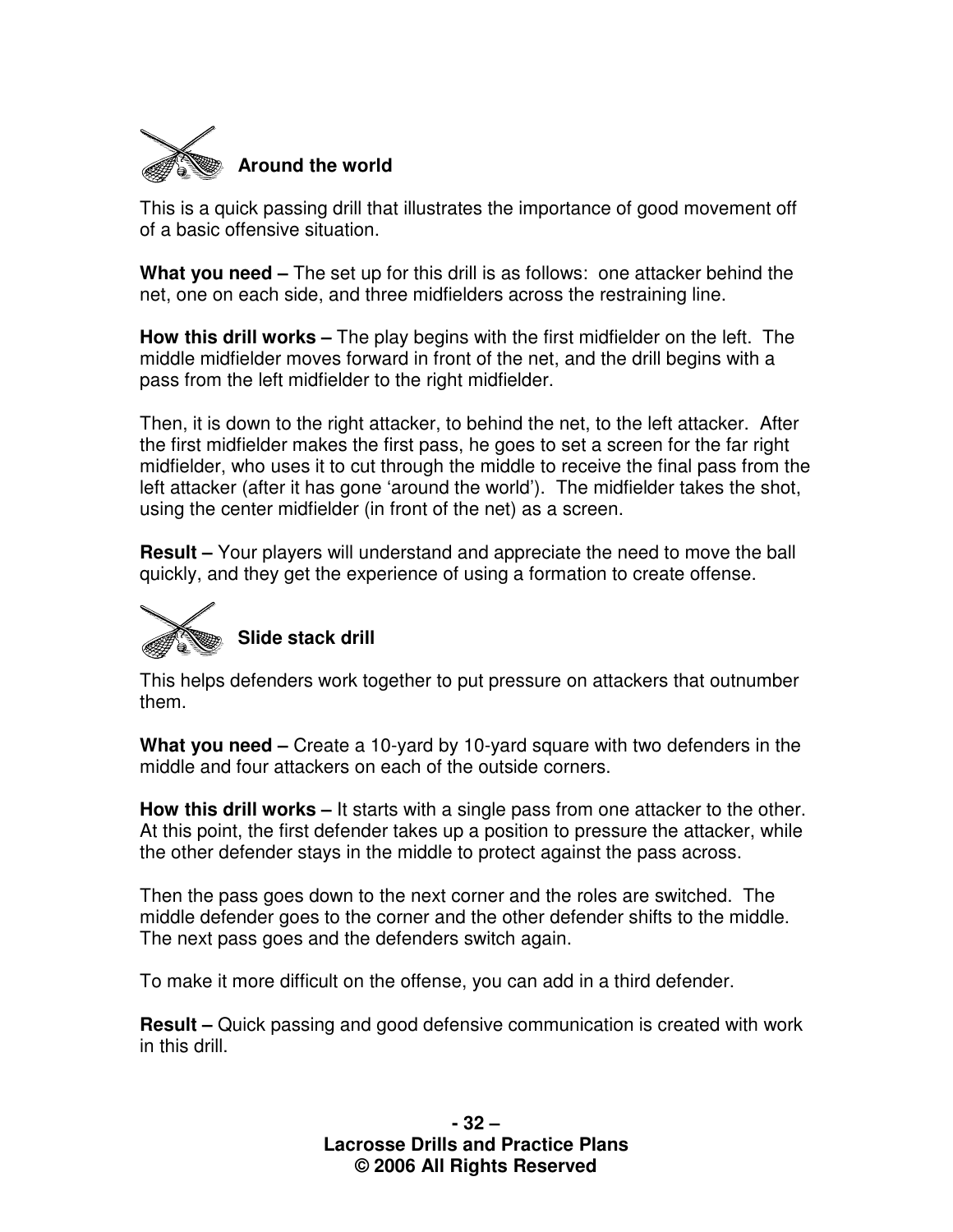

This is another communication drill for defensive players

**What you need –** Create a 30-yard by 30-yard square area, with an attacker and defender at each one of the pylons outlining the area. You can have a goalie in this situation if you want to add in shots later.

**How this drill works –** Each offensive player has a ball to start, but only one offensive player moves to start this drill.

The offensive player makes a quick move to attack the goal. The first attacker provide a little bit of resistance, but the drill is more intended for the other defenders that are to communicate their sliding over to help their fellow defender.

The defenders should protect passing lanes, but also try to provide resistance against shots on net. The defenders must try to prevent passes or shot – and this drill continues until any shot, goal, save or steal takes place.

**Result –** It gives defenders an opportunity to learn to communicate with one another.



#### **Off-side screen pass**

This is a basic tactic that a team will incorporate into many offensive plays.

**What you need –** This can be set up as a three on two for the offense, with three attackers and two defenders.

**How this drill works –** This is a simple screen play. One attacker brings the ball into the offensive zone on the right or left side of the field. A defender will typically engage this first attacker, so then a screen is set by one attacker, for the other (without the ball), and then the pass is made for the shot.

Defenders should try to fight through the screens and provide resistance to the attackers. This can be a good drill for both sides as it gives each side the opportunities to face real game-like situations.

**Result –** The more game-situations you put your players in, the better their chance of being successful in those situations.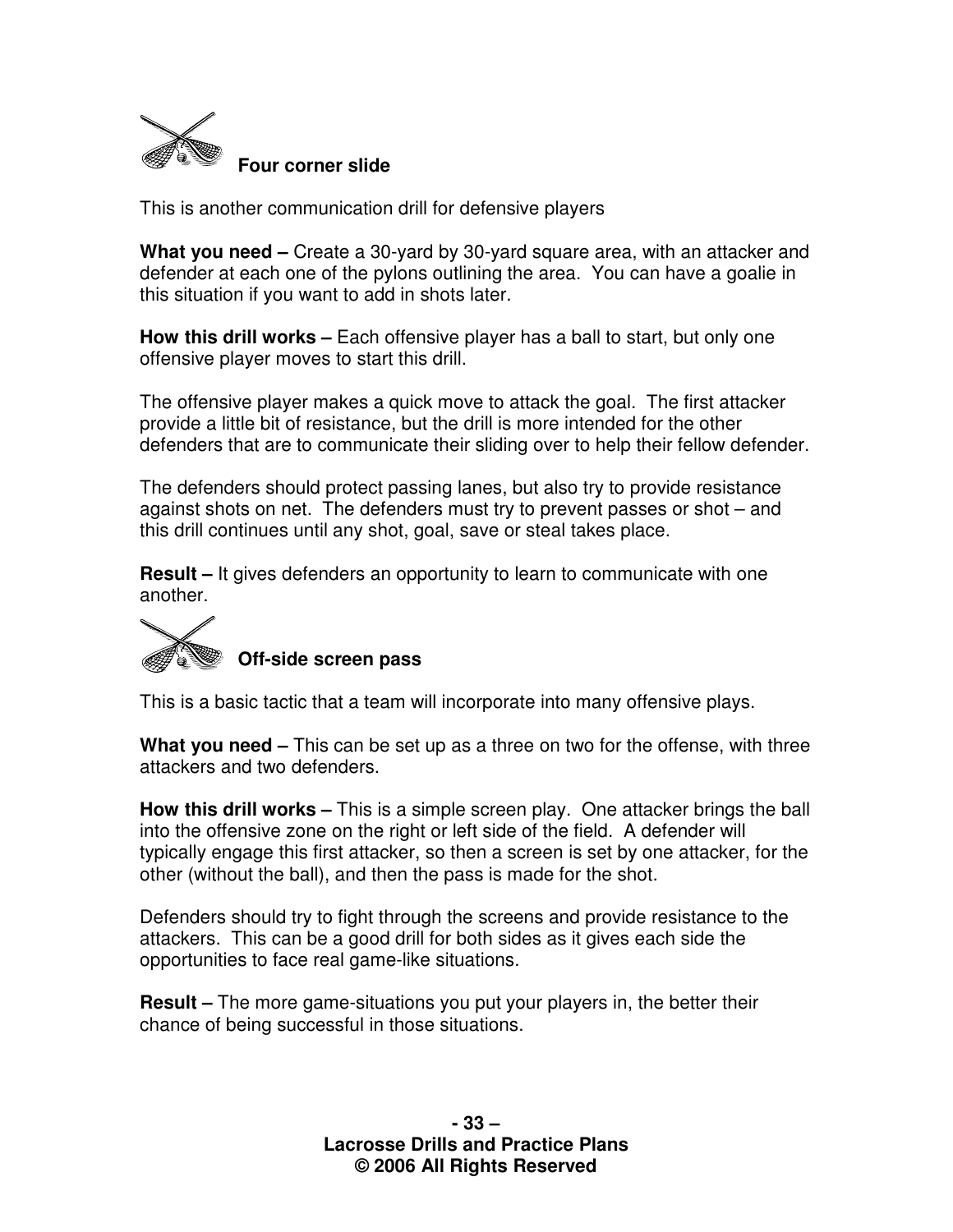

Odd man rushes are a key part of lacrosse, learning to take advantage of them will make your team better.

**What you need –** Two midfielders and three attackers to go against three defenders and one midfielder for the defense.

**How this drill works –** This drill puts a lot of pressure on both the offense and defense to act quickly.

The goalies will pass it to one of the offensive midfielders to start the drill and then the players will have to react to where it goes. The offensive players have 10 seconds to come up with a passing play or screen pass that gets them in position to take a shot on net.

It is the defenses responsibility to prevent any shots and to try and steal the ball away from the offensive players.

**Result –** Players are going to get a better idea, both on offense and defense of what they need to do in odd man situations.

**Rebound break**

Grabbing a defensive rebound and turning it into an offensive chance at the other end.

**What you need –** Three defenders against three attackers to begin, with two midfielders, staggered on opposite sides of the restraining.

**How this drill works -** This drill will help defenders fight for control of a rebound and the offensive must also fight to get another shot on goal.

The midfielder will take a shot on net, and once the shot is released, the defenders collapse on the goal to try and get the rebound. They get position on the offensive players and they try to get the ball to make a quick pass to the midfielder at the restraining line.

**Result –** Your players will understand how important it is to get the rebounds on both offense and defense.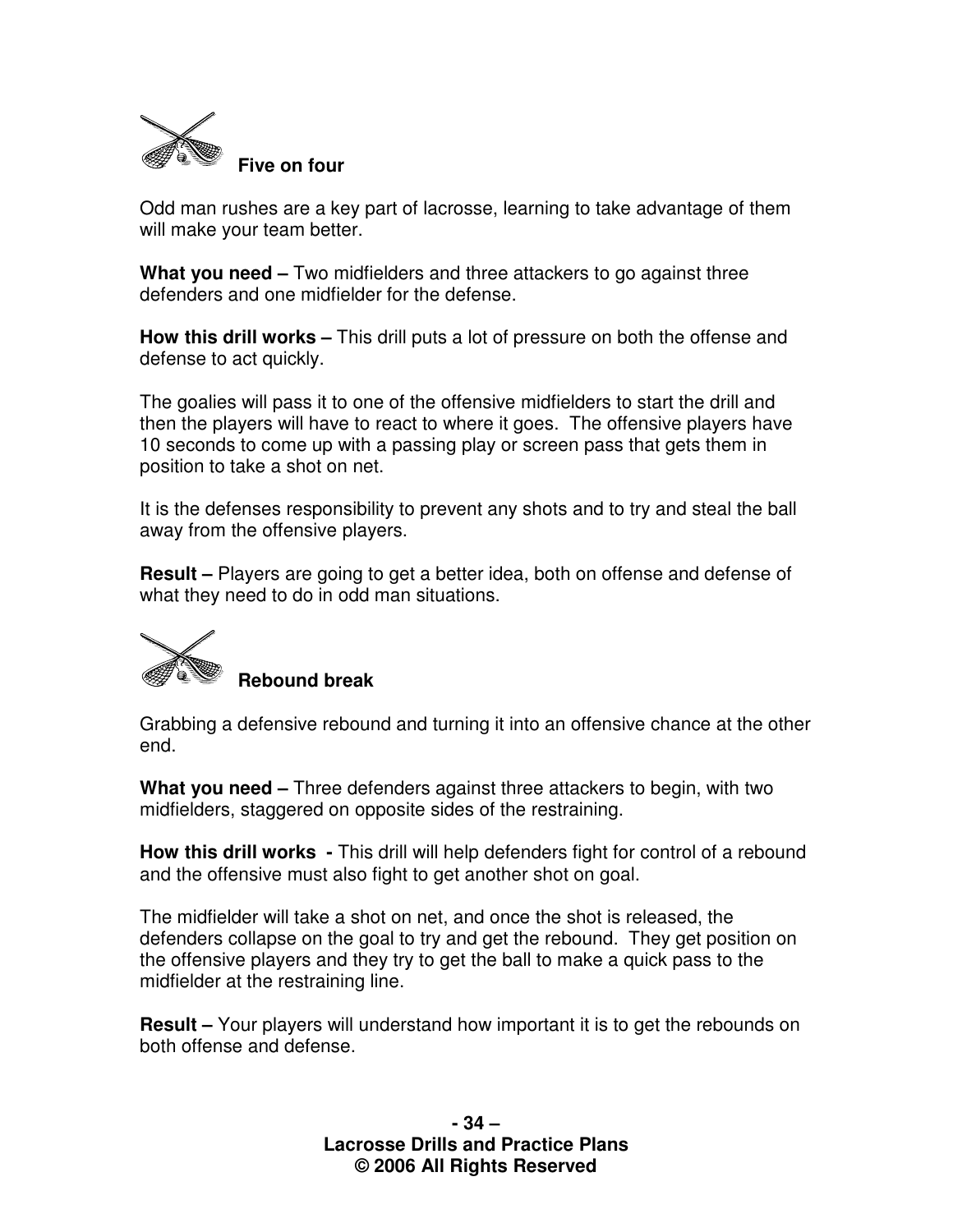# **Running a Practice – Use the Practice Plans!**

This is the section where we have constructed 25 general practice plans that you can follow. They are a **minute-by-minute** structured practice that you can take to run your practices. But, before we begin, here are a few tips on using the practice plans, and practices in general.

- The practice plans are a guide for your practices you don't have to use them all, and you can substitute other drills in to each plan if you want.
- While we provide one drill in the practice plans per time slot, you can add drills as you see fit to work with your team.
- It is important for repetition and skill development to keep players moving – so if you can have several stations of the same drill at one time.

#### **Running a good practice!**

Keeping players moving while having the right amount of instruction is key. That's why we have helped you running the practices by including these plans.

#### **More practice tips**

- Have enough conditioning time included in all of your practices. Lacrosse is a game that is constantly on the go and you need to make sure your players are in great shape. They won't like the extra time included in the practice plans for conditioning, but it will improve their game performance.
- Take enough time during the practice to make sure that proper instruction is given. While our drills keep the practice going, they are placed with the belief that players are being given instruction during this time as well. It takes only doing something twice to develop a bad habit, but seven times to develop a good habit – instruct properly first!
- Give ample rest times and water times. Don't overlook these in the practice plan. Good rest time and replenishing fluids is going to help the body rejuvenate and prevent long-term injuries. Lacrosse also includes body contact and player injuries should be taken seriously.
- Keep the practices fun! You don't want players to lose interest because things are too intense. Make sure – especially at younger ages that the children are having fun. That is what keeps them in lacrosse programs for the years to come.

#### **Following are practice plans for you to use in your practices! The first five practice plans are for beginners…**

**- 35 – Lacrosse Drills and Practice Plans © 2006 All Rights Reserved**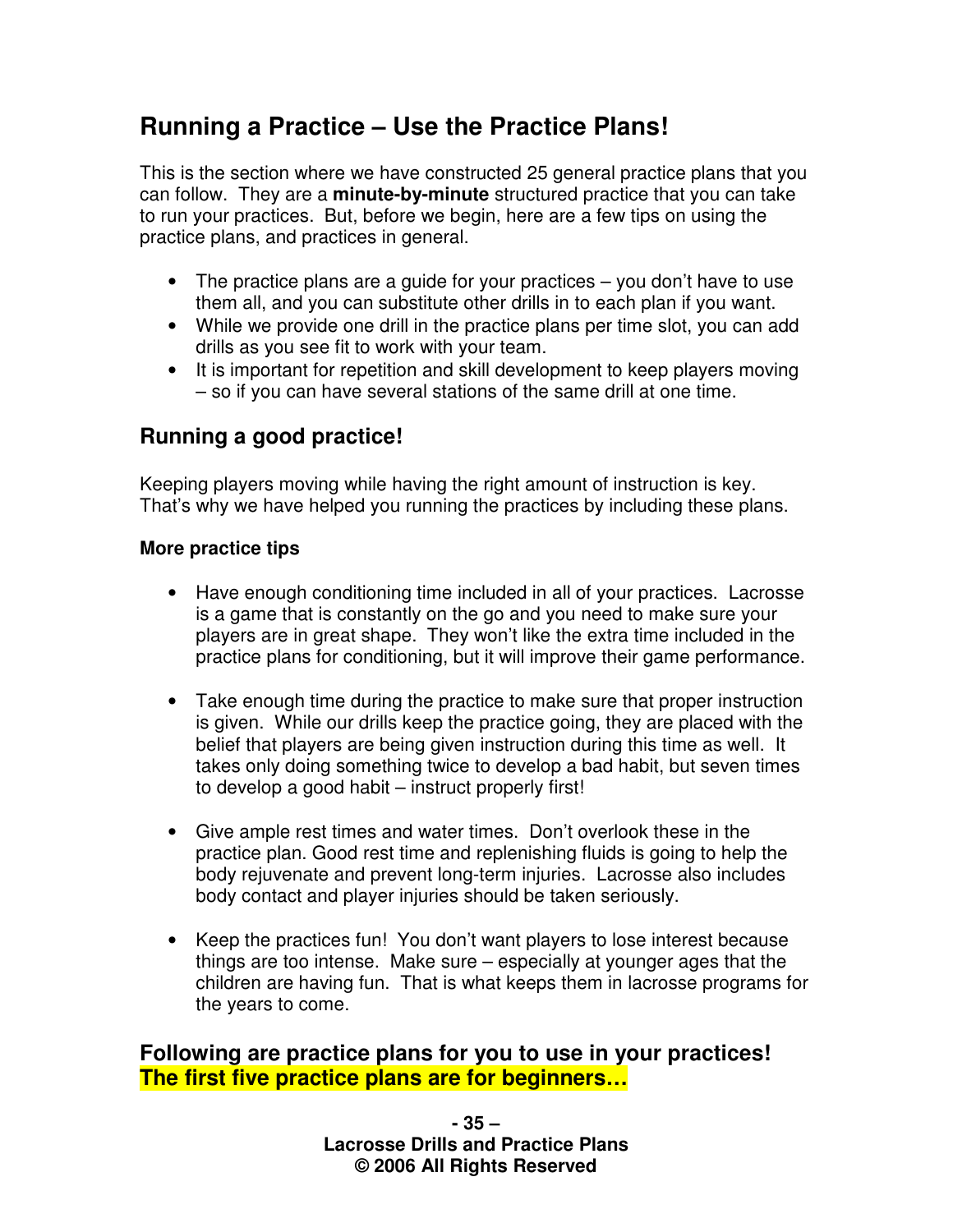### **Practice Plan #1 – Beginner**

| <b>Time</b>  | <b>Drill</b>                                | Pg. | <b>Coaching Tips</b>                                             |
|--------------|---------------------------------------------|-----|------------------------------------------------------------------|
| 00 to :10    | Dodging, scooping<br>and taking shots       |     | Loosen up and work on<br>shot                                    |
| :10 to :15   | <b>Full body stretch</b>                    |     | Shoulders, legs, groin,<br>and lower back                        |
| :15 to :25   | Jog around the field,<br>maybe some sprints |     | Limbering up and<br>preparing for drills                         |
| :25 to :35   | <b>Cradle the ball</b>                      | 5   | <b>Proper technique</b>                                          |
| :35 to :38   | <b>Water break</b>                          |     |                                                                  |
| :38 to :45   | <b>Scoop drill</b>                          | 6   | Scooping is key in<br>lacrosse                                   |
| :45 to 1:00  | Passing / catching                          | 15  | At this point, proper<br>technique is everything                 |
| 1:00 to 1:10 | <b>Distance passing</b>                     | 15  | Helps with getting the<br>right strength on a pass               |
| 1:10 to 1:20 | <b>Shooting drill</b>                       | 16  | <b>Accuracy and technique</b><br>is more important than<br>speed |
| 1:20 to 1:30 | <b>Box area</b>                             | 6   | Pass reception technique<br>is key                               |
| 1:30 to 1:35 | <b>Water break</b>                          |     |                                                                  |
| 1:35 to 1:45 | Midfield give and go                        | 26  | <b>Passing and catching</b><br>technique                         |
| 1:45 to 1:55 | One on one grid                             | 27  | <b>Good drill to finish</b><br>practice                          |
| 1:55 to 2:00 | <b>Cool down</b>                            |     | Stretching, and taking a<br>few shots                            |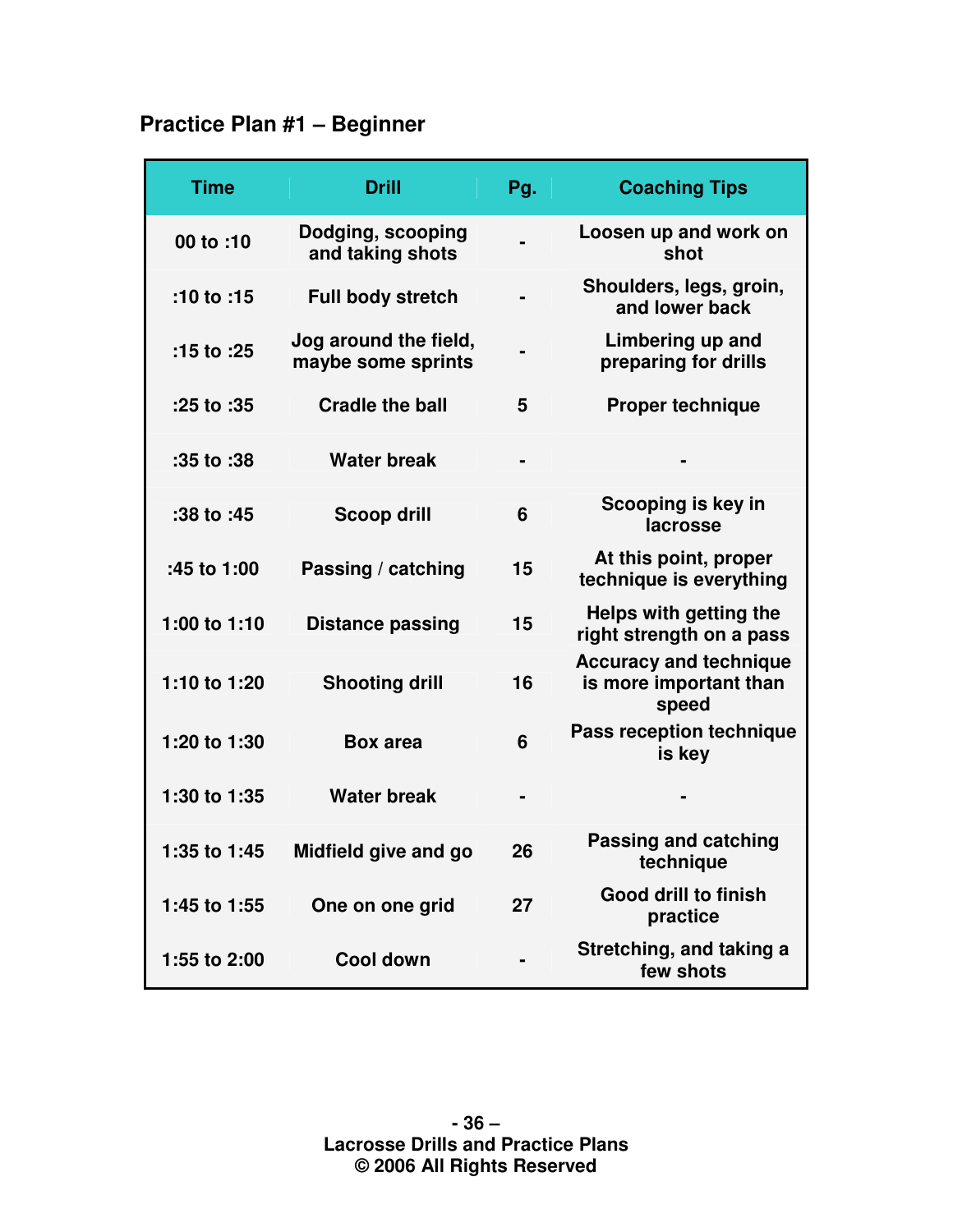### **Practice plan #2 - Beginner**

| <b>Time</b>  | <b>Drill</b>                                | Pg.            | <b>Coaching Tips</b>                                                |
|--------------|---------------------------------------------|----------------|---------------------------------------------------------------------|
| 00 to :10    | Dodging, scooping<br>and taking shots       |                | Loosen up and work on<br>shot                                       |
| $:10$ to :15 | <b>Full body stretch</b>                    |                | Shoulders, legs, groin,<br>and lower back                           |
| :15 to :25   | Jog around the field,<br>maybe some sprints |                | Limbering up and<br>preparing for drills                            |
| :25 to :35   | <b>Cradle the ball</b>                      | 5              | <b>Proper technique</b>                                             |
| :35 to :38   | <b>Water break</b>                          | $\blacksquare$ |                                                                     |
| :38 to :45   | <b>Scoop drill</b>                          | 6              | Scooping is key in<br>lacrosse                                      |
| :45 to 1:00  | <b>Box area</b>                             | 6              | <b>Pass reception technique</b><br>is key                           |
| 1:00 to 1:10 | <b>Catch and shoot</b>                      | 17             | <b>Proper box reception and</b><br>then shot                        |
| 1:10 to 1:20 | <b>Screen roll pass</b>                     | 26             | <b>Basic technique for</b><br>young players                         |
| 1:20 to 1:30 | Two on ones                                 | 28             | <b>Great drill for passing</b><br>and shooting in game<br>situation |
| 1:30 to 1:35 | <b>Water break</b>                          |                |                                                                     |
| 1:35 to 1:45 | Scoop keep away                             | 7              | Use proper scoop<br>techniques                                      |
| 1:45 to 1:55 | <b>Grid Freeze tag</b>                      | $\overline{7}$ | A great finishing game                                              |
| 1:55 to 2:00 | Cool down                                   |                | Stretching, and taking a<br>few shots                               |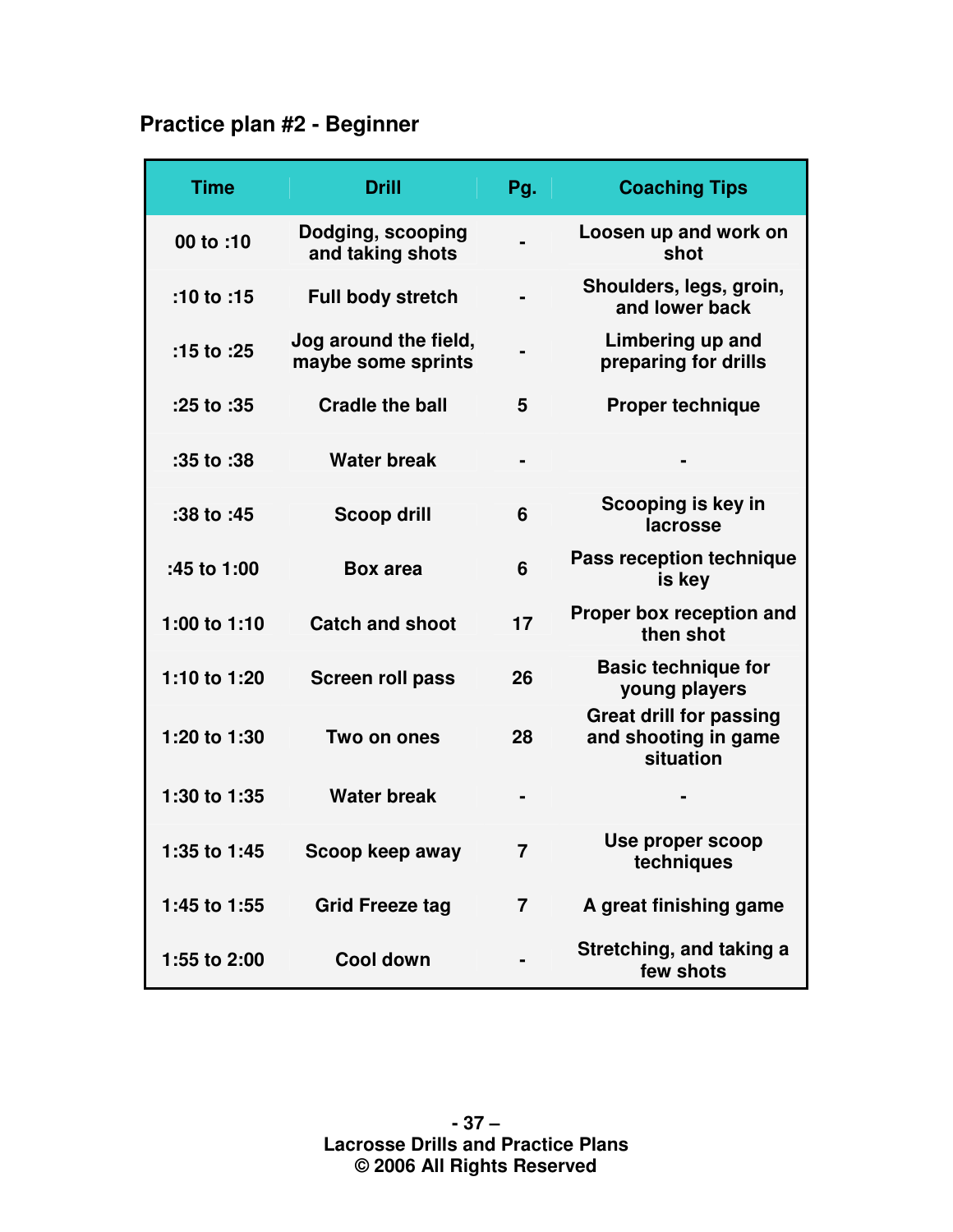# **Practice plan #3 - Beginner**

| <b>Time</b>  | <b>Drill</b>                                | Pg. | <b>Coaching Tips</b>                                                |
|--------------|---------------------------------------------|-----|---------------------------------------------------------------------|
| 00 to :10    | Dodging, scooping<br>and taking shots       |     | Loosen up and work on<br>shot                                       |
| $:10$ to :15 | <b>Full body stretch</b>                    |     | Shoulders, legs, groin,<br>and lower back                           |
| :15 to :25   | Jog around the field,<br>maybe some sprints |     | Limbering up and<br>preparing for drills                            |
| :25 to :35   | <b>Cradle the ball</b>                      | 5   | <b>Proper technique</b>                                             |
| :35 to :38   | <b>Water break</b>                          |     |                                                                     |
| :38 to :45   | Passing / catching                          | 15  | At this point, proper<br>technique is everything                    |
| :45 to 1:00  | <b>Distance passing</b>                     | 15  | Helps with getting the<br>right strength on a pass                  |
| 1:00 to 1:10 | <b>Box area</b>                             | 6   | <b>Pass reception technique</b><br>is key                           |
| 1:10 to 1:20 | <b>Catch and shoot</b>                      | 17  | Proper box reception and<br>then shot                               |
| 1:20 to 1:30 | <b>Screen roll pass</b>                     | 26  | <b>Basic technique for</b><br>young players                         |
| 1:30 to 1:35 | <b>Water break</b>                          |     |                                                                     |
| 1:35 to 1:45 | Midfield give and go                        | 26  | <b>Passing and catching</b><br>technique                            |
| 1:45 to 1:55 | Two on ones                                 | 28  | <b>Great drill for passing</b><br>and shooting in game<br>situation |
| 1:55 to 2:00 | Cool down                                   |     | Stretching, and taking a<br>few shots                               |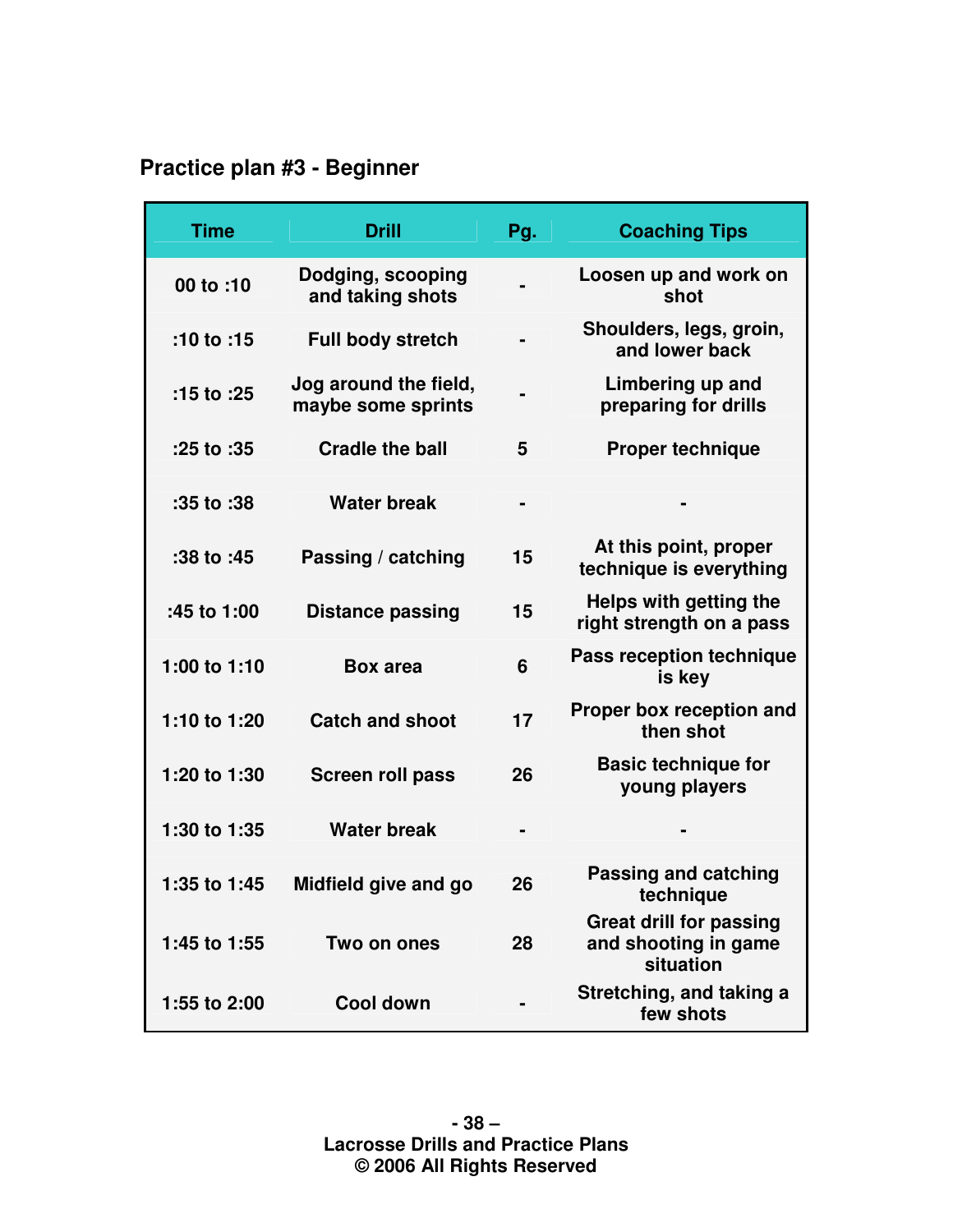# **Practice plan #4**

| <b>Time</b>    | <b>Drill</b>                                | Pg. | <b>Coaching Tips</b>                               |
|----------------|---------------------------------------------|-----|----------------------------------------------------|
| 00 to :10      | Dodging, scooping<br>and taking shots       |     | Loosen up and work on<br>shot                      |
| :10 to :15     | <b>Full body stretch</b>                    |     | Shoulders, legs, groin,<br>and lower back          |
| $:15$ to $:25$ | Jog around the field,<br>maybe some sprints |     | Limbering up and<br>preparing for drills           |
| :25 to :35     | <b>Cradle the ball</b>                      | 5   | <b>Proper technique</b>                            |
| :35 to :38     | <b>Water break</b>                          |     |                                                    |
| :38 to :45     | <b>Scoop drill</b>                          | 6   | Scooping is key in<br>lacrosse                     |
| :45 to 1:00    | Passing / catching                          | 15  | At this point, proper<br>technique is everything   |
| 1:00 to 1:10   | <b>Distance passing</b>                     | 15  | Helps with getting the<br>right strength on a pass |
| 1:10 to 1:20   | Midfield give and go                        | 26  | <b>Passing and catching</b><br>technique           |
| 1:20 to 1:30   | One on one grid                             | 27  | <b>Good drill to finish</b><br>practice            |
| 1:30 to 1:35   | <b>Water break</b>                          |     |                                                    |
| 1:35 to 1:45   | Scoop keep away                             | 7   | Use proper scoop<br>techniques                     |
| 1:45 to 1:55   | <b>Grid Freeze tag</b>                      | 7   | A great finishing game                             |
| 1:55 to 2:00   | <b>Cool down</b>                            |     | Stretching, and taking a<br>few shots              |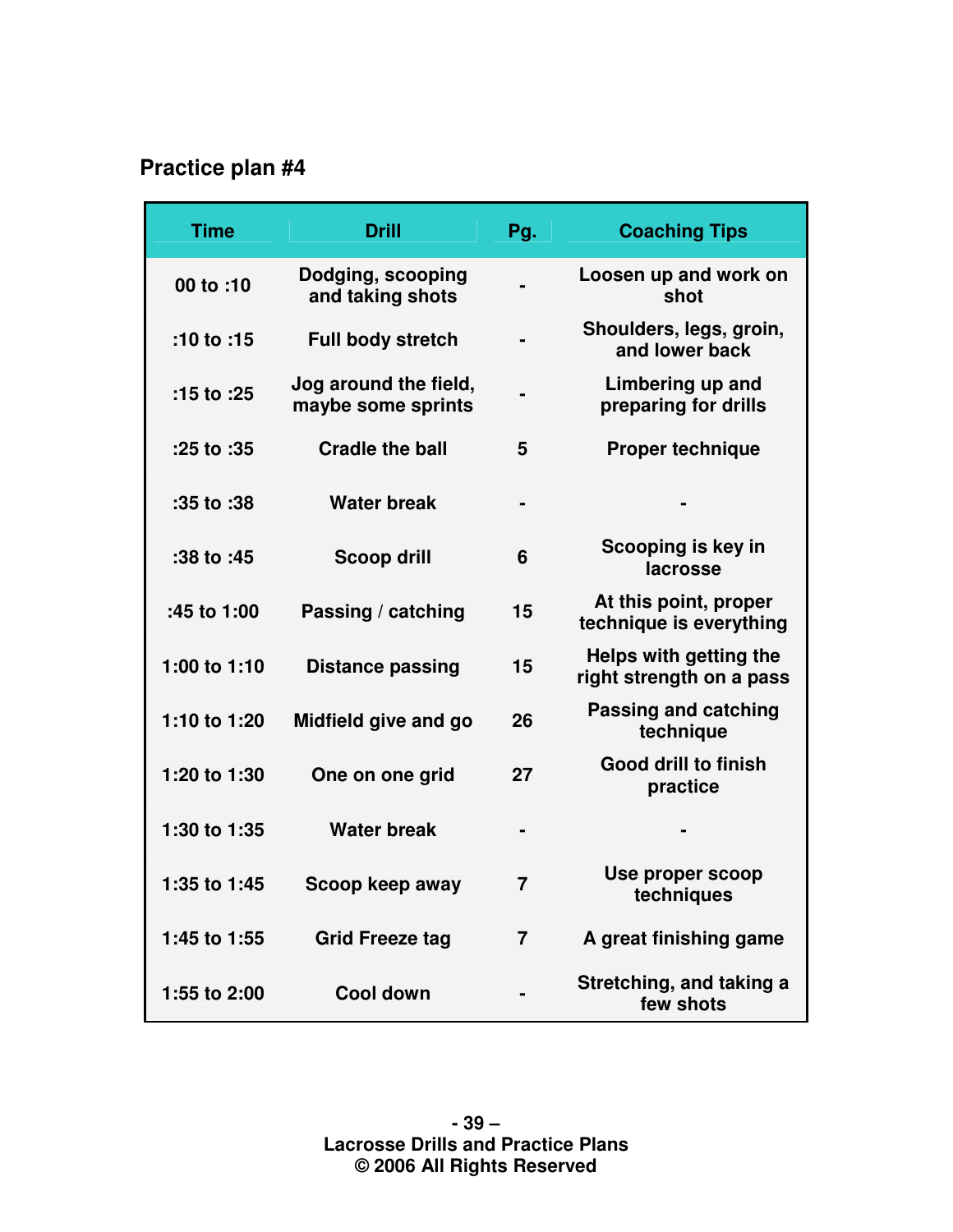# **Practice plan #5 - Beginner**

| <b>Time</b>    | <b>Drill</b>                                | Pg.            | <b>Coaching Tips</b>                                             |
|----------------|---------------------------------------------|----------------|------------------------------------------------------------------|
| 00 to :10      | Dodging, scooping<br>and taking shots       |                | Loosen up and work on<br>shot                                    |
| $:10$ to :15   | <b>Full body stretch</b>                    |                | Shoulders, legs, groin,<br>and lower back                        |
| $:15$ to $:25$ | Jog around the field,<br>maybe some sprints |                | Limbering up and<br>preparing for drills                         |
| :25 to :35     | <b>Cradle the ball</b>                      | 5              | <b>Proper technique</b>                                          |
| :35 to :38     | <b>Water break</b>                          |                |                                                                  |
| :38 to :45     | <b>Scoop drill</b>                          | 6              | Scooping is key in<br>lacrosse                                   |
| :45 to 1:00    | <b>Shooting drill</b>                       | 16             | <b>Accuracy and technique</b><br>is more important than<br>speed |
| 1:00 to 1:10   | <b>Box area</b>                             | 6              | <b>Pass reception technique</b><br>is key                        |
| 1:10 to 1:20   | <b>Catch and shoot</b>                      | 17             | Proper box reception and<br>then shot                            |
| 1:20 to 1:30   | <b>Screen roll pass</b>                     | 26             | <b>Basic technique for</b><br>young players                      |
| 1:30 to 1:35   | <b>Water break</b>                          |                |                                                                  |
| 1:35 to 1:45   | Scoop keep away                             | $\overline{7}$ | Use proper scoop<br>techniques                                   |
| 1:45 to 1:55   | <b>Grid Freeze tag</b>                      | $\overline{7}$ | A great finishing game                                           |
| 1:55 to 2:00   | <b>Cool down</b>                            |                | Stretching, and taking a<br>few shots                            |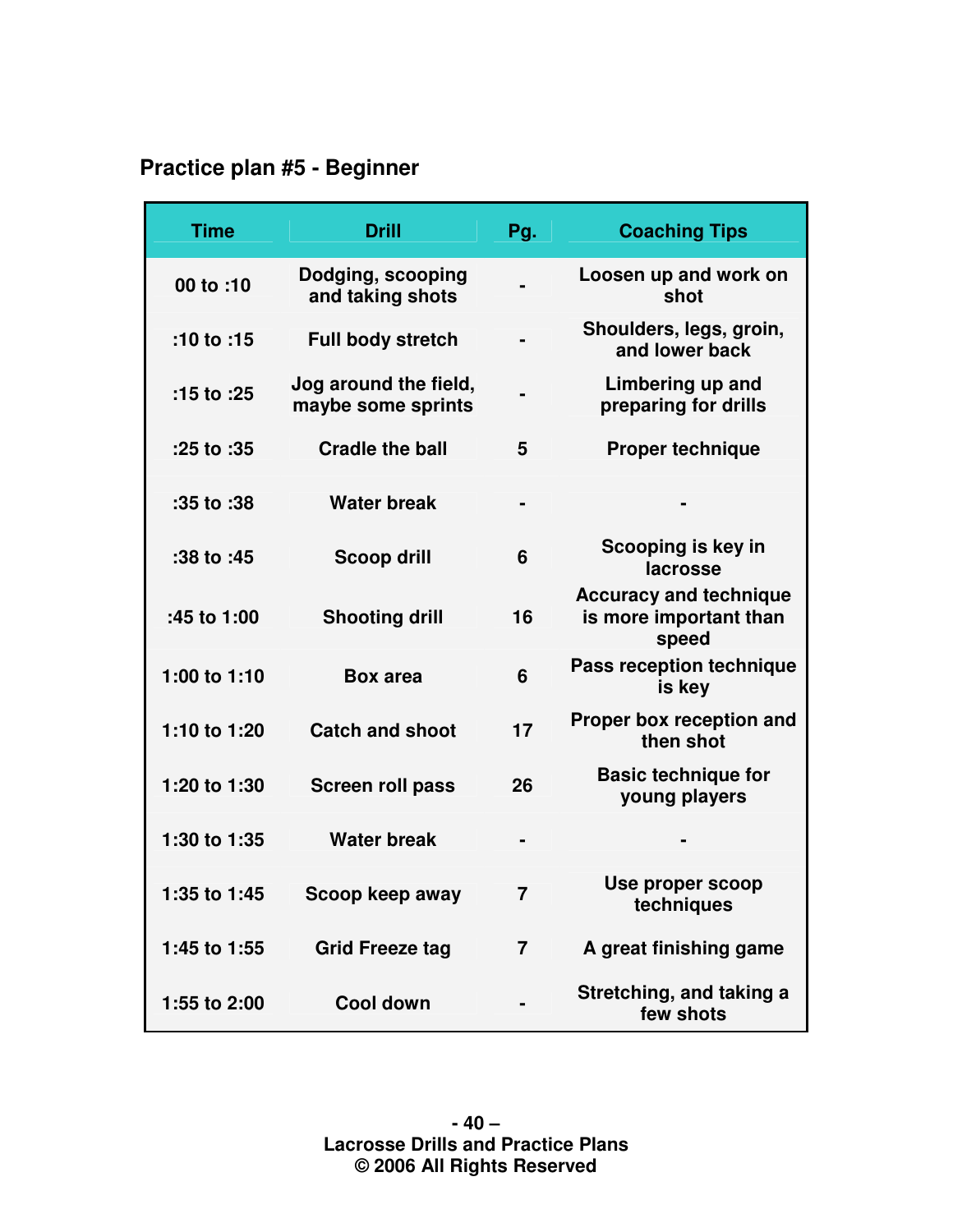| <b>Time</b>  | <b>Drill</b>                                | Pg. | <b>Coaching Tips</b>                          |
|--------------|---------------------------------------------|-----|-----------------------------------------------|
| 00 to :10    | Dodging, scooping<br>and taking shots       |     | Loosen up and work on<br>shot                 |
| :10 to :15   | <b>Full body stretch</b>                    |     | Shoulders, legs, groin,<br>and lower back     |
| :15 to $:25$ | Jog around the field,<br>maybe some sprints |     | Limbering up and<br>preparing for drills      |
| :25 to :35   | One on one scoop<br>drill                   | 10  | <b>Protect the ball with the</b><br>body      |
| :35 to :38   | <b>Water break</b>                          |     |                                               |
| :38 to :45   | Three zone shooting                         | 22  | <b>Quick shots are key</b>                    |
| :45 to 1:00  | <b>Midfield dodge and</b><br>shot           | 25  | Good dodge and quick<br>shot                  |
| 1:00 to 1:10 | Perimeter pass and<br>shoot                 | 25  | <b>Quick passes to stretch</b><br>the defense |
| 1:10 to 1:20 | Five on four                                | 34  | You've got 10 seconds                         |
| 1:20 to 1:30 | <b>Goalie to goalie</b>                     | 30  | Get the ball quickly<br>downfield             |
| 1:30 to 1:35 | <b>Water break</b>                          |     |                                               |
| 1:35 to 1:45 | <b>Scrimmage</b>                            |     | <b>Work on the different</b><br>tactics       |
| 1:45 to 1:55 |                                             |     |                                               |
| 1:55 to 2:00 | Cool down                                   |     | Stretching, and taking a<br>few shots         |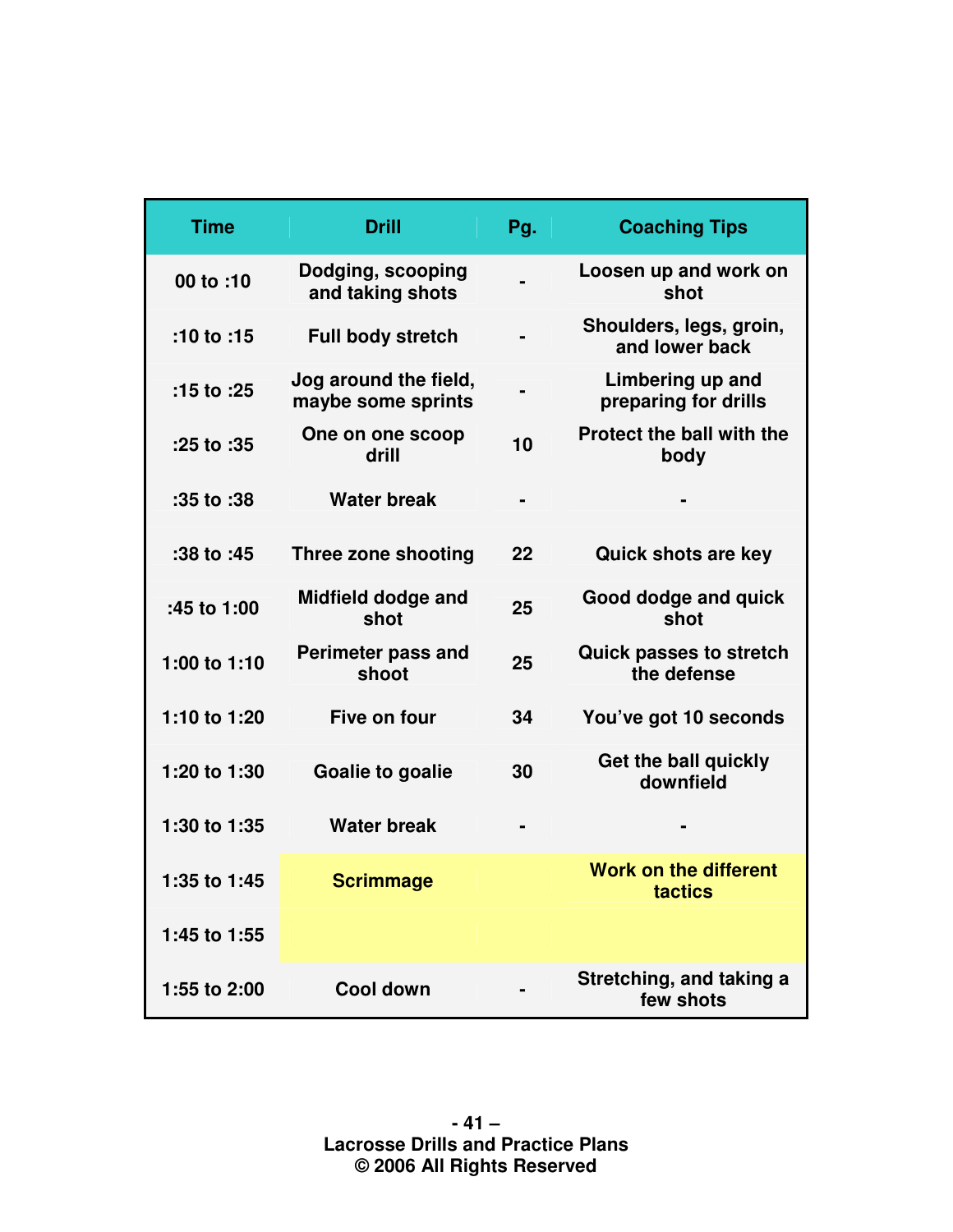| <b>Time</b>  | <b>Drill</b>                                | Pg. | <b>Coaching Tips</b>                                          |
|--------------|---------------------------------------------|-----|---------------------------------------------------------------|
| 00 to :10    | Dodging, scooping<br>and taking shots       |     | Loosen up and work on<br>shot                                 |
| $:10$ to :15 | <b>Full body stretch</b>                    |     | Shoulders, legs, groin,<br>and lower back                     |
| :15 to :25   | Jog around the field,<br>maybe some sprints |     | Limbering up and<br>preparing for drills                      |
| :25 to :35   | Three zone shooting                         | 22  | <b>Quick shots are key</b>                                    |
| :35 to :38   | <b>Water break</b>                          |     |                                                               |
| :38 to :45   | <b>The Gauntlet</b>                         | 11  | <b>Quick sticks and good</b><br>position                      |
| :45 to 1:00  | Four pair scramble                          | 12  | Fight for position on the<br>ball                             |
| 1:00 to 1:10 | <b>Diagonal passing</b>                     | 23  | Got to keep your head up                                      |
| 1:10 to 1:20 | Slide stack drill                           | 32  | <b>Players need to know</b><br>where to go                    |
| 1:20 to 1:30 | <b>Four corner slide</b>                    | 33  | <b>Need to communicate</b>                                    |
| 1:30 to 1:35 | <b>Water break</b>                          |     |                                                               |
| 1:35 to 1:45 | <b>Four corner</b><br>shooting              | 31  | <b>Quick shots and the</b><br>goalie needs to get<br>position |
| 1:45 to 1:55 | <b>Perimeter pass and</b><br>shoot          | 25  | <b>Quick passes to stretch</b><br>the defense                 |
| 1:55 to 2:00 | Cool down                                   |     | Stretching, and taking a<br>few shots                         |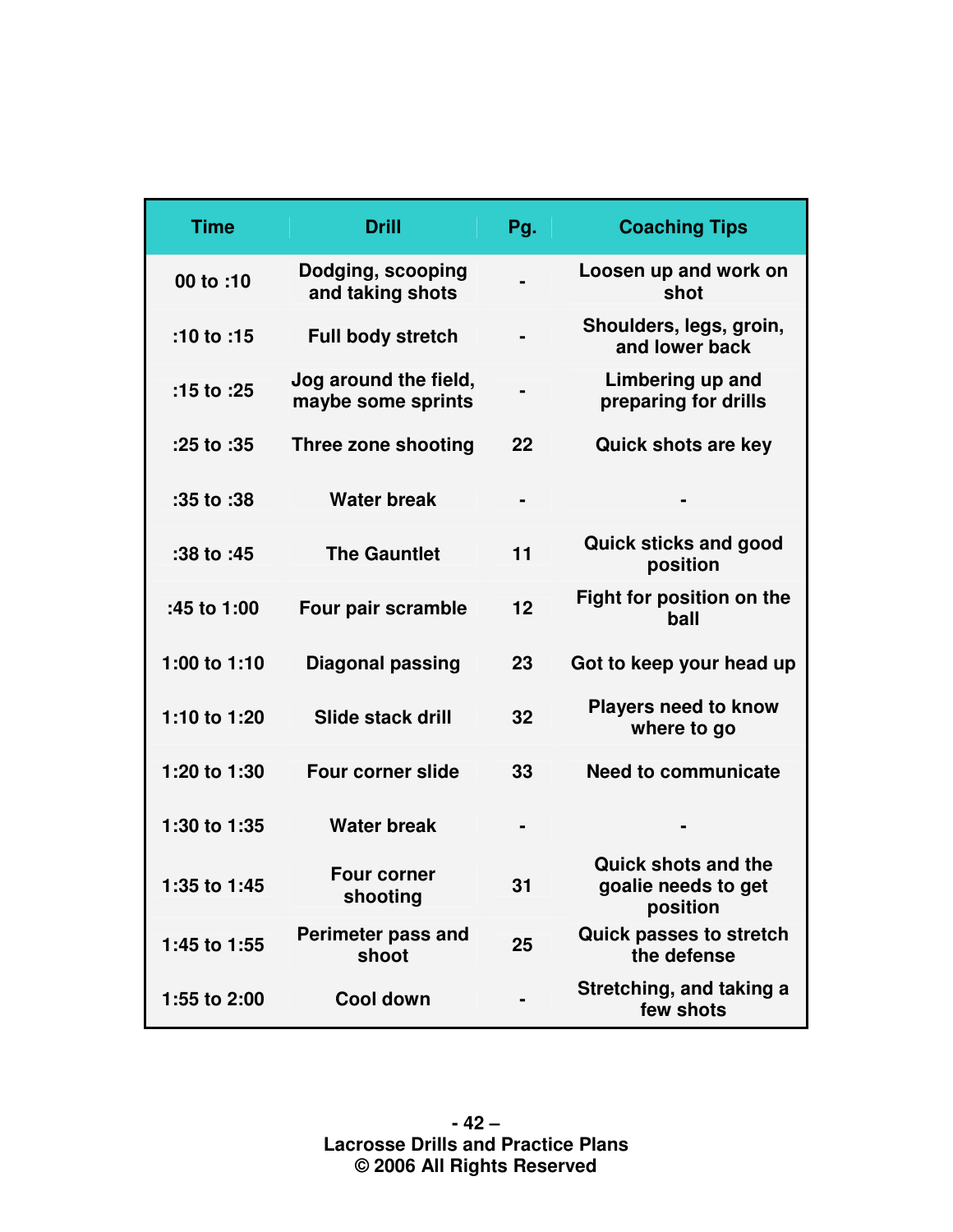| <b>Time</b>  | <b>Drill</b>                                | Pg. | <b>Coaching Tips</b>                         |
|--------------|---------------------------------------------|-----|----------------------------------------------|
| 00 to :10    | Dodging, scooping<br>and taking shots       |     | Loosen up and work on<br>shot                |
| :10 to :15   | <b>Full body stretch</b>                    |     | Shoulders, legs, groin,<br>and lower back    |
| :15 to :25   | Jog around the field,<br>maybe some sprints |     | Limbering up and<br>preparing for drills     |
| :25 to :35   | Inside out                                  | 18  | <b>Quick passes and moving</b><br>in and out |
| :35 to :38   | <b>Water break</b>                          |     |                                              |
| :38 to :45   | <b>Diagonal passing</b>                     | 23  | Got to keep your head up                     |
| :45 to 1:00  | <b>Passing Triangle</b>                     | 18  | Keep the ball to the<br>outside              |
| 1:00 to 1:10 | <b>Attack the ball</b>                      | 8   | <b>Charging the ball</b>                     |
| 1:10 to 1:20 | <b>The Gauntlet</b>                         | 11  | <b>Quick sticks and good</b><br>position     |
| 1:20 to 1:30 | Four pair scramble                          | 12  | Fight for position on the<br>ball            |
| 1:30 to 1:35 | <b>Water break</b>                          |     |                                              |
| 1:35 to 1:45 | Five on four                                | 34  | You've got 10 seconds                        |
| 1:45 to 1:55 | <b>Goalie to goalie</b>                     | 30  | Get the ball quickly<br>downfield            |
| 1:55 to 2:00 | Cool down                                   |     | Stretching, and taking a<br>few shots        |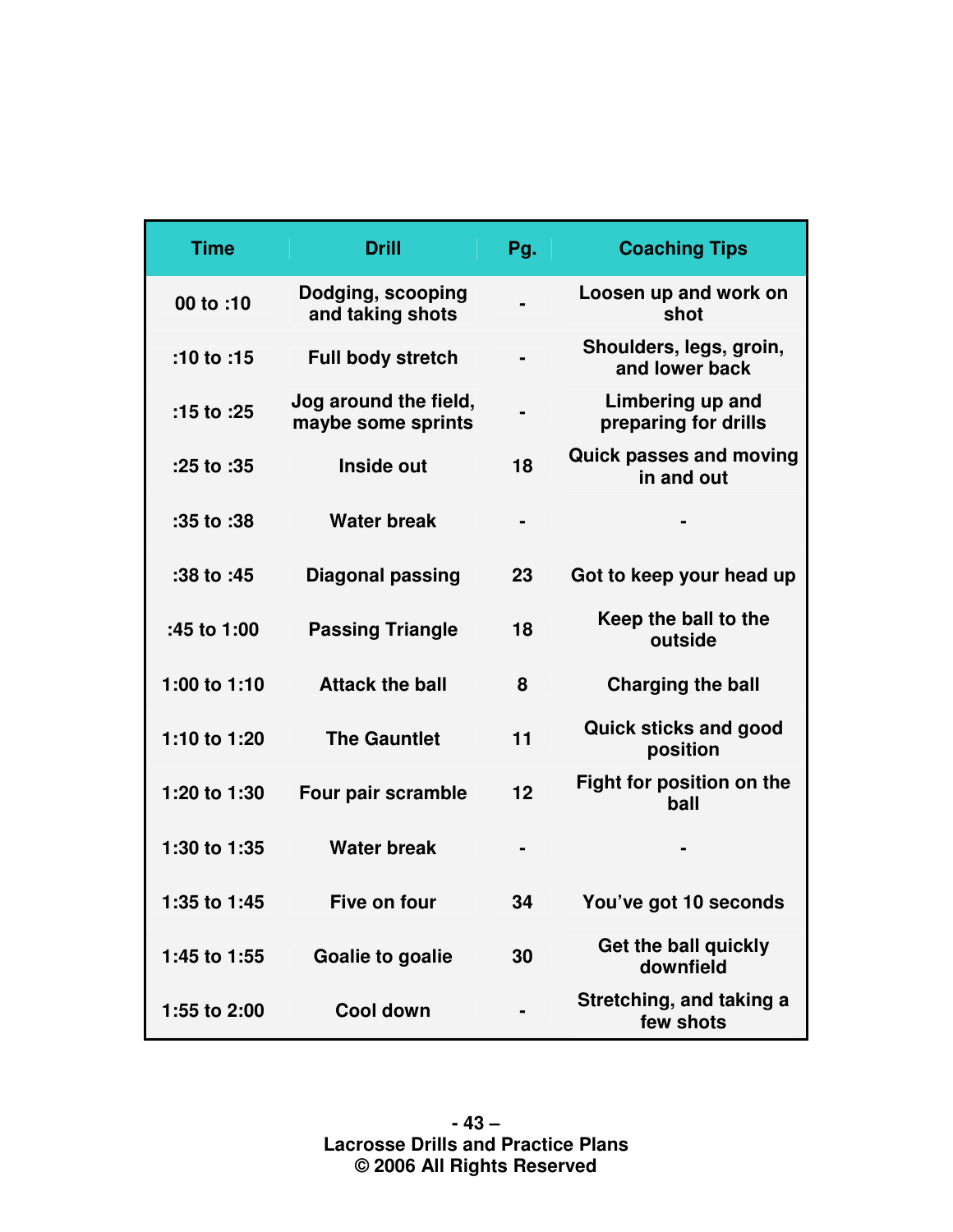| <b>Time</b>  | <b>Drill</b>                                | Pg. | <b>Coaching Tips</b>                                          |
|--------------|---------------------------------------------|-----|---------------------------------------------------------------|
| 00 to :10    | Dodging, scooping<br>and taking shots       |     | Loosen up and work on<br>shot                                 |
| :10 to :15   | <b>Full body stretch</b>                    |     | Shoulders, legs, groin,<br>and lower back                     |
| :15 to :25   | Jog around the field,<br>maybe some sprints |     | Limbering up and<br>preparing for drills                      |
| :25 to :35   | One on one scoop<br>drill                   | 10  | <b>Protect the ball with the</b><br>body                      |
| :35 to :38   | <b>Water break</b>                          |     |                                                               |
| :38 to :45   | <b>Shooting gallery</b>                     | 21  | <b>Proper technique</b>                                       |
| :45 to 1:00  | <b>Combination drill</b>                    | 14  | Put together all of the<br>different skills                   |
| 1:00 to 1:10 | Slide stack drill                           | 32  | <b>Players need to know</b><br>where to go                    |
| 1:10 to 1:20 | <b>Four corner slide</b>                    | 33  | <b>Need to communicate</b>                                    |
| 1:20 to 1:30 | <b>Four corner</b><br>shooting              | 31  | <b>Quick shots and the</b><br>goalie needs to get<br>position |
| 1:30 to 1:35 | <b>Water break</b>                          |     |                                                               |
| 1:35 to 1:45 | <b>Scrimmage</b>                            |     | <b>Work on the different</b><br>tactics                       |
| 1:45 to 1:55 |                                             |     |                                                               |
| 1:55 to 2:00 | <b>Cool down</b>                            |     | Stretching, and taking a<br>few shots                         |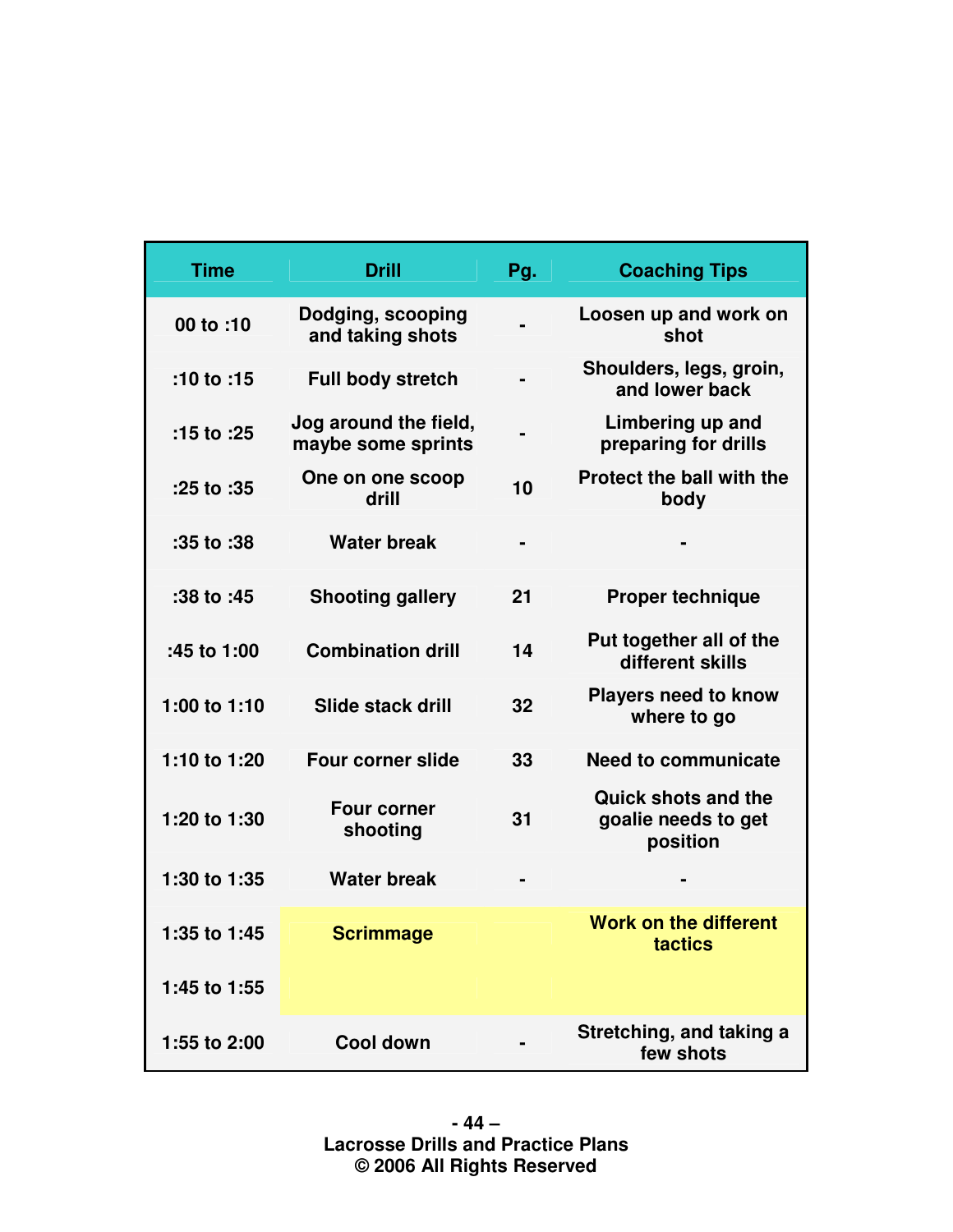| <b>Time</b>  | <b>Drill</b>                                | Pg. | <b>Coaching Tips</b>                      |
|--------------|---------------------------------------------|-----|-------------------------------------------|
| 00 to :10    | Dodging, scooping<br>and taking shots       |     | Loosen up and work on<br>shot             |
| :10 to :15   | <b>Full body stretch</b>                    |     | Shoulders, legs, groin,<br>and lower back |
| :15 to :25   | Jog around the field,<br>maybe some sprints |     | Limbering up and<br>preparing for drills  |
| :25 to :35   | Three zone shooting                         | 22  | <b>Quick shots are key</b>                |
| :35 to :38   | <b>Water break</b>                          |     |                                           |
| :38 to :45   | <b>Diagonal passing</b>                     | 23  | Got to keep your head up                  |
| :45 to 1:00  | <b>Attack the ball</b>                      | 8   | <b>Charging the ball</b>                  |
| 1:00 to 1:10 | <b>Around the world</b>                     | 32  | <b>Quick passing around</b><br>and shot   |
| 1:10 to 1:20 | <b>The Gauntlet</b>                         | 11  | <b>Quick sticks and good</b><br>position  |
| 1:20 to 1:30 | Four pair scramble                          | 12  | Fight for position on the<br>ball         |
| 1:30 to 1:35 | <b>Water break</b>                          |     |                                           |
| 1:35 to 1:45 | Five on four                                | 34  | You've got 10 seconds                     |
| 1:45 to 1:55 | <b>Goalie to goalie</b>                     | 30  | Get the ball quickly<br>downfield         |
| 1:55 to 2:00 | <b>Cool down</b>                            |     | Stretching, and taking a<br>few shots     |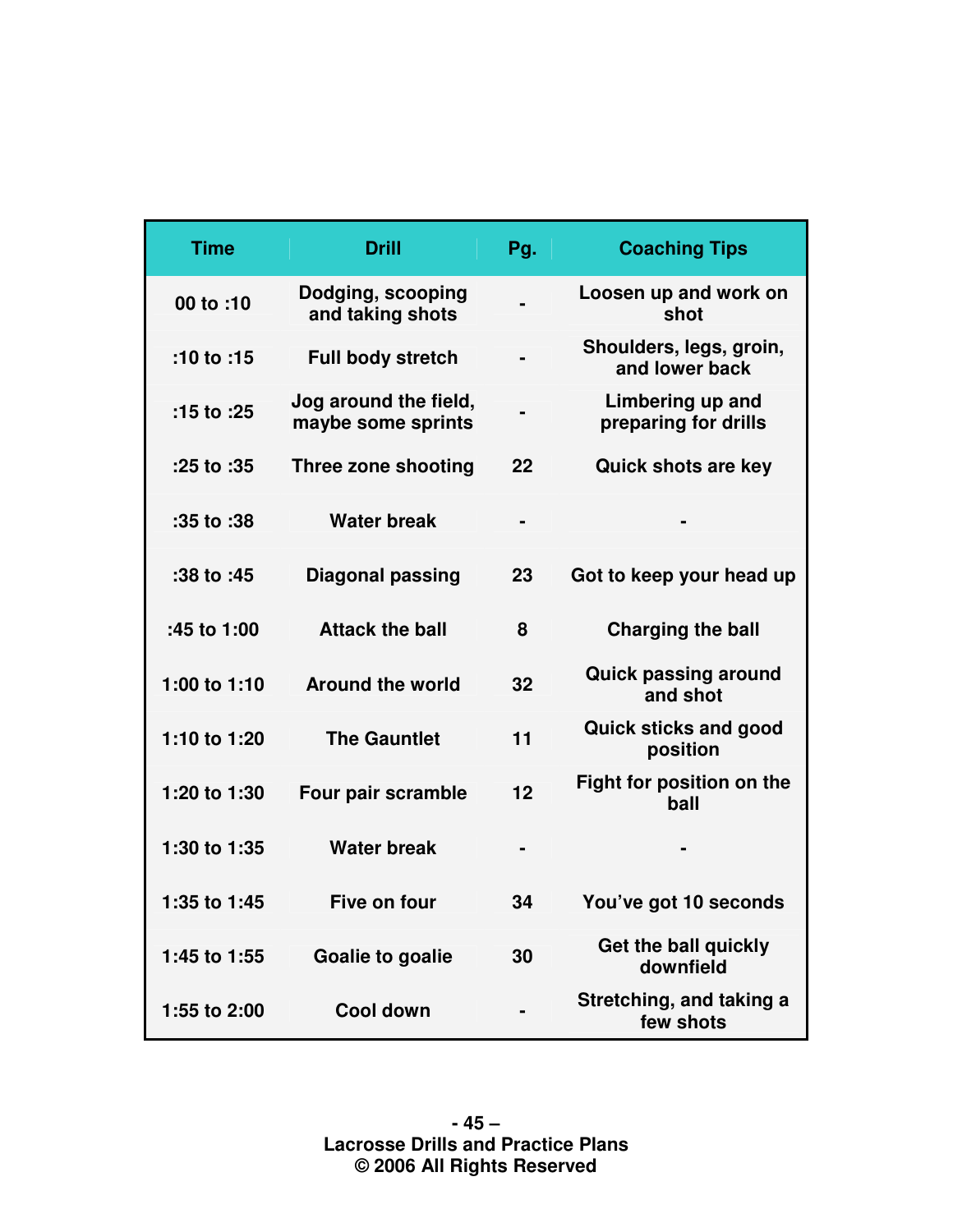| <b>Time</b>  | <b>Drill</b>                                | Pg. | <b>Coaching Tips</b>                         |
|--------------|---------------------------------------------|-----|----------------------------------------------|
| 00 to :10    | Dodging, scooping<br>and taking shots       |     | Loosen up and work on<br>shot                |
| $:10$ to :15 | <b>Full body stretch</b>                    |     | Shoulders, legs, groin,<br>and lower back    |
| :15 to :25   | Jog around the field,<br>maybe some sprints |     | Limbering up and<br>preparing for drills     |
| :25 to :35   | One on one scoop<br>drill                   | 10  | <b>Protect the ball with the</b><br>body     |
| :35 to :38   | <b>Water break</b>                          |     |                                              |
| :38 to :45   | Inside out                                  | 18  | <b>Quick passes and moving</b><br>in and out |
| :45 to 1:00  | 3 on 2 to goal                              | 29  | <b>Tactical passes are</b><br>important      |
| 1:00 to 1:10 | 2 on 2 grid                                 | 29  | Defenders can work<br>together to stop the O |
| 1:10 to 1:20 | <b>Quick scoop drill</b>                    | 12  | <b>Agility is key</b>                        |
| 1:20 to 1:30 | Diagonal passing                            | 23  | Got to keep your head up                     |
| 1:30 to 1:35 | <b>Water break</b>                          |     |                                              |
| 1:35 to 1:45 | Five on four                                | 34  | You've got 10 seconds                        |
| 1:45 to 1:55 | <b>Goalie to goalie</b>                     | 30  | Get the ball quickly<br>downfield            |
| 1:55 to 2:00 | <b>Cool down</b>                            |     | Stretching, and taking a<br>few shots        |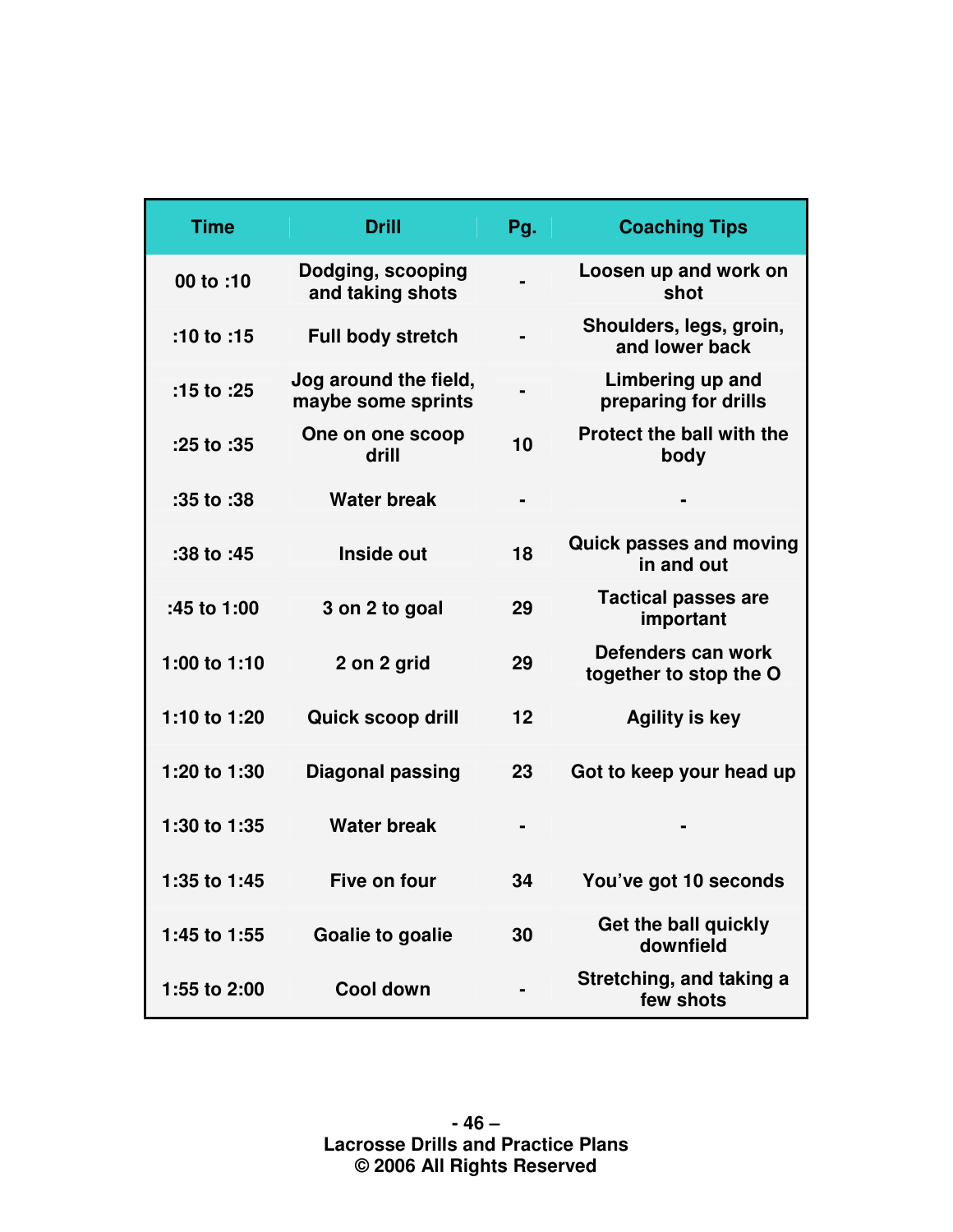| <b>Time</b>  | <b>Drill</b>                                | Pg. | <b>Coaching Tips</b>                          |
|--------------|---------------------------------------------|-----|-----------------------------------------------|
| 00 to :10    | Dodging, scooping<br>and taking shots       |     | Loosen up and work on<br>shot                 |
| $:10$ to :15 | <b>Full body stretch</b>                    |     | Shoulders, legs, groin,<br>and lower back     |
| :15 to :25   | Jog around the field,<br>maybe some sprints |     | Limbering up and<br>preparing for drills      |
| :25 to :35   | One on one scoop<br>drill                   | 10  | <b>Protect the ball with the</b><br>body      |
| :35 to :38   | <b>Water break</b>                          |     |                                               |
| :38 to :45   | Three zone shooting                         | 22  | <b>Quick shots are key</b>                    |
| :45 to 1:00  | <b>Perimeter pass and</b><br>shoot          | 25  | <b>Quick passes to stretch</b><br>the defense |
| 1:00 to 1:10 | <b>Passing Triangle</b>                     | 18  | Keep the ball to the<br>outside               |
| 1:10 to 1:20 | <b>Combination drill</b>                    | 14  | Put together all of the<br>different skills   |
| 1:20 to 1:30 | <b>Around the world</b>                     | 32  | <b>Quick passing around</b><br>and shot       |
| 1:30 to 1:35 | <b>Water break</b>                          |     |                                               |
| 1:35 to 1:45 | <b>Shooting gallery</b>                     | 21  | <b>Proper technique</b>                       |
| 1:45 to 1:55 | <b>Midfield dodge and</b><br>shot           | 25  | Good dodge and quick<br>shot                  |
| 1:55 to 2:00 | <b>Cool down</b>                            |     | Stretching, and taking a<br>few shots         |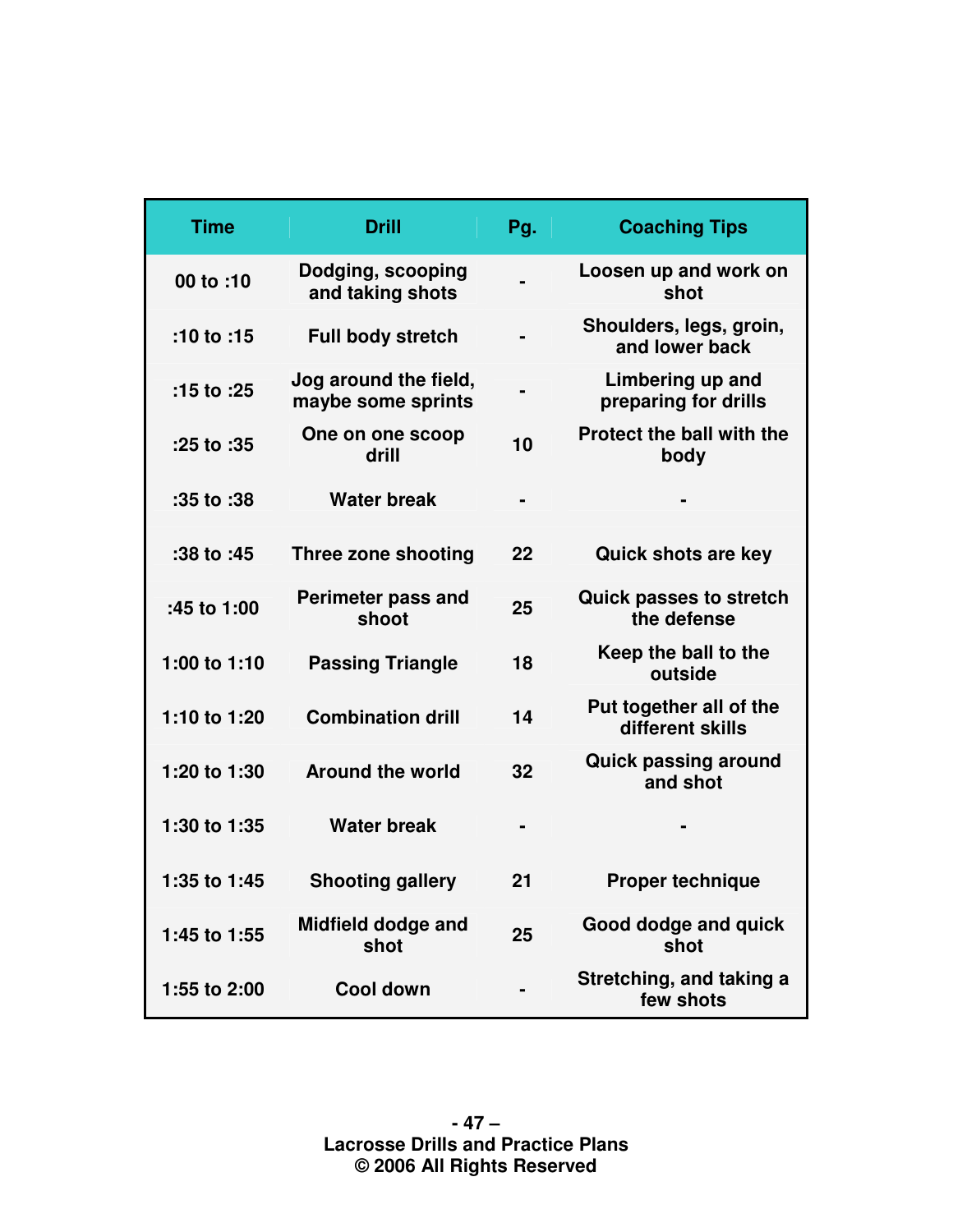| <b>Time</b>  | <b>Drill</b>                                | Pg. | <b>Coaching Tips</b>                           |
|--------------|---------------------------------------------|-----|------------------------------------------------|
| 00 to :10    | Dodging, scooping<br>and taking shots       |     | Loosen up and work on<br>shot                  |
| :10 to :15   | <b>Full body stretch</b>                    |     | Shoulders, legs, groin,<br>and lower back      |
| :15 to :25   | Jog around the field,<br>maybe some sprints |     | Limbering up and<br>preparing for drills       |
| :25 to :35   | <b>Perimeter pass and</b><br>shoot          | 25  | <b>Quick passes to stretch</b><br>the defense  |
| :35 to :38   | <b>Water break</b>                          |     |                                                |
| :38 to :45   | <b>Attack the ball</b>                      | 8   | <b>Charging the ball</b>                       |
| :45 to 1:00  | 3 on 2 to goal                              | 29  | <b>Tactical passes are</b><br>important        |
| 1:00 to 1:10 | 2 on 2 grid                                 | 29  | Defenders can work<br>together to stop the O   |
| 1:10 to 1:20 | <b>The Gauntlet</b>                         | 11  | <b>Quick sticks and good</b><br>position       |
| 1:20 to 1:30 | Four pair scramble                          | 12  | Fight for position on the<br>ball              |
| 1:30 to 1:35 | <b>Water break</b>                          |     |                                                |
| 1:35 to 1:45 | <b>Scrimmage</b>                            |     | <b>Work on the different</b><br><b>tactics</b> |
| 1:45 to 1:55 |                                             |     |                                                |
| 1:55 to 2:00 | <b>Cool down</b>                            |     | Stretching, and taking a<br>few shots          |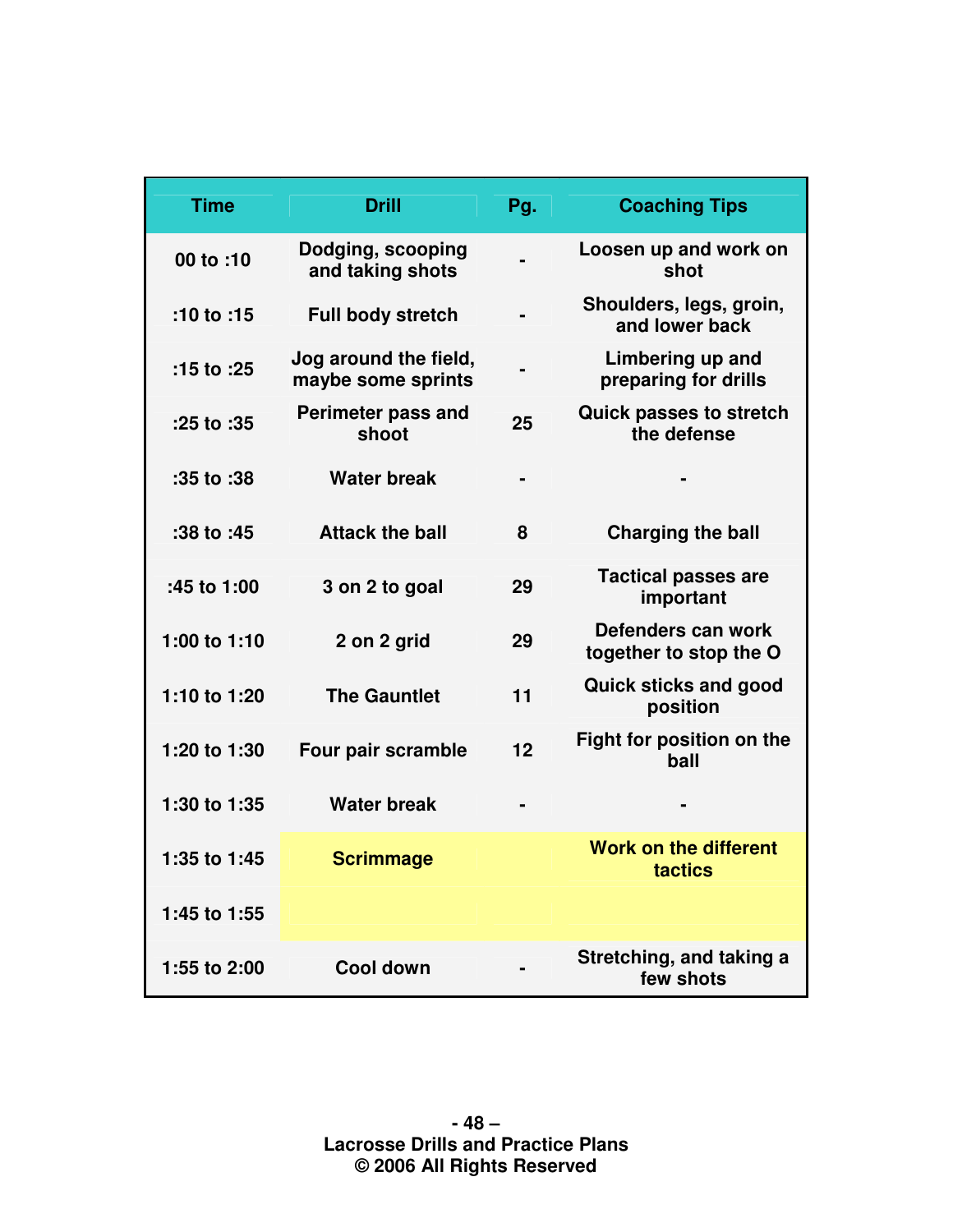| <b>Time</b>  | <b>Drill</b>                                | Pg.                          | <b>Coaching Tips</b>                                          |
|--------------|---------------------------------------------|------------------------------|---------------------------------------------------------------|
| 00 to :10    | Dodging, scooping<br>and taking shots       |                              | Loosen up and work on<br>shot                                 |
| $:10$ to :15 | Full body stretch                           |                              | Shoulders, legs, groin,<br>and lower back                     |
| :15 to :25   | Jog around the field,<br>maybe some sprints |                              | Limbering up and<br>preparing for drills                      |
| :25 to :35   | One on one scoop<br>drill                   | 10                           | <b>Protect the ball with the</b><br>body                      |
| :35 to :38   | <b>Water break</b>                          | $\qquad \qquad \blacksquare$ |                                                               |
| :38 to :45   | Inside out                                  | 18                           | <b>Quick passes and moving</b><br>in and out                  |
| :45 to 1:00  | <b>Diagonal passing</b>                     | 23                           | Got to keep your head up                                      |
| 1:00 to 1:10 | Pass and dodge                              | 23                           | Good dodge technique                                          |
| 1:10 to 1:20 | Dodge attack                                | 24                           | The dodge gets a good<br>shot                                 |
| 1:20 to 1:30 | <b>Attack the ball</b>                      | 8                            | <b>Charging the ball</b>                                      |
| 1:30 to 1:35 | <b>Water break</b>                          |                              |                                                               |
| 1:35 to 1:45 | <b>Four corner</b><br>shooting              | 31                           | <b>Quick shots and the</b><br>goalie needs to get<br>position |
| 1:45 to 1:55 | <b>Shooting gallery</b>                     | 21                           | <b>Proper technique</b>                                       |
| 1:55 to 2:00 | <b>Cool down</b>                            |                              | Stretching, and taking a<br>few shots                         |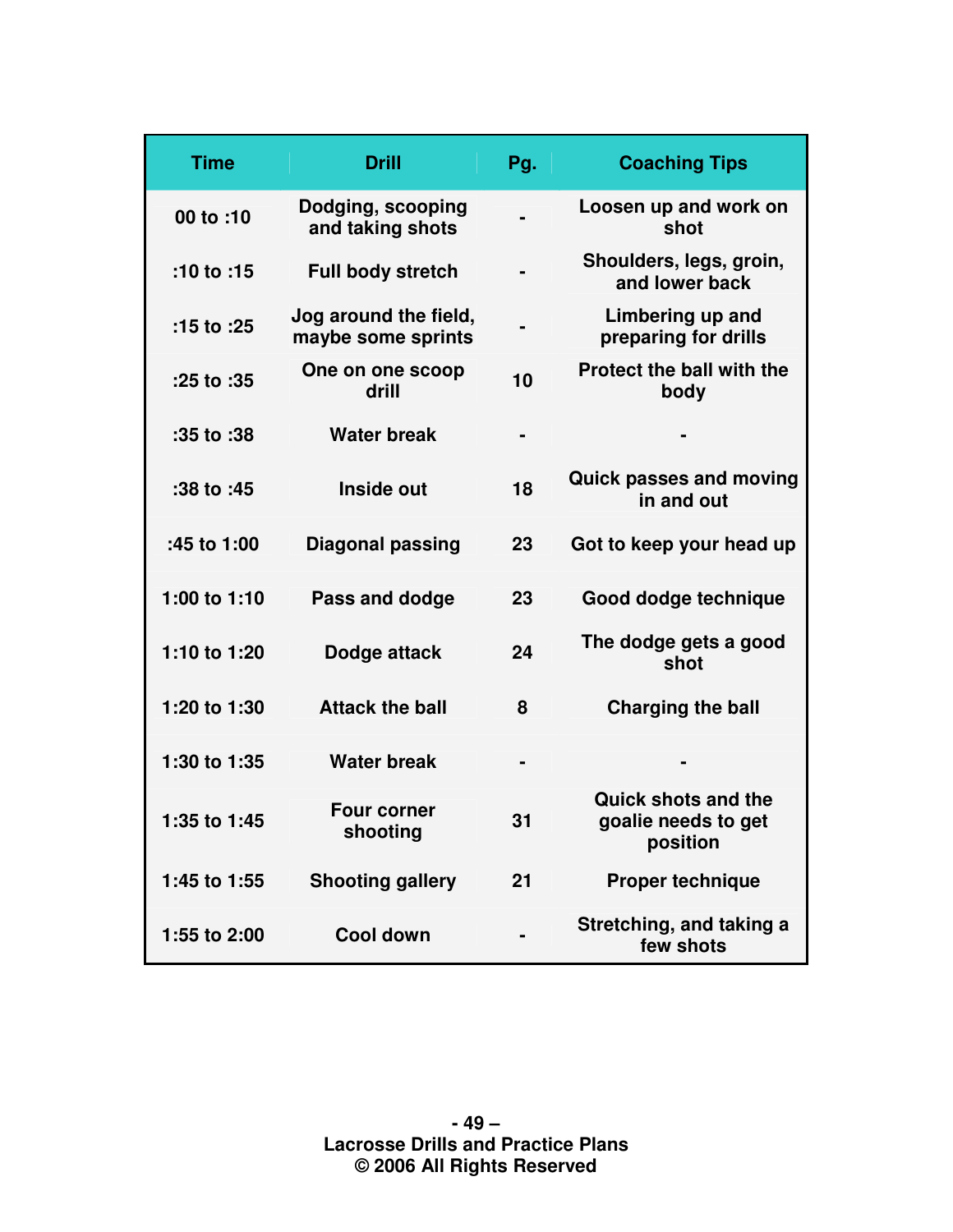| <b>Time</b>  | <b>Drill</b>                                | Pg. | <b>Coaching Tips</b>                          |
|--------------|---------------------------------------------|-----|-----------------------------------------------|
| 00 to :10    | Dodging, scooping<br>and taking shots       |     | Loosen up and work on<br>shot                 |
| $:10$ to :15 | <b>Full body stretch</b>                    |     | Shoulders, legs, groin,<br>and lower back     |
| :15 to $:25$ | Jog around the field,<br>maybe some sprints |     | Limbering up and<br>preparing for drills      |
| :25 to :35   | Three zone shooting                         | 22  | <b>Quick shots are key</b>                    |
| :35 to :38   | <b>Water break</b>                          |     |                                               |
| :38 to :45   | Midfield dodge and<br>shot                  | 25  | Good dodge and quick<br>shot                  |
| :45 to 1:00  | <b>Perimeter pass and</b><br>shoot          | 25  | <b>Quick passes to stretch</b><br>the defense |
| 1:00 to 1:10 | <b>Attack the ball</b>                      | 8   | <b>Charging the ball</b>                      |
| 1:10 to 1:20 | Slide stack drill                           | 32  | <b>Players need to know</b><br>where to go    |
| 1:20 to 1:30 | <b>Four corner slide</b>                    | 33  | <b>Need to communicate</b>                    |
| 1:30 to 1:35 | <b>Water break</b>                          |     |                                               |
| 1:35 to 1:45 | <b>Scrimmage</b>                            |     | <b>Work on the different</b><br>tactics       |
| 1:45 to 1:55 |                                             |     |                                               |
| 1:55 to 2:00 | <b>Cool down</b>                            |     | Stretching, and taking a<br>few shots         |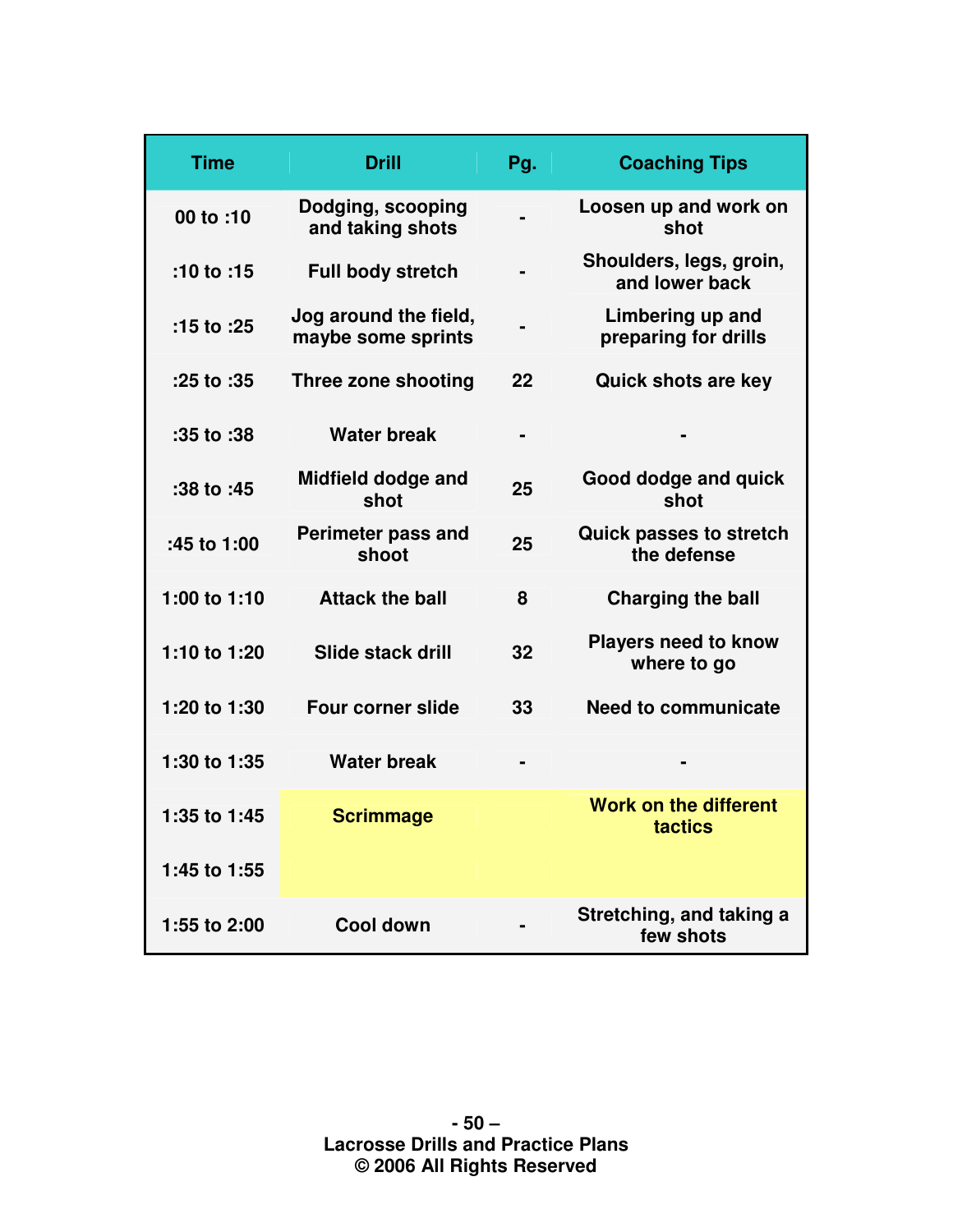| <b>Time</b>  | <b>Drill</b>                                | Pg. | <b>Coaching Tips</b>                                          |
|--------------|---------------------------------------------|-----|---------------------------------------------------------------|
| 00 to :10    | Dodging, scooping<br>and taking shots       |     | Loosen up and work on<br>shot                                 |
| $:10$ to :15 | <b>Full body stretch</b>                    |     | Shoulders, legs, groin,<br>and lower back                     |
| :15 to $:25$ | Jog around the field,<br>maybe some sprints |     | Limbering up and<br>preparing for drills                      |
| :25 to :35   | One on one scoop<br>drill                   | 10  | <b>Protect the ball with the</b><br>body                      |
| :35 to :38   | <b>Water break</b>                          |     |                                                               |
| :38 to :45   | <b>Passing Triangle</b>                     | 18  | Keep the ball to the<br>outside                               |
| :45 to 1:00  | 3 on 2 to goal                              | 29  | <b>Tactical passes are</b><br>important                       |
| 1:00 to 1:10 | 2 on 2 grid                                 | 29  | Defenders can work<br>together to stop the O                  |
| 1:10 to 1:20 | <b>Around the world</b>                     | 32  | <b>Quick passing around</b><br>and shot                       |
| 1:20 to 1:30 | <b>Four corner</b><br>shooting              | 31  | <b>Quick shots and the</b><br>goalie needs to get<br>position |
| 1:30 to 1:35 | <b>Water break</b>                          |     |                                                               |
| 1:35 to 1:45 | Five on four                                | 34  | You've got 10 seconds                                         |
| 1:45 to 1:55 | Goalie to goalie                            | 30  | Get the ball quickly<br>downfield                             |
| 1:55 to 2:00 | <b>Cool down</b>                            |     | Stretching, and taking a<br>few shots                         |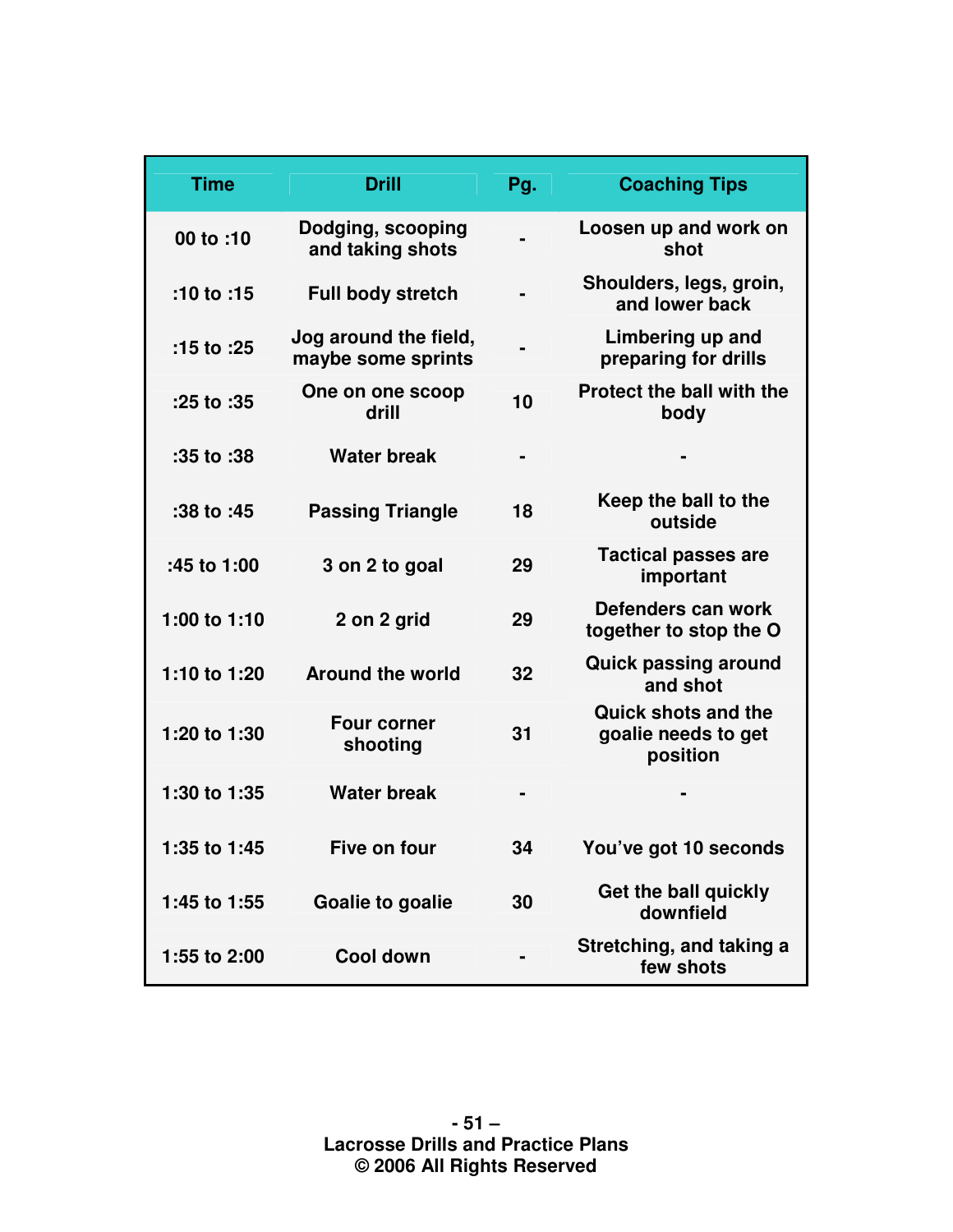| <b>Time</b>  | <b>Drill</b>                                | Pg. | <b>Coaching Tips</b>                         |
|--------------|---------------------------------------------|-----|----------------------------------------------|
| 00 to :10    | Dodging, scooping<br>and taking shots       |     | Loosen up and work on<br>shot                |
| $:10$ to :15 | <b>Full body stretch</b>                    |     | Shoulders, legs, groin,<br>and lower back    |
| :15 to :25   | Jog around the field,<br>maybe some sprints |     | Limbering up and<br>preparing for drills     |
| :25 to :35   | Inside out                                  | 18  | <b>Quick passes and moving</b><br>in and out |
| :35 to :38   | <b>Water break</b>                          |     |                                              |
| :38 to :45   | <b>Shooting gallery</b>                     | 21  | <b>Proper technique</b>                      |
| :45 to 1:00  | Pass and dodge                              | 23  | Good dodge technique                         |
| 1:00 to 1:10 | Dodge attack                                | 24  | The dodge gets a good<br>shot                |
| 1:10 to 1:20 | <b>Attack the ball</b>                      | 8   | <b>Charging the ball</b>                     |
| 1:20 to 1:30 | <b>Combination drill</b>                    | 14  | Put together all of the<br>different skills  |
| 1:30 to 1:35 | <b>Water break</b>                          |     |                                              |
| 1:35 to 1:45 | <b>The Gauntlet</b>                         | 11  | <b>Quick sticks and good</b><br>position     |
| 1:45 to 1:55 | Four pair scramble                          | 12  | Fight for position on the<br>ball            |
| 1:55 to 2:00 | <b>Cool down</b>                            |     | Stretching, and taking a<br>few shots        |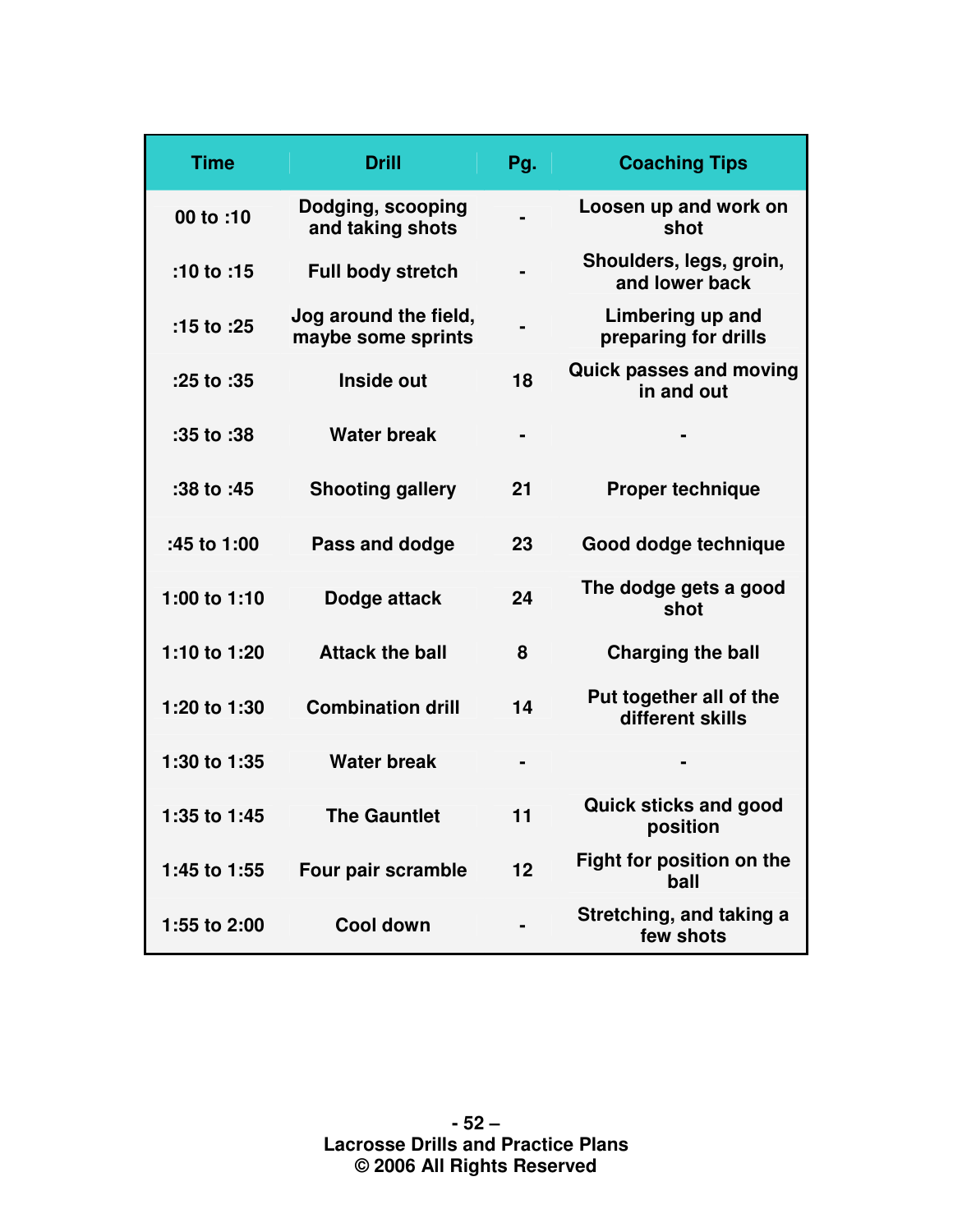| <b>Time</b>  | <b>Drill</b>                                | Pg. | <b>Coaching Tips</b>                         |
|--------------|---------------------------------------------|-----|----------------------------------------------|
| 00 to :10    | Dodging, scooping<br>and taking shots       |     | Loosen up and work on<br>shot                |
| $:10$ to :15 | Full body stretch                           |     | Shoulders, legs, groin,<br>and lower back    |
| :15 to :25   | Jog around the field,<br>maybe some sprints |     | Limbering up and<br>preparing for drills     |
| :25 to :35   | One on one scoop<br>drill                   | 10  | Protect the ball with the<br>body            |
| :35 to :38   | <b>Water break</b>                          |     |                                              |
| :38 to :45   | Inside out                                  | 18  | <b>Quick passes and moving</b><br>in and out |
| :45 to 1:00  | <b>Diagonal passing</b>                     | 23  | Got to keep your head up                     |
| 1:00 to 1:10 | 3 on 2 to goal                              | 29  | <b>Tactical passes are</b><br>important      |
| 1:10 to 1:20 | 2 on 2 grid                                 | 29  | Defenders can work<br>together to stop the O |
| 1:20 to 1:30 | <b>Around the world</b>                     | 32  | <b>Quick passing around</b><br>and shot      |
| 1:30 to 1:35 | <b>Water break</b>                          |     |                                              |
| 1:35 to 1:45 | <b>Midfield dodge and</b><br>shot           | 25  | Good dodge and quick<br>shot                 |
| 1:45 to 1:55 | Three zone shooting                         | 22  | <b>Quick shots are key</b>                   |
| 1:55 to 2:00 | Cool down                                   |     | Stretching, and taking a<br>few shots        |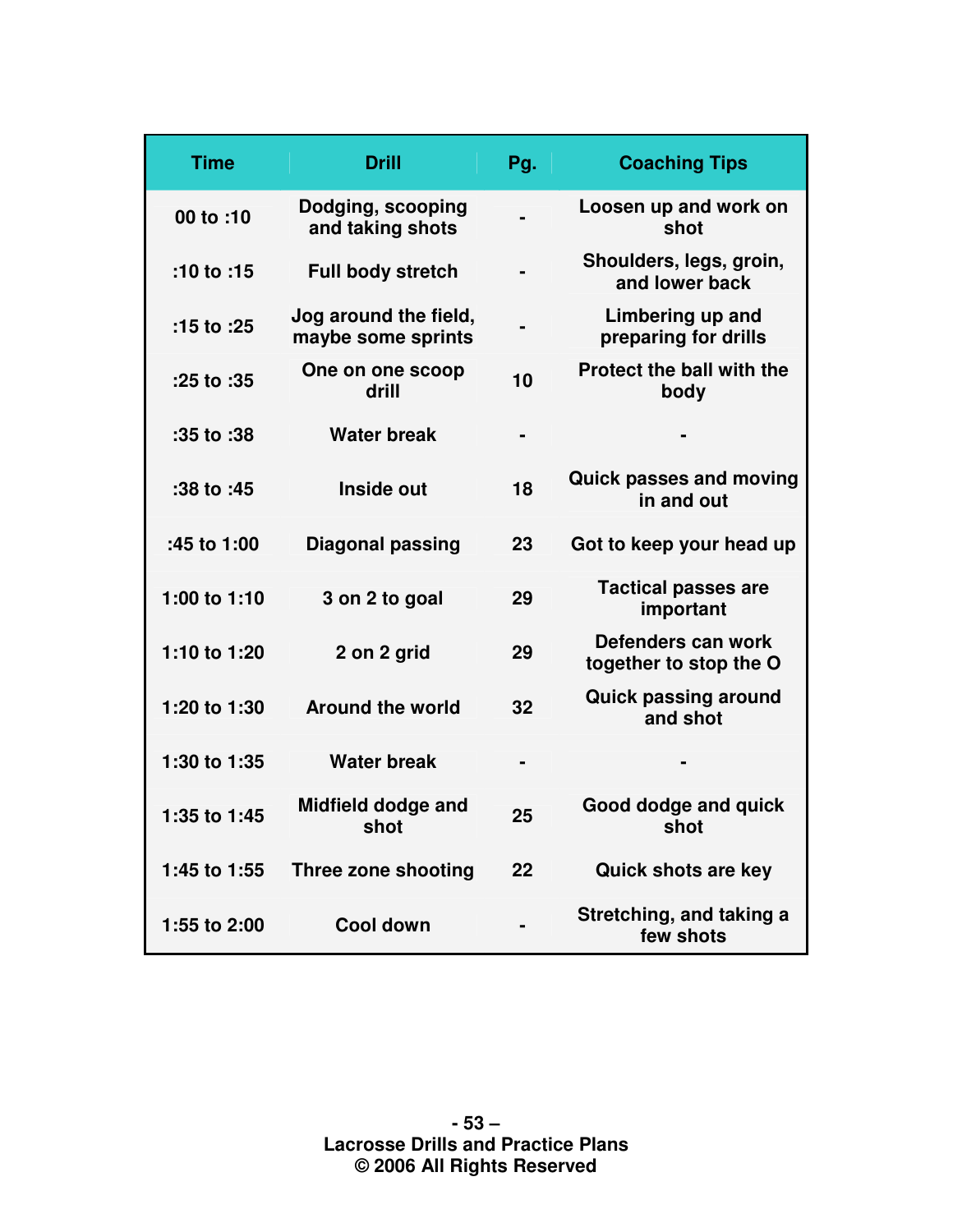| <b>Time</b>  | <b>Drill</b>                                | Pg.                          | <b>Coaching Tips</b>                                          |
|--------------|---------------------------------------------|------------------------------|---------------------------------------------------------------|
| 00 to :10    | Dodging, scooping<br>and taking shots       |                              | Loosen up and work on<br>shot                                 |
| $:10$ to :15 | <b>Full body stretch</b>                    |                              | Shoulders, legs, groin,<br>and lower back                     |
| :15 to :25   | Jog around the field,<br>maybe some sprints |                              | Limbering up and<br>preparing for drills                      |
| :25 to :35   | Perimeter pass and<br>shoot                 | 25                           | <b>Quick passes to stretch</b><br>the defense                 |
| :35 to :38   | <b>Water break</b>                          | $\qquad \qquad \blacksquare$ |                                                               |
| :38 to :45   | <b>Diagonal passing</b>                     | 23                           | Got to keep your head up                                      |
| :45 to 1:00  | <b>Passing Triangle</b>                     | 18                           | Keep the ball to the<br>outside                               |
| 1:00 to 1:10 | <b>Combination drill</b>                    | 14                           | Put together all of the<br>different skills                   |
| 1:10 to 1:20 | <b>Four corner</b><br>shooting              | 31                           | <b>Quick shots and the</b><br>goalie needs to get<br>position |
| 1:20 to 1:30 | Inside out                                  | 18                           | <b>Quick passes and moving</b><br>in and out                  |
| 1:30 to 1:35 | <b>Water break</b>                          |                              |                                                               |
| 1:35 to 1:45 | <b>Scrimmage</b>                            |                              | <b>Work on the different</b><br>tactics                       |
| 1:45 to 1:55 |                                             |                              |                                                               |
| 1:55 to 2:00 | <b>Cool down</b>                            |                              | Stretching, and taking a<br>few shots                         |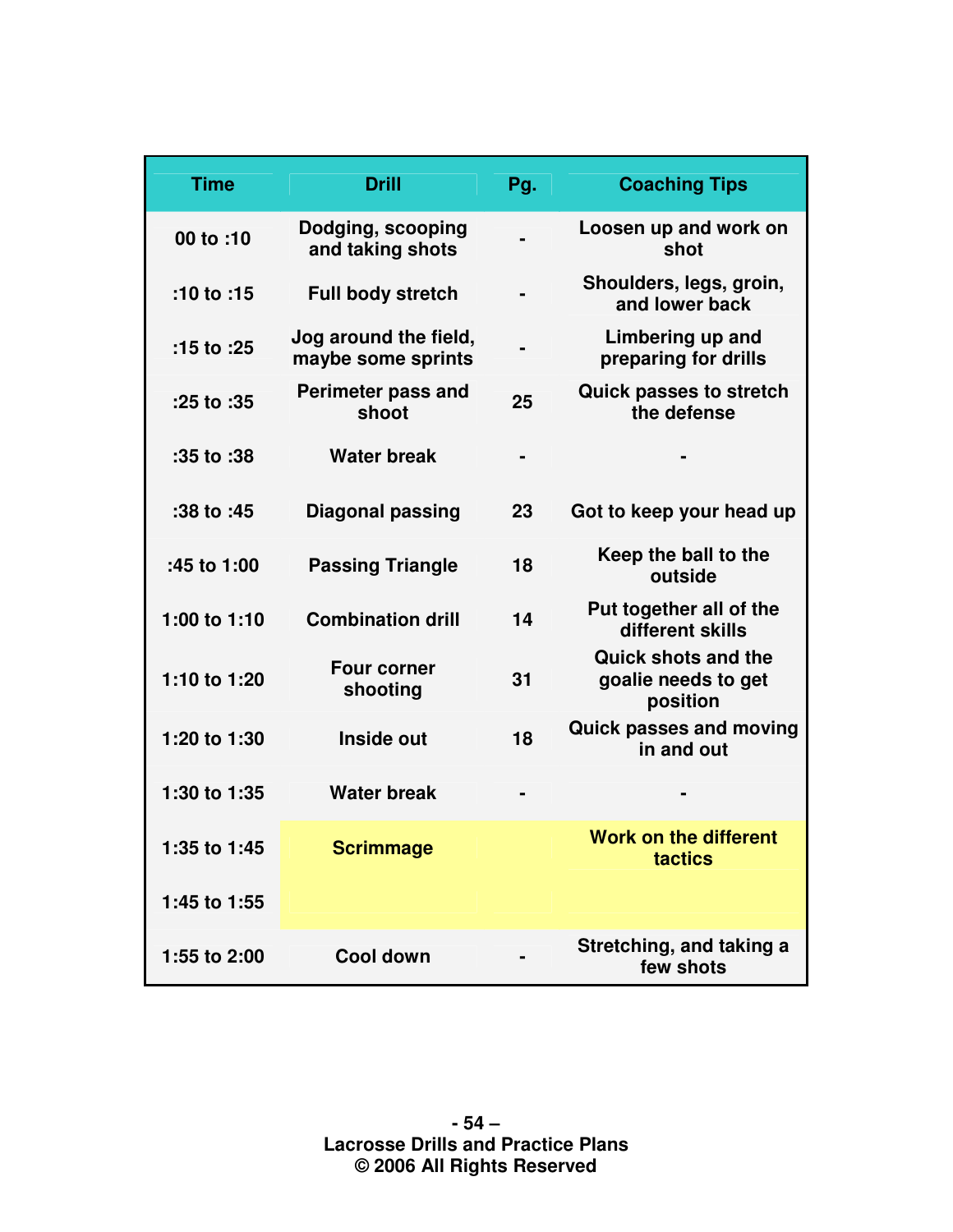| <b>Time</b>  | <b>Drill</b>                                | Pg. | <b>Coaching Tips</b>                                          |
|--------------|---------------------------------------------|-----|---------------------------------------------------------------|
| 00 to :10    | Dodging, scooping<br>and taking shots       |     | Loosen up and work on<br>shot                                 |
| $:10$ to :15 | <b>Full body stretch</b>                    |     | Shoulders, legs, groin,<br>and lower back                     |
| :15 to :25   | Jog around the field,<br>maybe some sprints |     | Limbering up and<br>preparing for drills                      |
| :25 to :35   | Inside out                                  | 18  | <b>Quick passes and moving</b><br>in and out                  |
| :35 to :38   | <b>Water break</b>                          |     |                                                               |
| :38 to :45   | <b>Diagonal passing</b>                     | 23  | Got to keep your head up                                      |
| :45 to 1:00  | <b>Attack the ball</b>                      | 8   | <b>Charging the ball</b>                                      |
| 1:00 to 1:10 | <b>Rebound break</b>                        | 34  | Fight for the rebound to<br>get a shot, or break out          |
| 1:10 to 1:20 | <b>Around the world</b>                     | 32  | <b>Quick passing around</b><br>and shot                       |
| 1:20 to 1:30 | <b>Four corner</b><br>shooting              | 31  | <b>Quick shots and the</b><br>goalie needs to get<br>position |
| 1:30 to 1:35 | <b>Water break</b>                          |     |                                                               |
| 1:35 to 1:45 | Midfield dodge and<br>shot                  | 25  | Good dodge and quick<br>shot                                  |
| 1:45 to 1:55 | Three zone shooting                         | 22  | <b>Quick shots are key</b>                                    |
| 1:55 to 2:00 | Cool down                                   |     | Stretching, and taking a<br>few shots                         |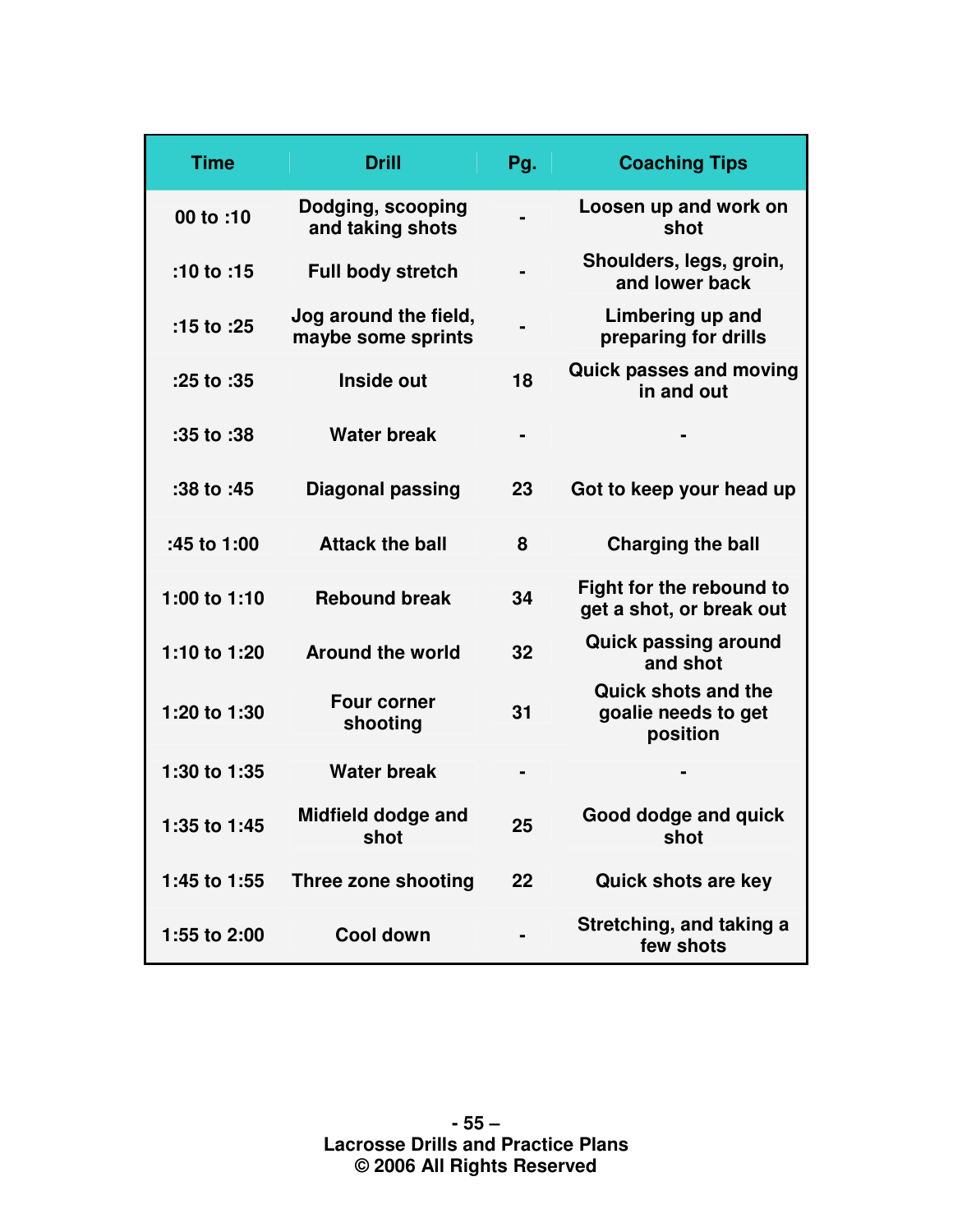| <b>Time</b>  | <b>Drill</b>                                | Pg. | <b>Coaching Tips</b>                          |
|--------------|---------------------------------------------|-----|-----------------------------------------------|
| 00 to :10    | Dodging, scooping<br>and taking shots       |     | Loosen up and work on<br>shot                 |
| $:10$ to :15 | <b>Full body stretch</b>                    |     | Shoulders, legs, groin,<br>and lower back     |
| :15 to :25   | Jog around the field,<br>maybe some sprints |     | Limbering up and<br>preparing for drills      |
| :25 to :35   | One on one scoop<br>drill                   | 10  | <b>Protect the ball with the</b><br>body      |
| :35 to :38   | <b>Water break</b>                          |     |                                               |
| :38 to :45   | Perimeter pass and<br>shoot                 | 25  | <b>Quick passes to stretch</b><br>the defense |
| :45 to 1:00  | <b>Passing Triangle</b>                     | 18  | Keep the ball to the<br>outside               |
| 1:00 to 1:10 | 3 on 2 to goal                              | 29  | <b>Tactical passes are</b><br>important       |
| 1:10 to 1:20 | 2 on 2 grid                                 | 29  | Defenders can work<br>together to stop the O  |
| 1:20 to 1:30 | <b>Around the world</b>                     | 32  | <b>Quick passing around</b><br>and shot       |
| 1:30 to 1:35 | <b>Water break</b>                          |     |                                               |
| 1:35 to 1:45 | Five on four                                | 34  | You've got 10 seconds                         |
| 1:45 to 1:55 | <b>Goalie to goalie</b>                     | 30  | Get the ball quickly<br>downfield             |
| 1:55 to 2:00 | <b>Cool down</b>                            |     | Stretching, and taking a<br>few shots         |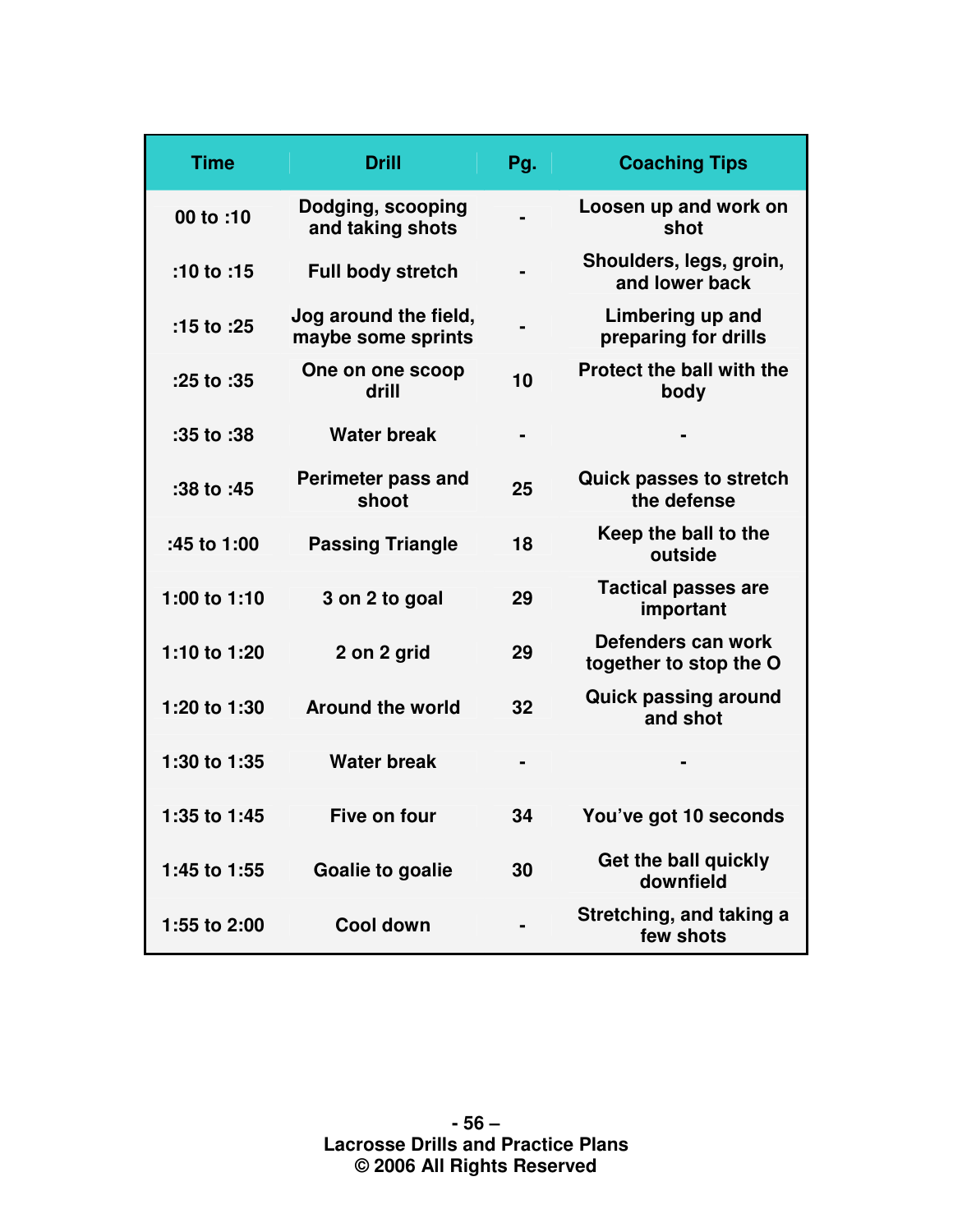| <b>Time</b>  | <b>Drill</b>                                | Pg. | <b>Coaching Tips</b>                                          |
|--------------|---------------------------------------------|-----|---------------------------------------------------------------|
| 00 to :10    | Dodging, scooping<br>and taking shots       |     | Loosen up and work on<br>shot                                 |
| :10 to :15   | <b>Full body stretch</b>                    |     | Shoulders, legs, groin,<br>and lower back                     |
| :15 to :25   | Jog around the field,<br>maybe some sprints |     | Limbering up and<br>preparing for drills                      |
| :25 to :35   | Inside out                                  | 18  | <b>Quick passes and moving</b><br>in and out                  |
| :35 to :38   | <b>Water break</b>                          |     |                                                               |
| :38 to :45   | <b>The Gauntlet</b>                         | 11  | <b>Quick sticks and good</b><br>position                      |
| :45 to 1:00  | Four pair scramble                          | 12  | Fight for position on the<br>ball                             |
| 1:00 to 1:10 | <b>Combination drill</b>                    | 14  | Put together all of the<br>different skills                   |
| 1:10 to 1:20 | <b>Passing Triangle</b>                     | 18  | Keep the ball to the<br>outside                               |
| 1:20 to 1:30 | <b>Four corner</b><br>shooting              | 31  | <b>Quick shots and the</b><br>goalie needs to get<br>position |
| 1:30 to 1:35 | <b>Water break</b>                          |     |                                                               |
| 1:35 to 1:45 | <b>Scrimmage</b>                            |     | <b>Work on the different</b><br>tactics                       |
| 1:45 to 1:55 |                                             |     |                                                               |
| 1:55 to 2:00 | <b>Cool down</b>                            |     | Stretching, and taking a<br>few shots                         |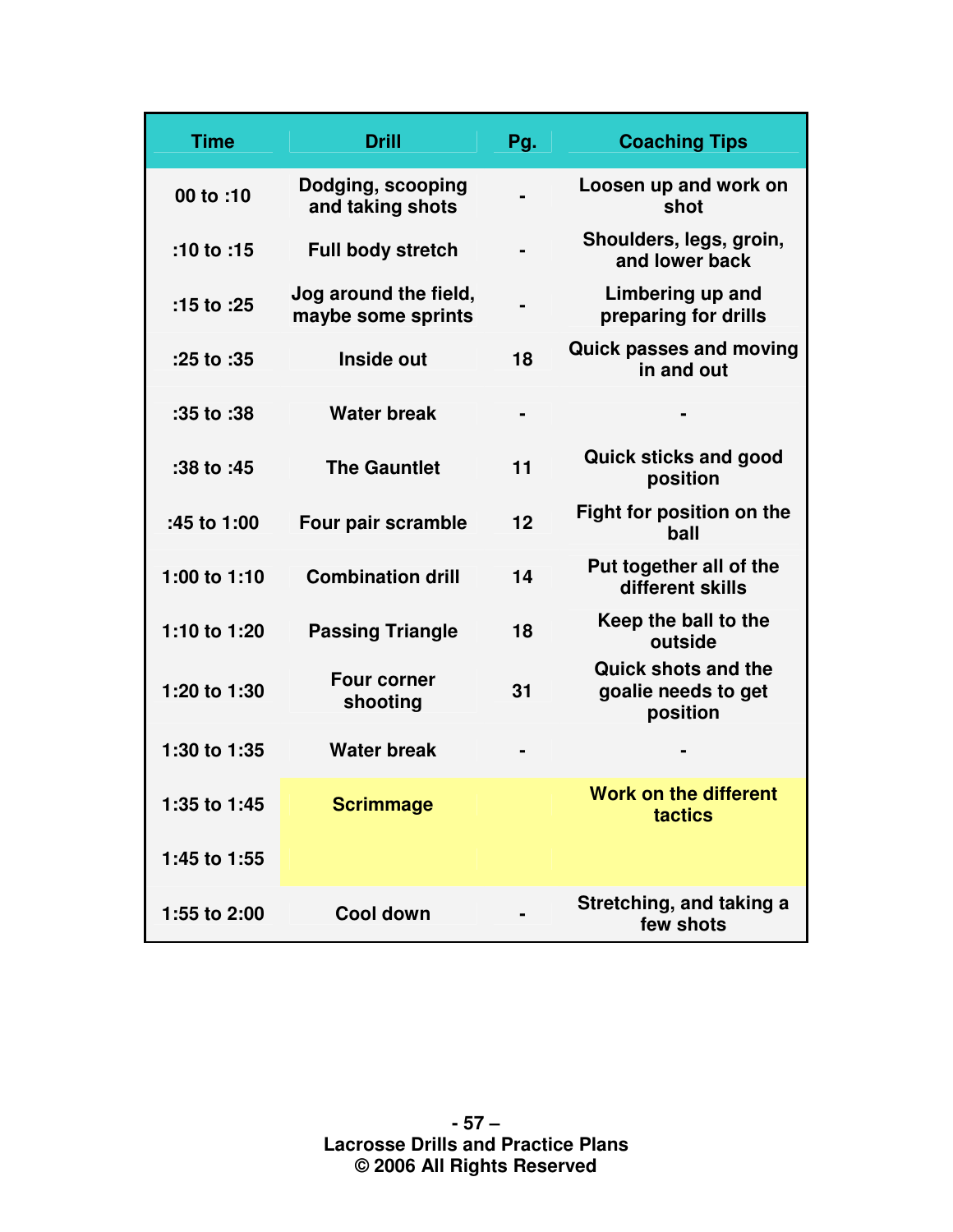| <b>Time</b>  | <b>Drill</b>                                | Pg.            | <b>Coaching Tips</b>                         |
|--------------|---------------------------------------------|----------------|----------------------------------------------|
| 00 to :10    | Dodging, scooping<br>and taking shots       |                | Loosen up and work on<br>shot                |
| :10 to :15   | <b>Full body stretch</b>                    |                | Shoulders, legs, groin,<br>and lower back    |
| :15 to :25   | Jog around the field,<br>maybe some sprints |                | Limbering up and<br>preparing for drills     |
| :25 to :35   | <b>Shooting gallery</b>                     | 21             | <b>Proper technique</b>                      |
| :35 to :38   | <b>Water break</b>                          | $\blacksquare$ |                                              |
| :38 to :45   | <b>Combination drill</b>                    | 14             | Put together all of the<br>different skills  |
| :45 to 1:00  | Pass and dodge                              | 23             | Good dodge technique                         |
| 1:00 to 1:10 | Dodge attack                                | 24             | The dodge gets a good<br>shot                |
| 1:10 to 1:20 | <b>Passing Triangle</b>                     | 18             | Keep the ball to the<br>outside              |
| 1:20 to 1:30 | <b>Diagonal passing</b>                     | 23             | Got to keep your head up                     |
| 1:30 to 1:35 | <b>Water break</b>                          | $\blacksquare$ |                                              |
| 1:35 to 1:45 | Inside out                                  | 18             | <b>Quick passes and moving</b><br>in and out |
| 1:45 to 1:55 | Three zone shooting                         | 22             | <b>Quick shots are key</b>                   |
| 1:55 to 2:00 | <b>Cool down</b>                            |                | Stretching, and taking a<br>few shots        |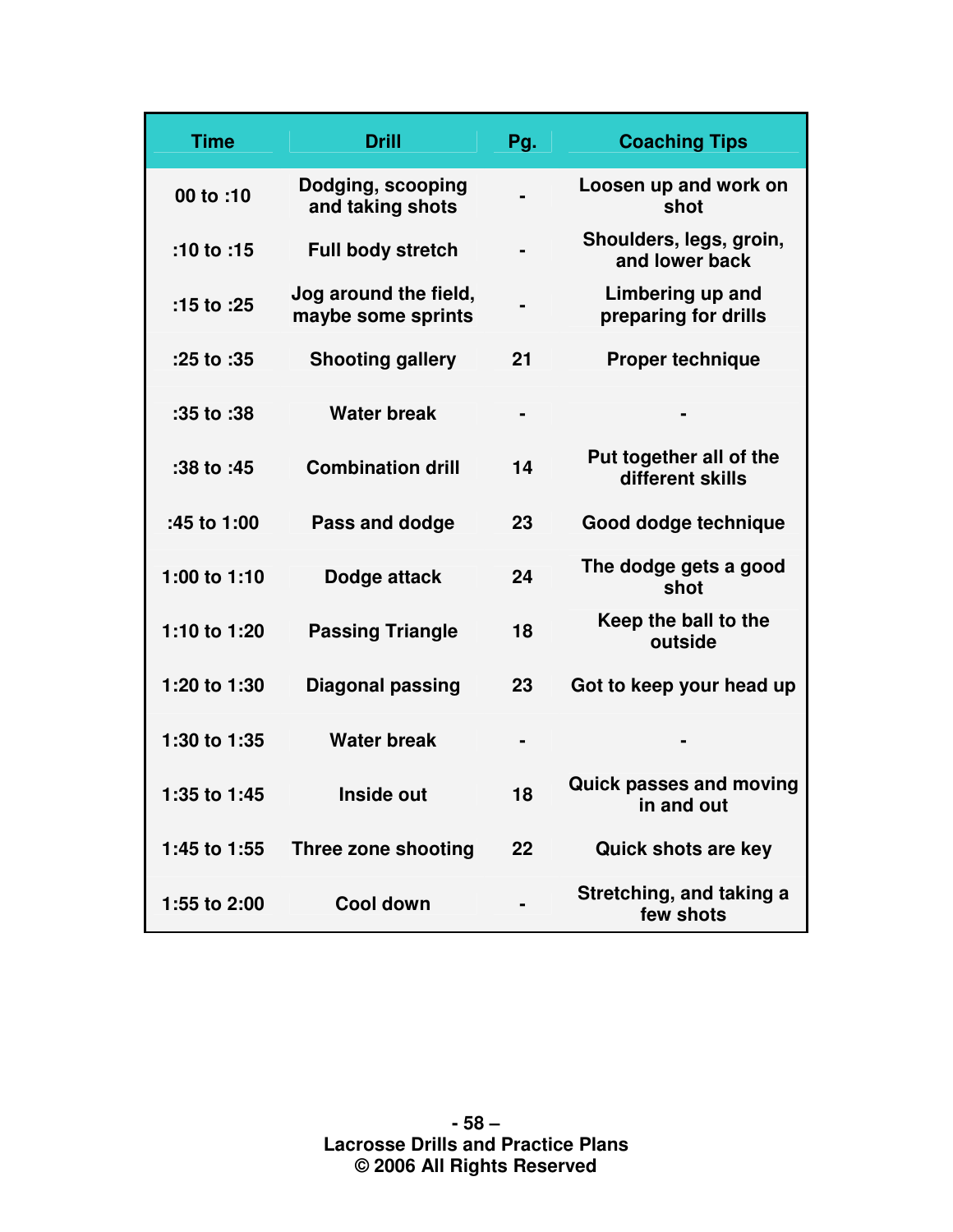| <b>Time</b>  | <b>Drill</b>                                | Pg. | <b>Coaching Tips</b>                       |
|--------------|---------------------------------------------|-----|--------------------------------------------|
| 00 to :10    | Dodging, scooping<br>and taking shots       |     | Loosen up and work on<br>shot              |
| $:10$ to :15 | <b>Full body stretch</b>                    |     | Shoulders, legs, groin,<br>and lower back  |
| :15 to $:25$ | Jog around the field,<br>maybe some sprints |     | Limbering up and<br>preparing for drills   |
| :25 to :35   | One on one scoop<br>drill                   | 10  | <b>Protect the ball with the</b><br>body   |
| :35 to :38   | <b>Water break</b>                          |     |                                            |
| :38 to :45   | Slide stack drill                           | 32  | <b>Players need to know</b><br>where to go |
| :45 to 1:00  | <b>Four corner slide</b>                    | 33  | <b>Need to communicate</b>                 |
| 1:00 to 1:10 | <b>Passing Triangle</b>                     | 18  | Keep the ball to the<br>outside            |
| 1:10 to 1:20 | <b>The Gauntlet</b>                         | 11  | <b>Quick sticks and good</b><br>position   |
| 1:20 to 1:30 | Four pair scramble                          | 12  | Fight for position on the<br>ball          |
| 1:30 to 1:35 | <b>Water break</b>                          |     |                                            |
| 1:35 to 1:45 | Midfield dodge and<br>shot                  | 25  | Good dodge and quick<br>shot               |
| 1:45 to 1:55 | Three zone shooting                         | 22  | <b>Quick shots are key</b>                 |
| 1:55 to 2:00 | Cool down                                   |     | Stretching, and taking a<br>few shots      |